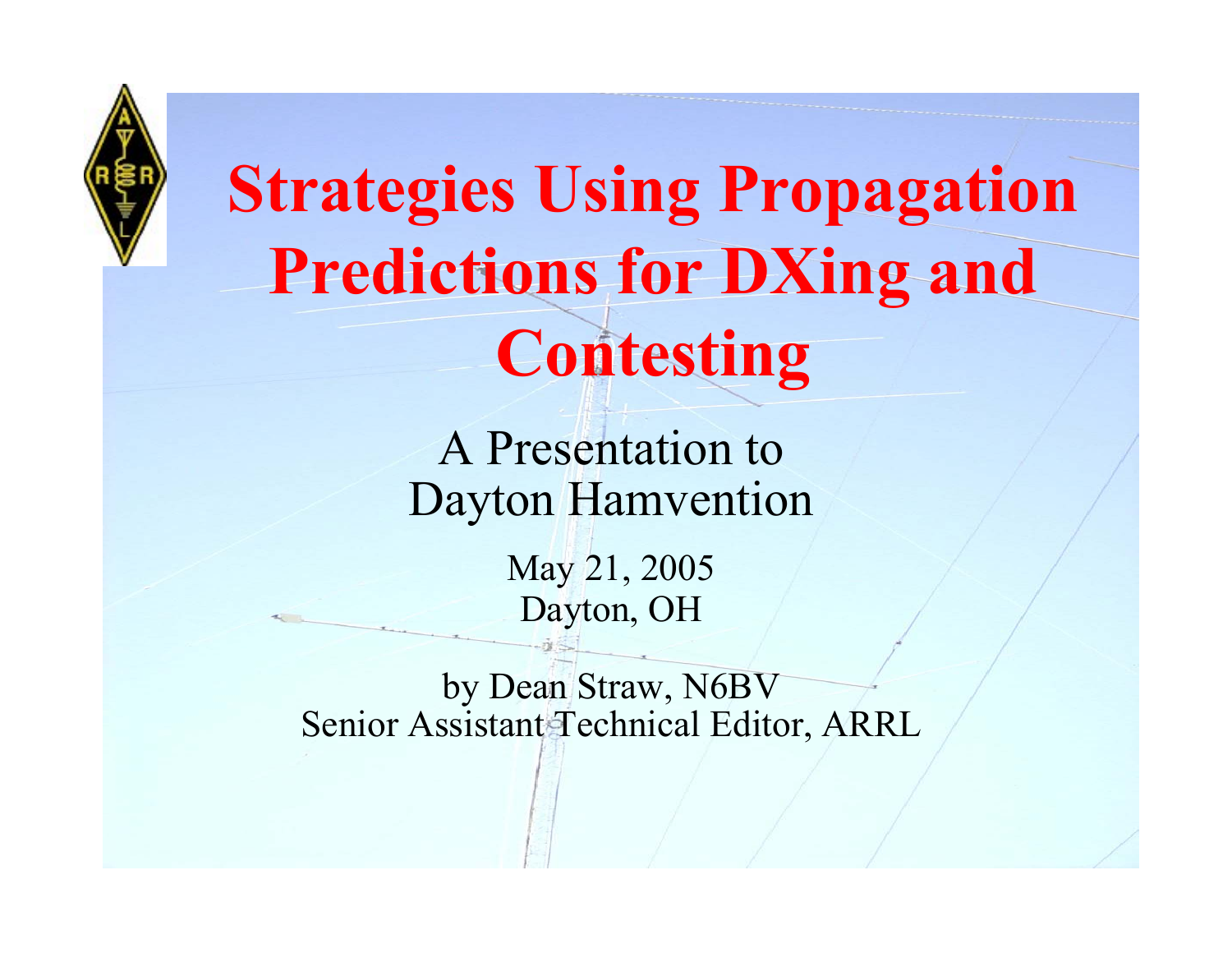

# Why Predict Propagation?

•• Planning ahead to get that all-time "new one"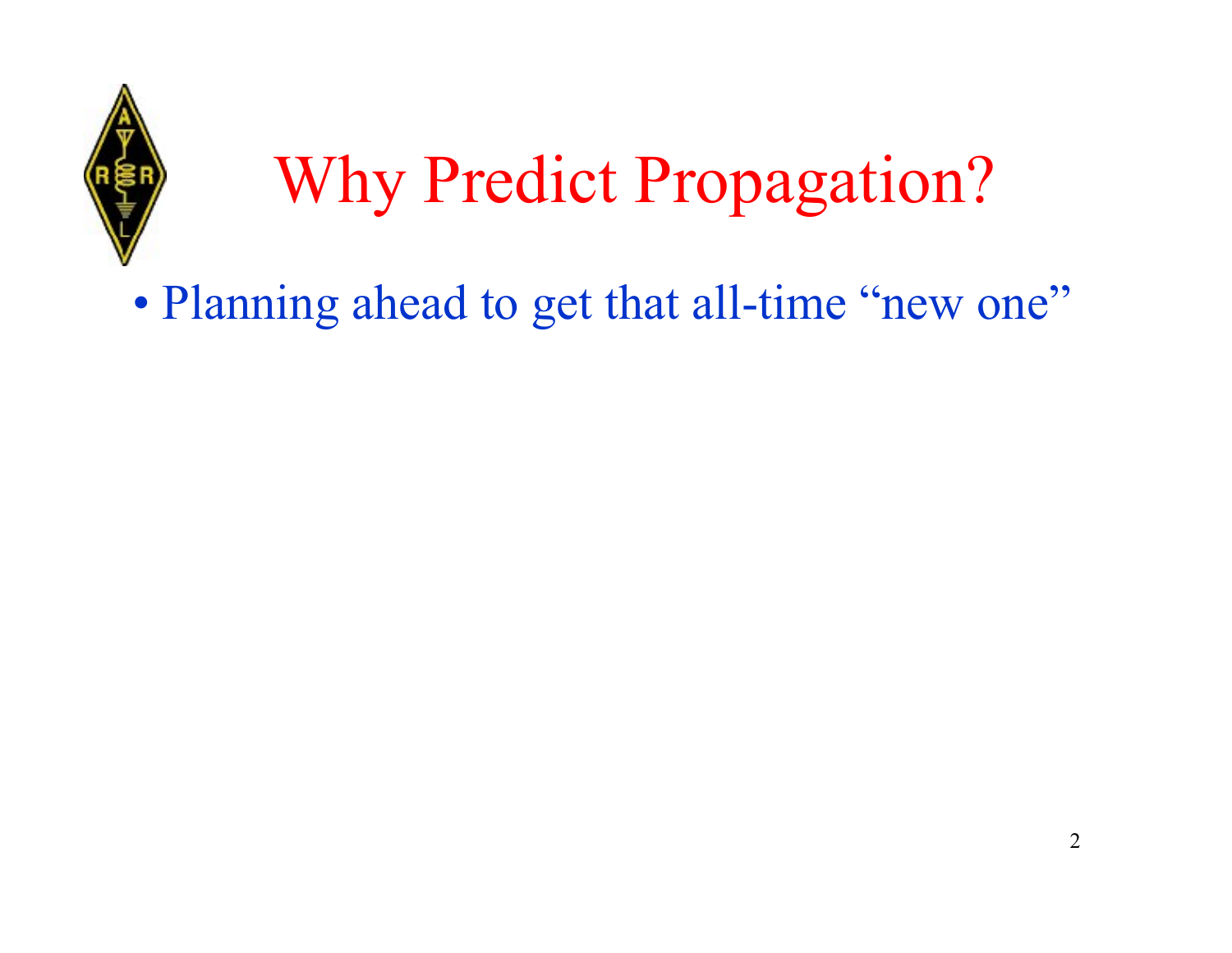

# Why Predict Propagation?

- •• Planning ahead to get that all-time "new one"
- •• Planning to move a station to other bands where you need him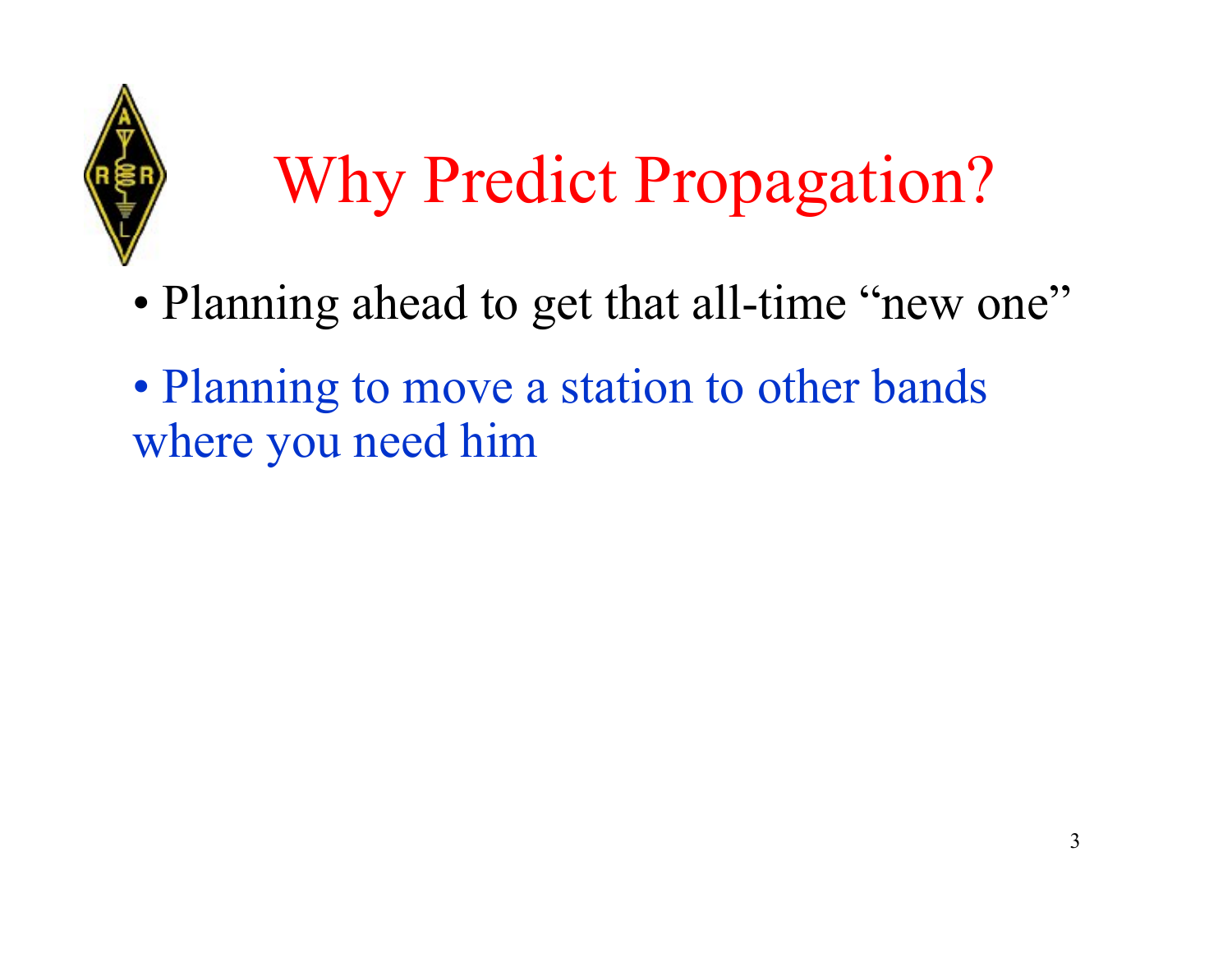

# Why Predict Propagation?

- •Planning ahead to get that all-time "new one."
- •• Planning to move a station to other bands where you need him.
- •• Planning to be a new one yourself. and the control of the control of the control of the control of the control of the control of the control of the going on a DXpedition.

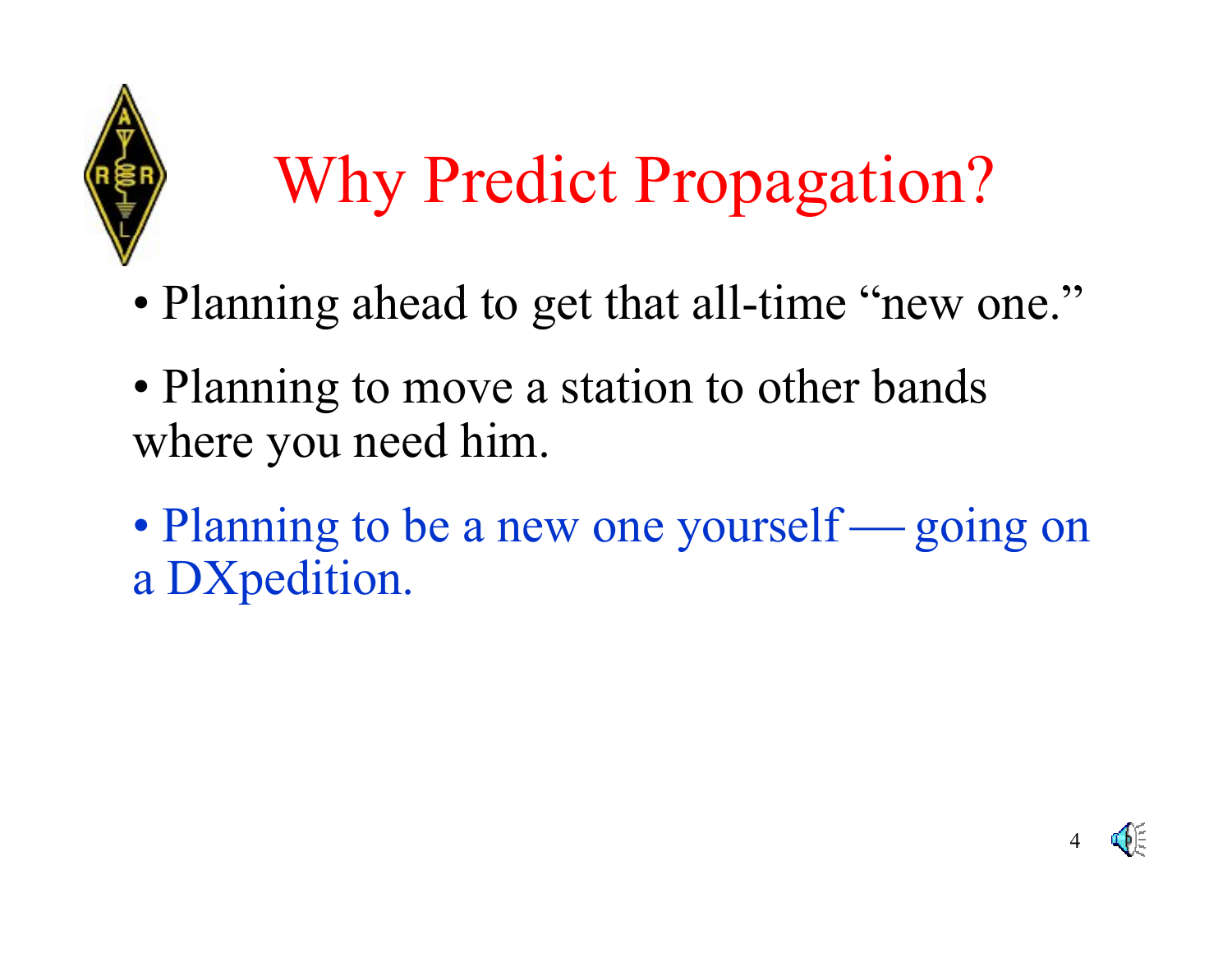

# Using Propagation Predictions

• Let's say you need VU4 for an all-time new one (like lots of folks did before December 2004).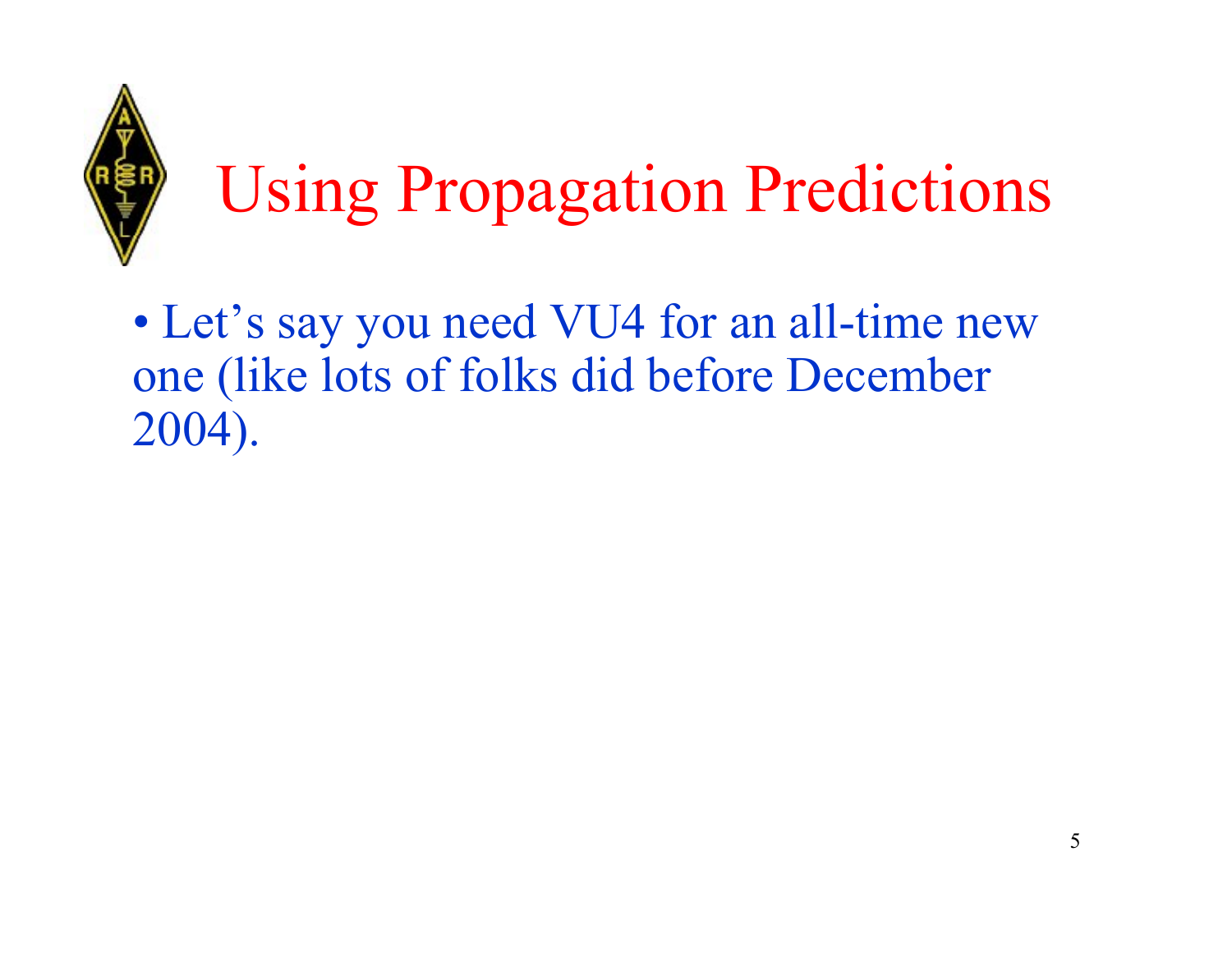

# Using Propagation Predictions

- Let's say you need VU4 for an all-time new one (like lots of folks did before December 2004).
- •• What would be the best time to try to snag her/him in December, with low sunspot conditions? Let's try native *VOACAP*, considered the "gold standard" propagation program.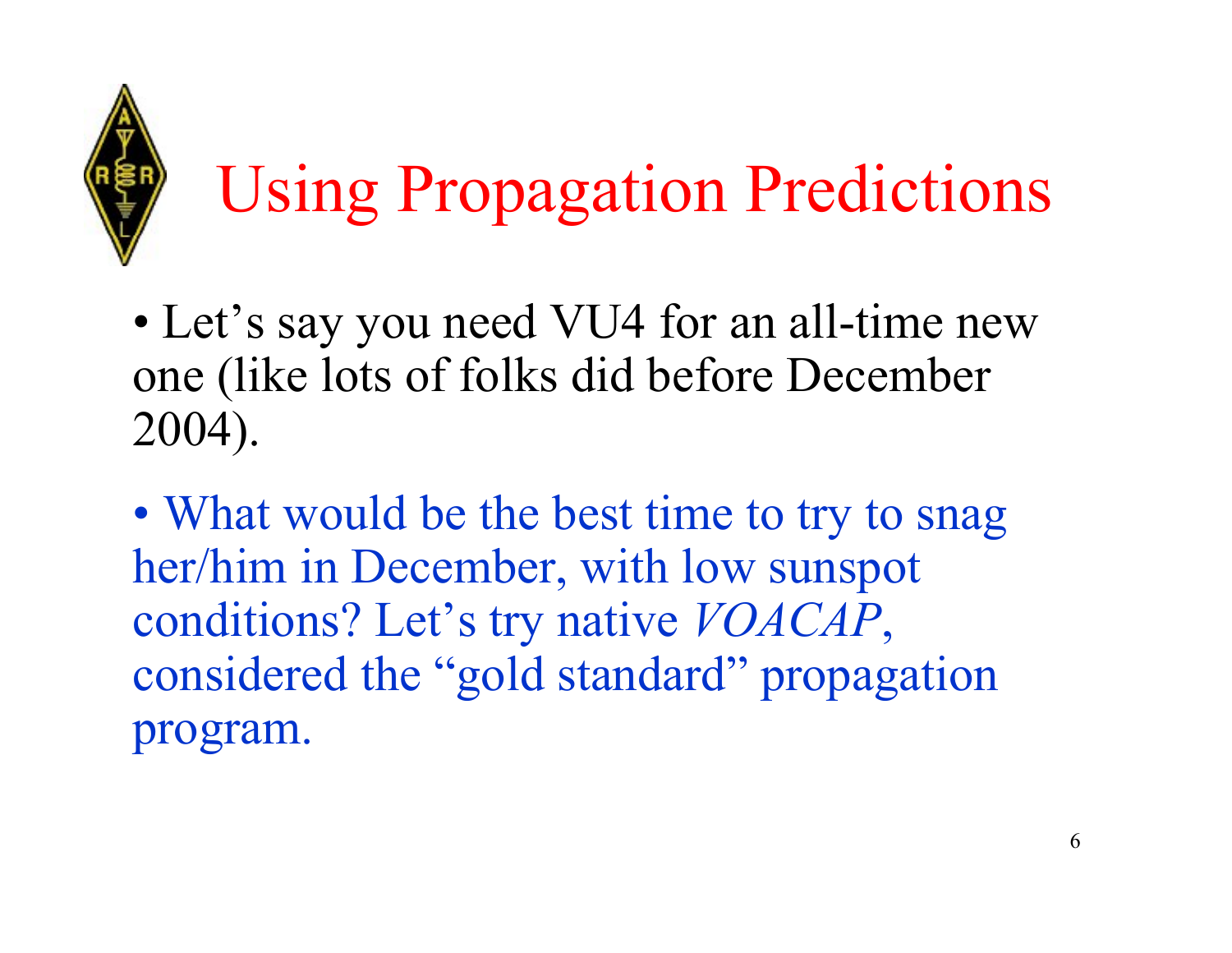

### Snagging that VU4: Using *VOACAP* Tabular Results

|                        | Scrollw:C:\ITSHFBC\RUN\VOACAPx.out 49134 bytes                                                                                                                                                       | $  E $ $\times$           |
|------------------------|------------------------------------------------------------------------------------------------------------------------------------------------------------------------------------------------------|---------------------------|
|                        | File Edit                                                                                                                                                                                            |                           |
|                        | <b>CCIR Coefficients</b><br>$~\tilde{}$ METHOD 30<br><b>UOACAP 04.1012W</b><br>PAGE<br>-1                                                                                                            |                           |
| <b>Dec</b>             | 2004<br>$SSN = 35$ .<br>Minimum Angle= 1.000 degrees<br>SAN FRANCISCO<br><b>AZIMUTHS</b><br>N. MI.<br>KM<br>Andaman<br>13401.6<br>37.78 N 122.42 W - 11.75 N<br>92.70 E<br>31.87<br>7236.9<br>319.16 |                           |
|                        | XMTR 2-30 2-D P-to-P[hamcap\3Yaqi55.N14<br>1 Az=319.2 OFFaz=360.0<br>1.500kW<br>RCUR 2-30 2-D P-to-P[hamcap\3Yaqi55.N14<br>] Az= 31.9 OFFaz=360.0                                                    | $-127$ dBW;               |
|                        | 3 MHz NOISE = -150.0 dBW<br>REQ. REL = 50%<br>$REQ. SNR = 43.0 dB$<br>MULTIPATH DELAY TOLERANCE =<br>MULTIPATH POWER TOLERANCE =<br>3.0dB<br>$0.100$ ms                                              | that's easy to            |
|                        | <b>FREQ</b><br>1.021.7<br>7.2 14.1 21.2 28.4<br>0<br>. 0<br>3.6<br>0.<br>0<br>0.<br>MODE<br>F <sub>2F<sub>2</sub></sub><br>E E F2F2 F2F2 F2F2 F2F2                                                   | understand,               |
|                        | <b>TOMALE</b><br>4.3<br>1.5<br>3.7<br>8.0<br>5.7<br>3.6<br>RANGLE<br>12.6<br>1.5<br>3.7 14.0 13.4<br>3.6<br><b>DELAY</b>                                                                             | $\sin$ <sup>t</sup> it? ! |
|                        | 47.9 45.2 46.1 46.3 48.0 47.0<br>U HITE<br>461<br>98<br>234<br>219 456<br>339                                                                                                                        |                           |
|                        | 1.00 1.00 1.00 0.61 0.00<br><b>MUFday</b><br>0.50<br>LOSS<br>150<br>333<br>207<br>159<br>146<br>- 273                                                                                                |                           |
| 39 dB SNR in 1-        | 5.<br>$-165$<br>$-44$<br><b>DBU</b><br>-8<br>$8 \times 2$                                                                                                                                            |                           |
|                        | $-300 - 169 - 127$ $\sqrt{15} - 241$<br>$-118$<br>S DBW                                                                                                                                              |                           |
| $Hz$ BW is 12 dB       | $-174 - 148 - 156 - 167 - 173$<br>N DBW<br>$-177$<br><b>SNR</b><br>56 - 152<br>$-13$<br>$\blacktriangleright$ 39<br>59<br>-64                                                                        |                           |
|                        | -56<br>$-16$<br>107<br><b>RPWRG</b><br>$+5 - 195$<br>4                                                                                                                                               |                           |
| SNR in 500-Hz          | 0.73 0.00 0.00 0.26 0.77 0.00<br><b>REL</b>                                                                                                                                                          |                           |
|                        | 0.00 0.00 0.00 0.00 0.00 0.00<br><b>MPROB</b>                                                                                                                                                        |                           |
|                        | S PRB<br>$0.98$ $0.00$ $0.00$ $0.24$ $0.99$ $0.00$<br>SIG LW<br>25.0 9.8 9.8 9.9 25.0 25.0                                                                                                           |                           |
| BW. Enough for a       | 25.0<br>5.8<br>5.8 5.8 21.1 25.0<br>SIG UP                                                                                                                                                           |                           |
|                        | SNR LW<br>26.8 13.1 12.7 13.4 26.8 26.8                                                                                                                                                              |                           |
| solid CW QSO.          | SNR UP<br>9.0<br>8.1<br>7.5 21.8 25.6<br>25.6                                                                                                                                                        |                           |
|                        | $6.7 - 17.0 - 3.7$<br>$8.2$ $8.3$<br>6.9<br>TGAIN                                                                                                                                                    |                           |
|                        | RGAIN<br>$11.3 - 17.0 - 3.7$ 11.1 11.1<br>6.9<br><b>SNRxx</b><br>$56 - 152 - 13$<br>39<br>59<br>-64                                                                                                  |                           |
| $\left  \cdot \right $ |                                                                                                                                                                                                      |                           |
|                        |                                                                                                                                                                                                      |                           |

And there are 23 more pages like this! It's *really*  difficult to get a handle around all this raw "data."

7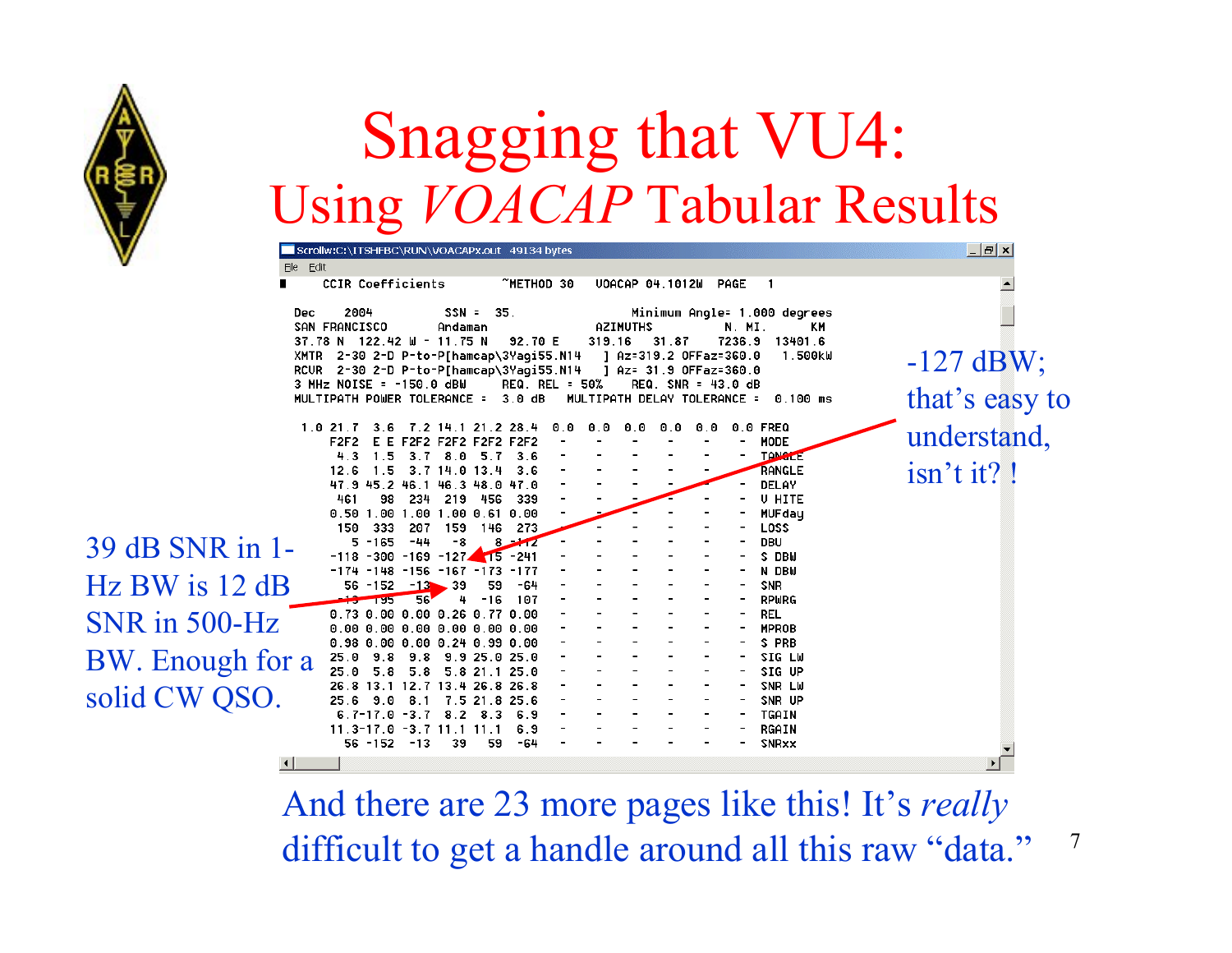### How About a *VOACAP* Graph?



The graph is pretty. It's easier to understand, but it is still difficult to interpret and apply.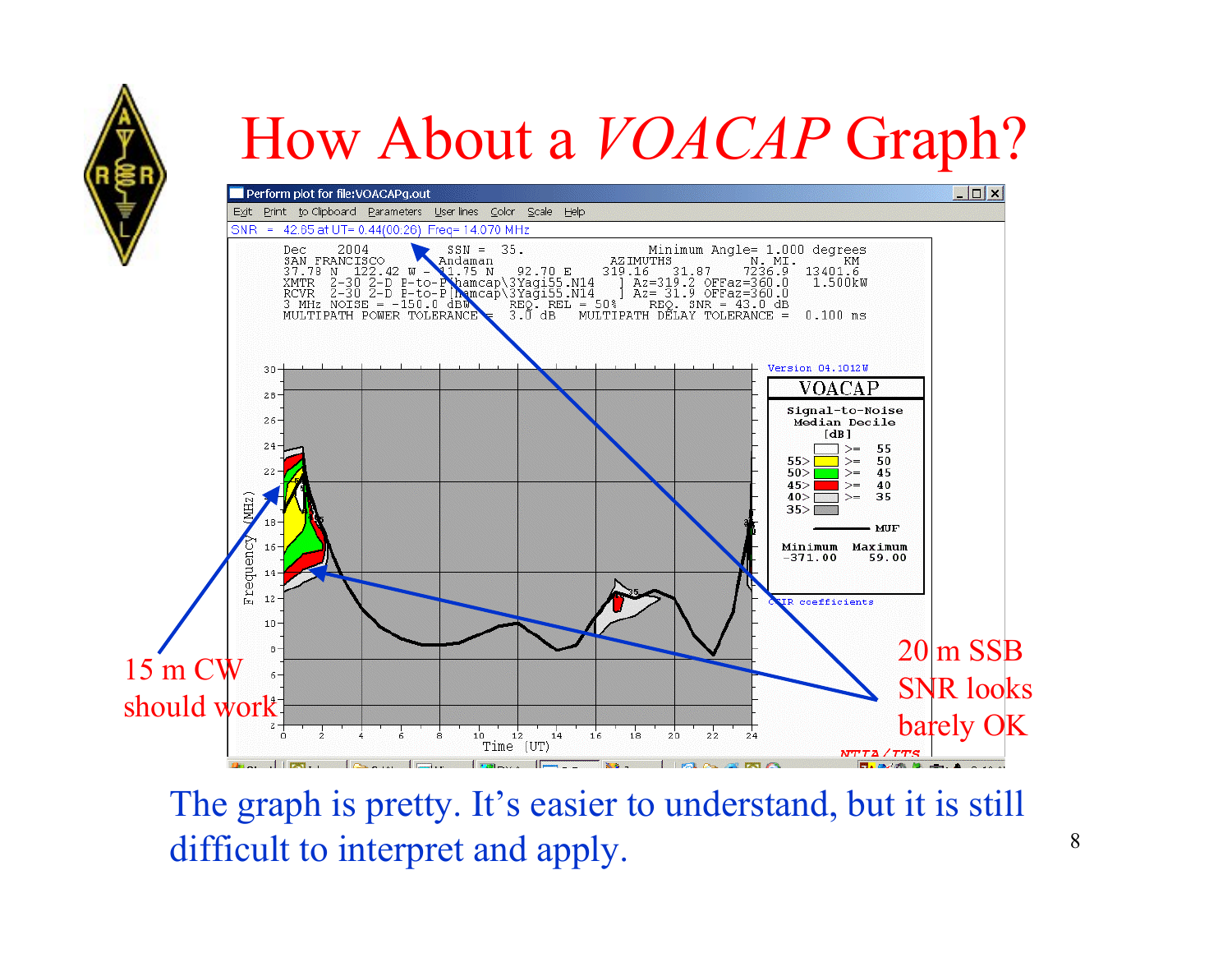

# Azimuthal Geographic View



9*DX Atlas* is a fine program that shows exactly what we'd expect from experience the best chance on 20 m is at W6 sunset, morning in VU4.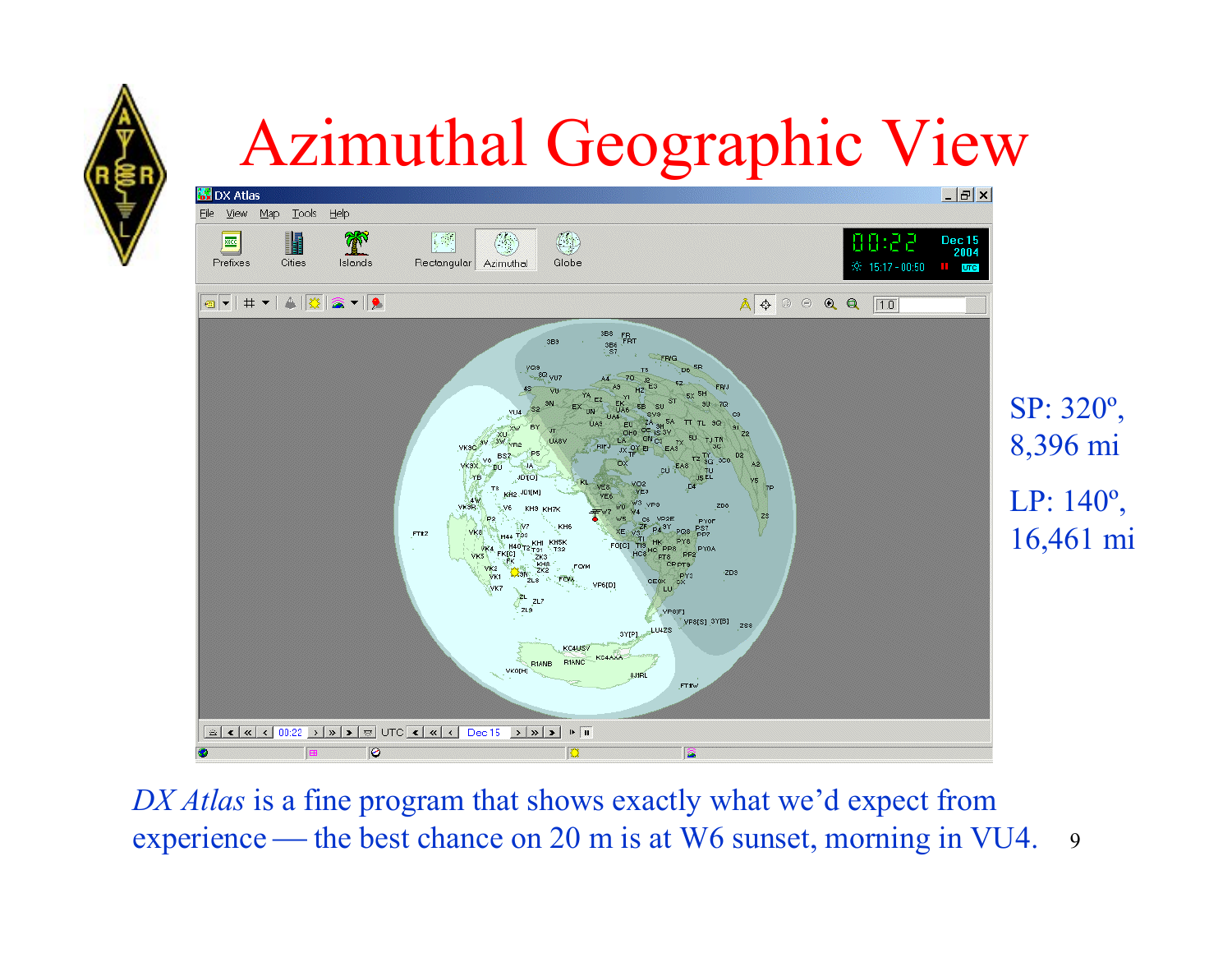

# Another Way to Show the Data



*HamCAP* shows SNR on a small rectangular map for current solar conditions. This is elegant and more intuitive. But it is still a "snapshot" for only one band/one UTC. And hams still aren't really comfortable with SNR in a 1-Hz bandwidth.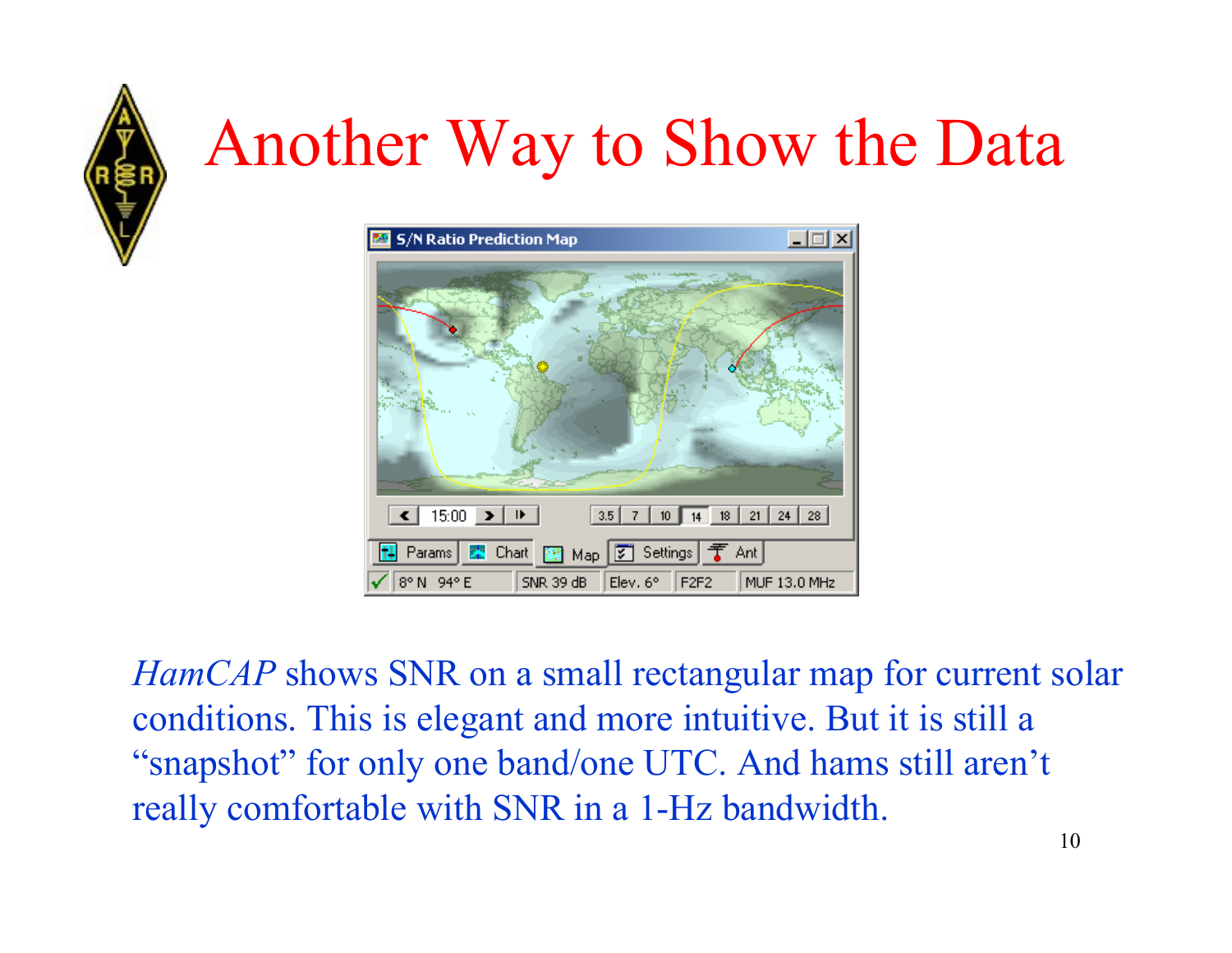

# Is There a Better Way?

•• Native *VOACAP* is a bear to use, even though it is regarded as being accurate.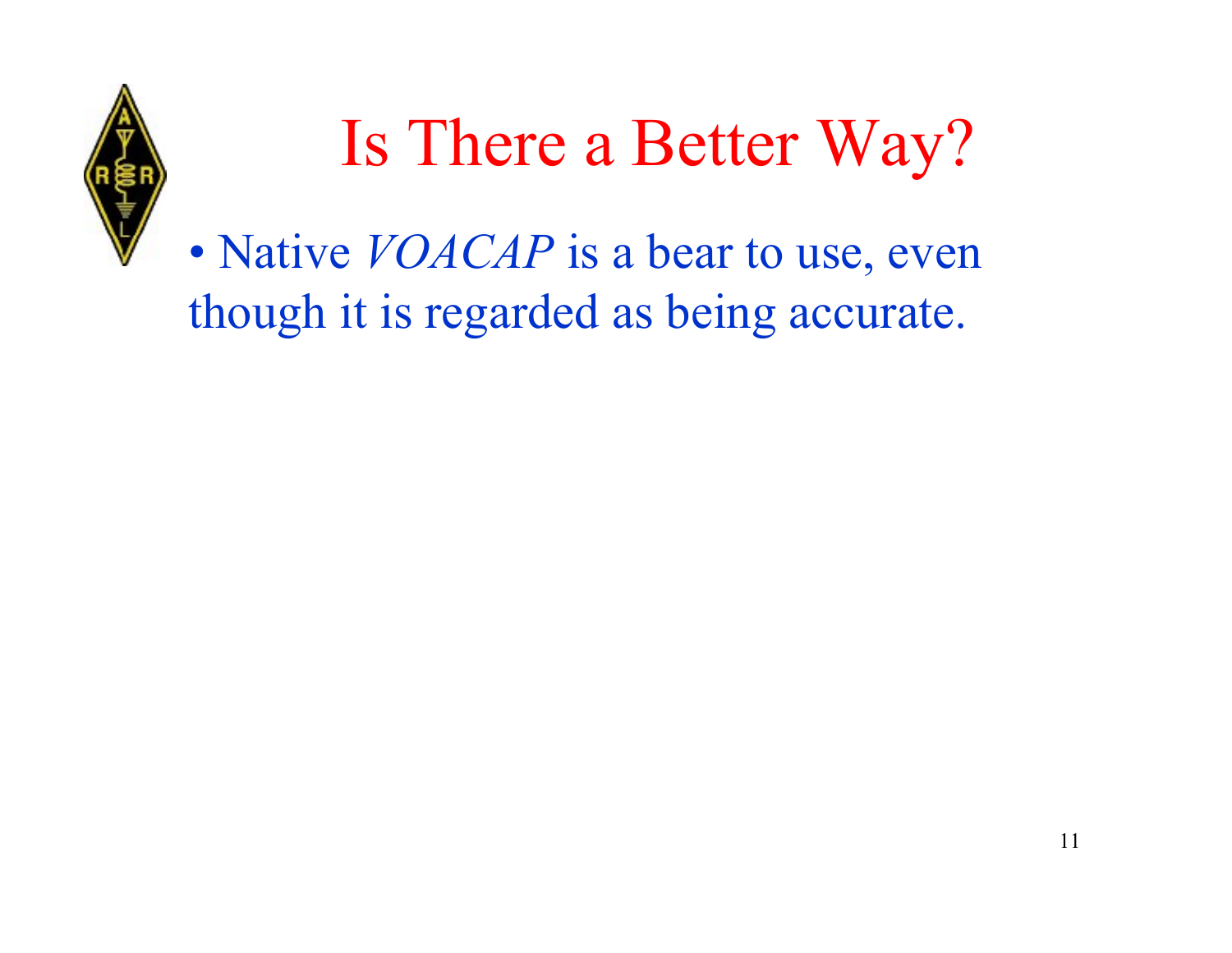

# Is There a Better Way?

- •• Native *VOACAP* is a bear to use, even though it is regarded as being accurate.
- •• Geographic programs are great for grayline analyses -- but aren't really optimal for propagation prediction.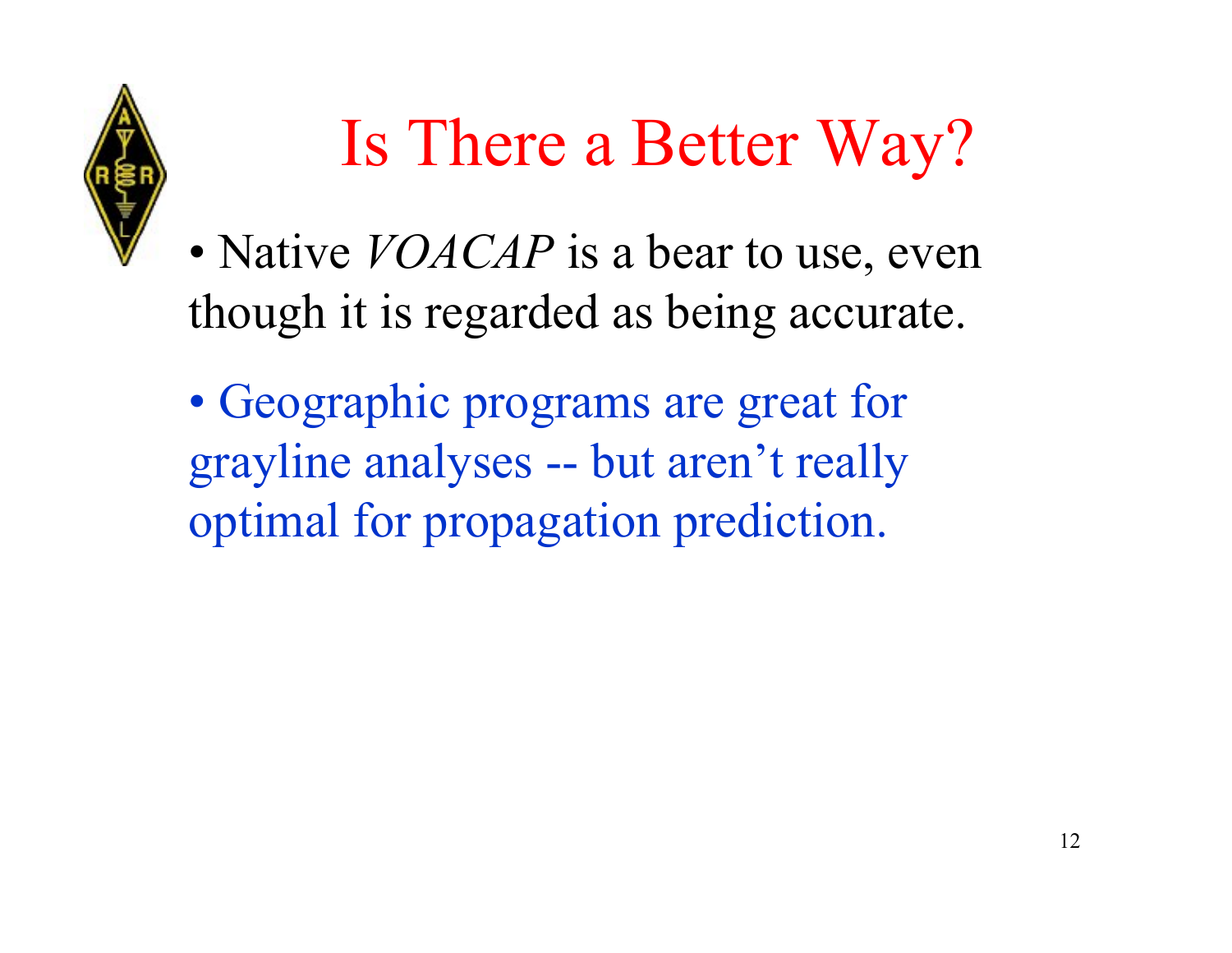

# Is There a Better Way?

- •• Native *VOACAP* is a bear to use, even though it is regarded as being accurate.
- •• Geographic programs are great for grayline analyses -- but aren't really optimal for propagation prediction.
- •• We'd like to see the "bigger picture" -not just more data, but data made into *information*!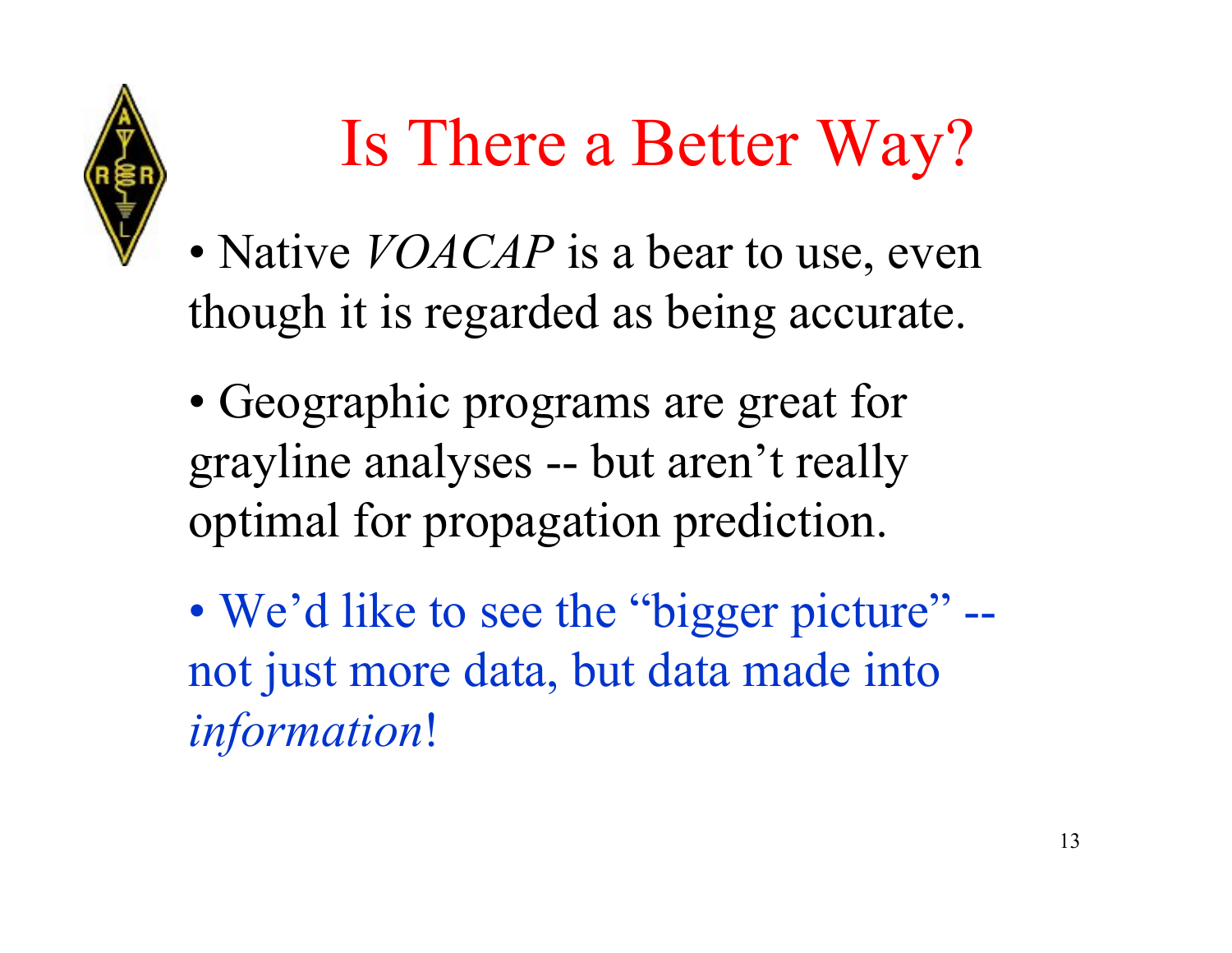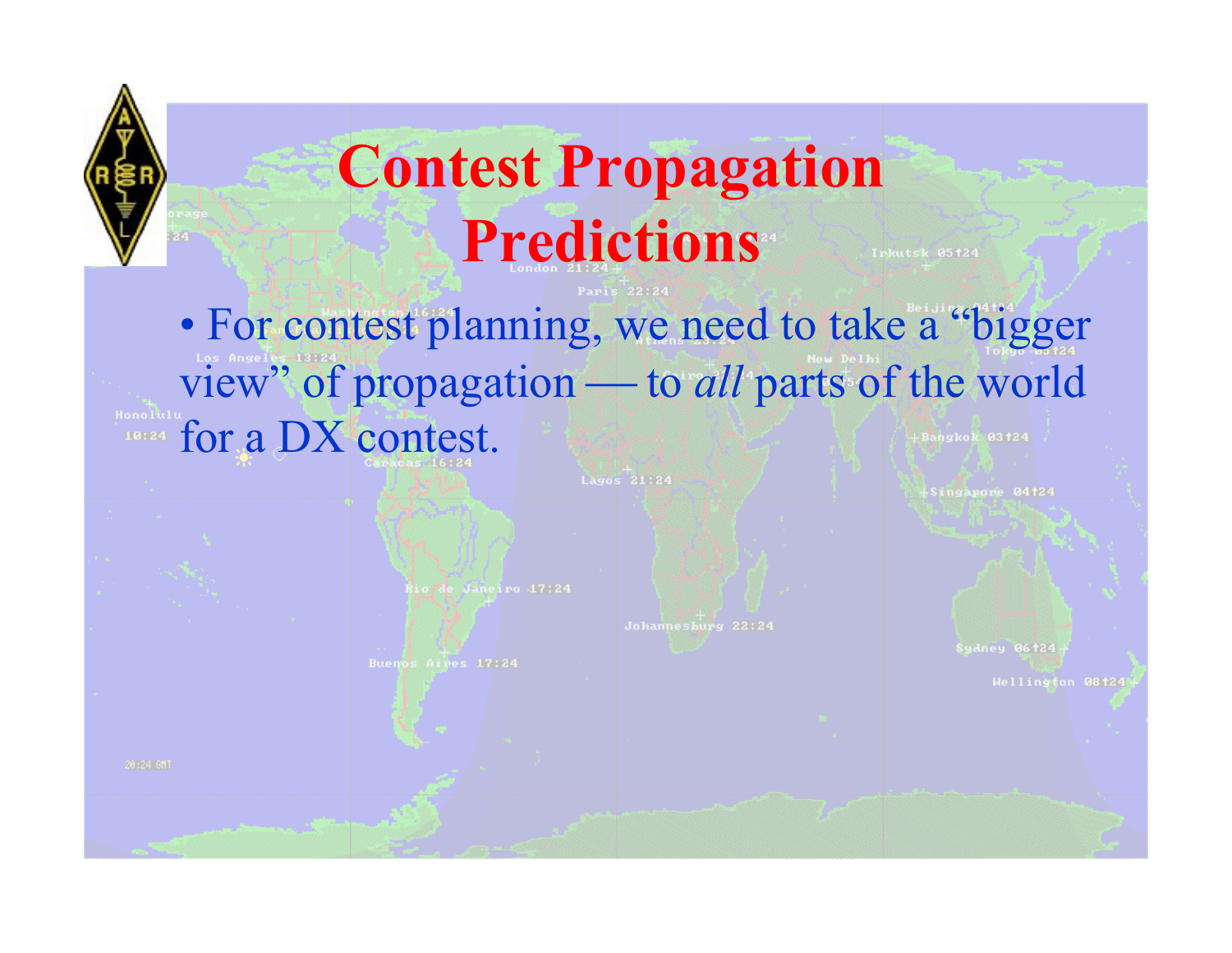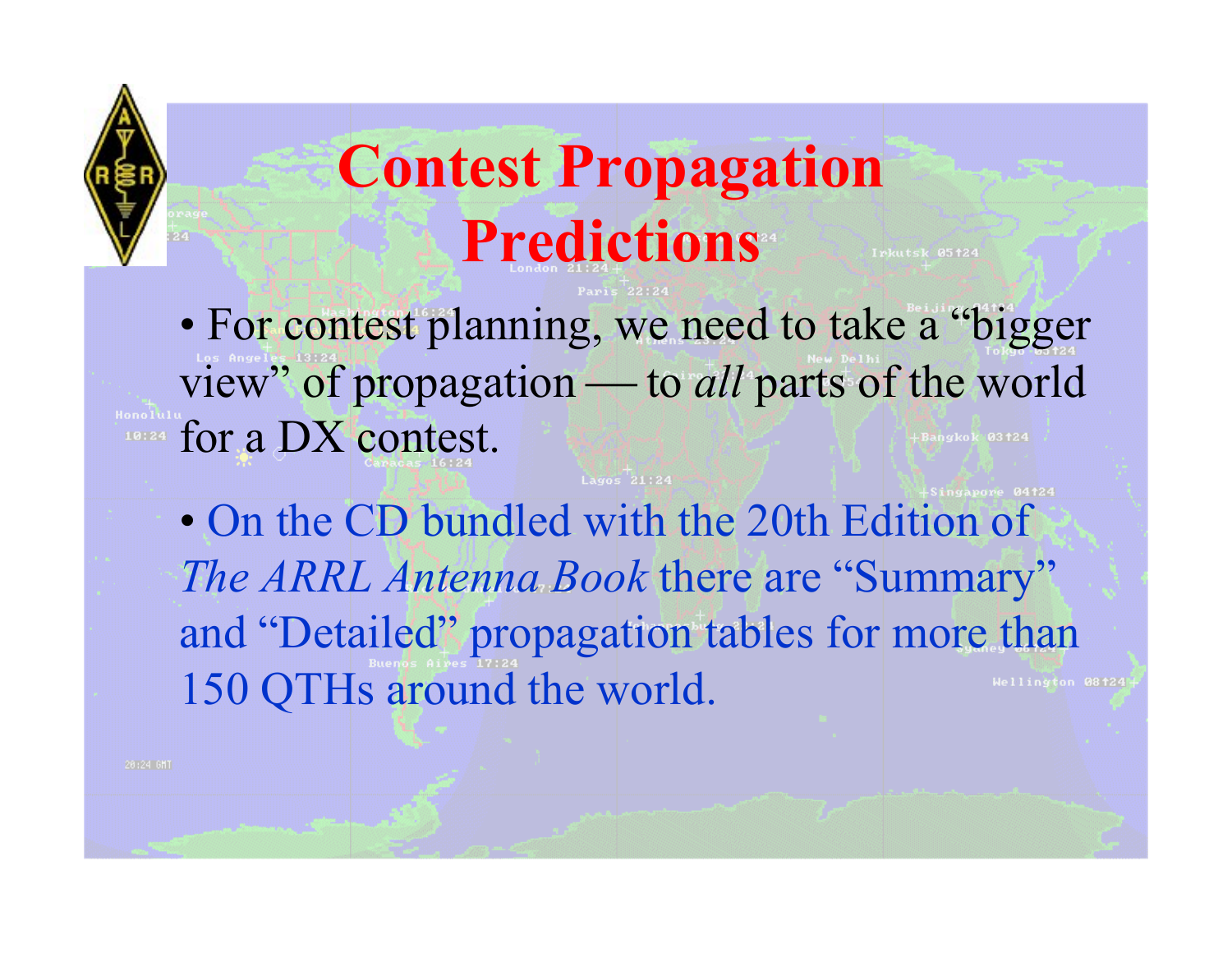

### **ARRL Summary Predictions**

•• They cover 80 to 10 meters for a particular month, a particular level of solar activity and one transmitting QTH.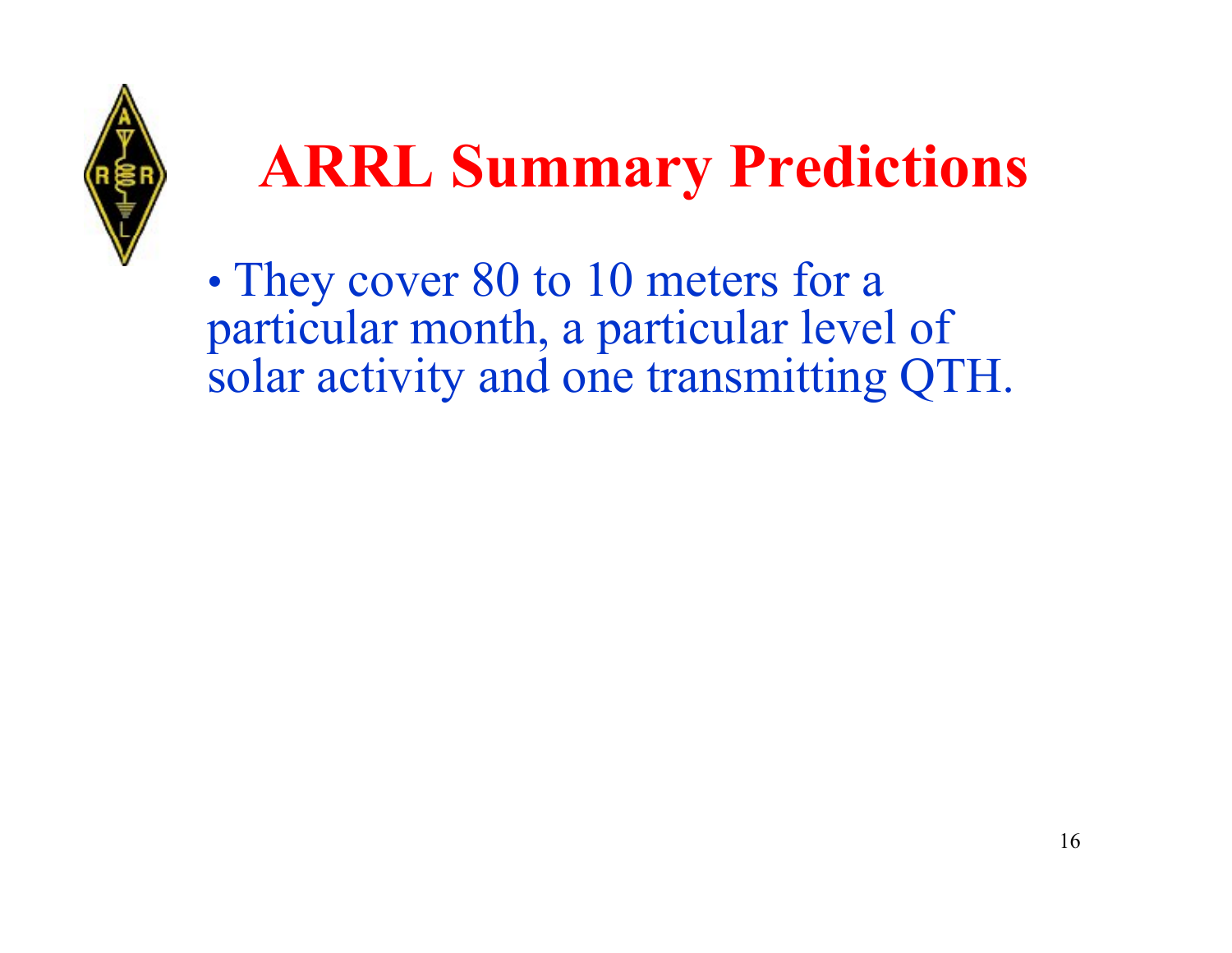

## **ARRL Summary Predictions**

- •• They cover 80 to 10 meters for a particular month, a particular level of solar activity and one transmitting QTH.
- Cover 7 general target areas of interest:

EU (Europe), FE (Far East), SA (South America), AF (Africa), AS (south Asia), OC (Oceania), NA (North America).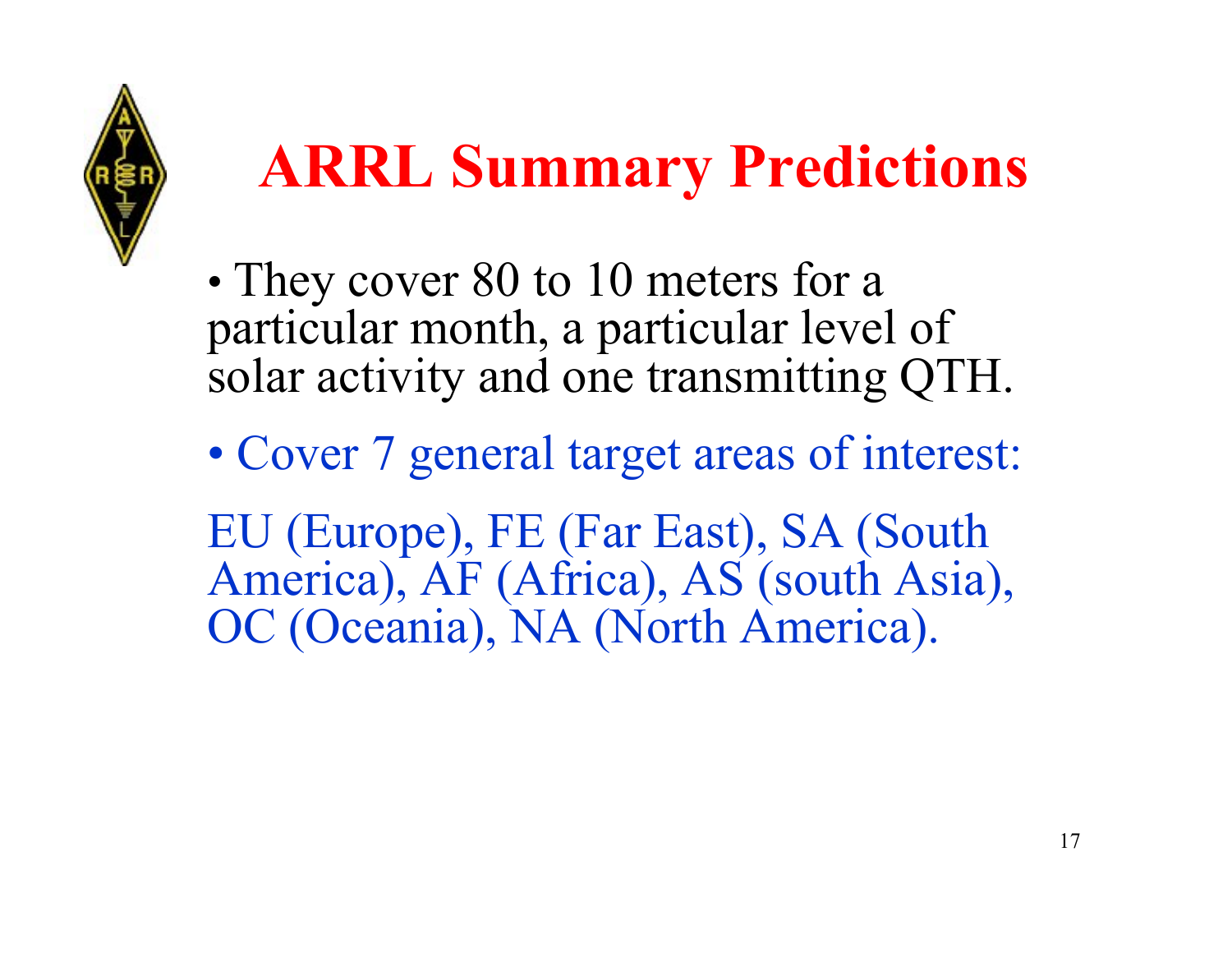

## **ARRL Summary Predictions**

- •• They cover 80 to 10 meters for a particular month, a particular level of solar activity and one transmitting QTH.
- Cover 7 general target areas of interest:

EU (Europe), FE (Far East), SA (South America), AF (Africa), AS (south Asia), OC (Oceania), NA (North America).

•• Signals are calibrated in "S units," which hams know and understand (not in SNR in a 1-Hz bandwidth, or in dBW).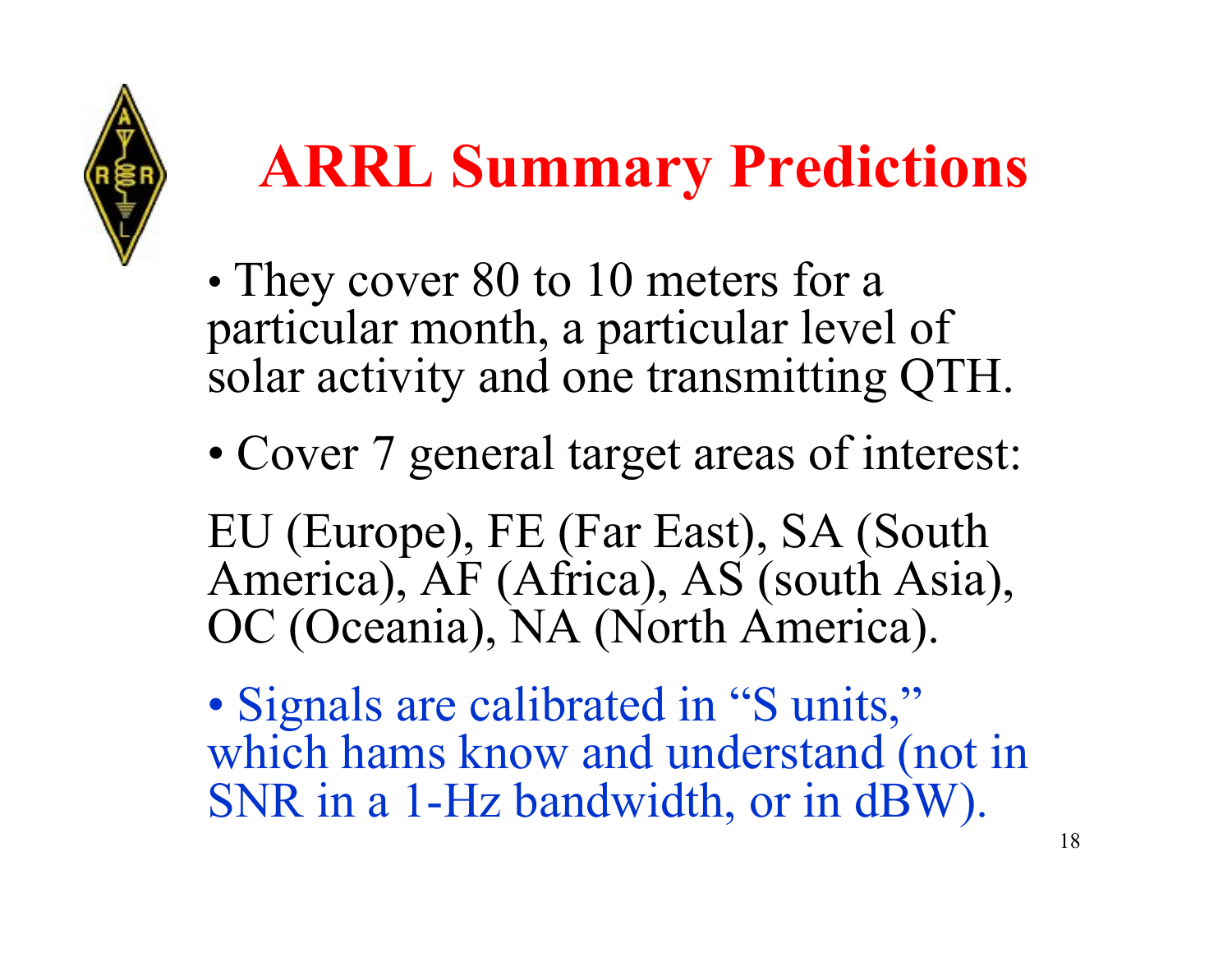# **A Summary Prediction from W6**

#### Dec., CA (San Francisco), for SSN = Low, Sigs in S-Units. By N6BV, ARRL.

|              |              |                      |      | 80 Meters                |                |                |           |    |      |              |      | 40 Meters            |           |      |                          |              |         |    | 20 Meters |                      |      |     |      |                      |                          | 15 Meters                |           |      |   |                      |    |   | 10 Meters                |              |      |                |
|--------------|--------------|----------------------|------|--------------------------|----------------|----------------|-----------|----|------|--------------|------|----------------------|-----------|------|--------------------------|--------------|---------|----|-----------|----------------------|------|-----|------|----------------------|--------------------------|--------------------------|-----------|------|---|----------------------|----|---|--------------------------|--------------|------|----------------|
| UTC          |              | EU FE SA AF AS OC NA |      |                          |                |                |           |    |      |              |      | EU FE SA AF AS OC NA |           |      |                          |              |         |    |           | EU FE SA AF AS OC NA |      |     |      | EU FE SA AF AS OC NA |                          |                          |           |      |   | EU FE SA AF AS OC NA |    |   |                          |              |      | UTC            |
| $\mathbf{0}$ | 8            |                      | 5    | 8                        | $\overline{4}$ | $\overline{a}$ | $9+$      | 9  | 5    | $9+$         | 9    | 9                    | 6         | $9+$ | $4\overline{ }$          | $9+$         | $9 + 9$ |    | 9         | $9+$                 | $9+$ | $-$ |      | $9 + 9 + 2$          |                          | $\mathbf{1}$             | $9 + 9 +$ |      | ٠ | $\overline{2}$       | W. | ು | $\overline{\phantom{a}}$ | 7            | - 6  | $\circ$        |
| $\mathbf{1}$ | 8            |                      | 9    | 9                        | 6              |                | $9+$      | 9  | 5    | $9+$         | $9+$ | 9                    | 8         | $9+$ | 3                        | $9+$         | $9+$    | 9  | $9+$      | $9 + 9 +$            |      |     | 9    | 7                    | $\frac{1}{2}$            | 6                        | 9         | 7    |   |                      |    |   |                          |              | 6    | $1\,$          |
| 2            | 9            |                      | 9    | e                        | 5              | 5              | $9+$      | 9+ |      | $9+$         | $9+$ | 8                    | $9+$      | $9+$ | 4                        | $9+$         | $9+$    |    | $9+$      | $9 + 9 +$            |      |     |      |                      |                          |                          | 8         |      |   |                      |    |   |                          |              | 6    | $\overline{2}$ |
| 3            | 9            |                      | $9+$ |                          |                | g              | $9+$      | 9  |      | $9+$         | $9+$ | $\overline{8}$       | $9 + 9 +$ |      | 1                        | 6            | $9+$    | -3 | 4         | $9 + 9 +$            |      |     |      |                      |                          |                          | 5         | 7    |   |                      |    |   |                          |              | 6    | $\overline{3}$ |
| 4            | 9            | 2                    | 9+   | 9                        |                | 9              | 9+        | 9+ | 8    | 9+           | 9+   | 9                    | 9+        | $9+$ |                          | L.           | 9       |    |           | 9                    | 9+   |     |      |                      |                          |                          |           | 7    |   |                      |    |   |                          |              | 6    | 4              |
| 5            | 9            | 5                    | 9+   | -9                       |                | $9+$           | 9+        | 9  | 8    | 9+           | 9+   | 8                    | 9+        | $9+$ |                          |              |         |    |           | 8                    | 9+   |     |      |                      |                          |                          |           | 6    |   |                      |    |   |                          |              | 6    | 5              |
| 6            | 9            |                      | 9.   | -9                       |                | $9+$           | 9+        | 9  | 8    | 9+           | 9+   | 8                    | 9+        | $9+$ |                          |              |         |    |           |                      | 9    |     |      |                      |                          |                          |           |      |   |                      |    |   |                          |              | 6    | 6              |
| 7            | 9            | 8                    | 9+   | 9                        | 1              | 9+             | 9+        | 9  | 9    | 9+           | 9+   | 8                    | 9+        | $9+$ | 2                        |              |         |    |           |                      | 9    |     |      |                      |                          |                          |           |      |   |                      |    |   |                          |              | 6    | 7              |
| 8            | 8            | 9                    | $9+$ | 8                        | 8              | $9 + 9 +$      |           | 9  | 9    | $9+$         | 9    | 9                    | $9+$      | $9+$ | 1.                       |              | 9       |    |           | 5                    | $9+$ |     |      |                      |                          |                          |           | Б    |   |                      |    |   |                          |              | 6    | 8              |
| 9            | 8            | 9                    | $9+$ | 6                        | 9              |                | $9 + 9 +$ | 9  | $9+$ | $9+$         | 8    | 9                    | $9+$      | $9+$ | 3                        |              | $9+$    | 8  |           | 2                    | $9+$ |     |      |                      |                          |                          |           | 6    |   |                      |    |   |                          |              | 6    | 9              |
| 10           | $\mathbf{1}$ |                      | $9+$ |                          | 9              | $9 + 9 +$      |           | 9  | 9    | $9+$         |      | 9+                   | $9+$      | $9+$ |                          |              |         |    |           |                      | $9+$ |     |      |                      |                          |                          |           |      |   |                      |    |   |                          |              | 6    | 10             |
| 11           | 6            |                      |      |                          | 9              | $9 + 9 +$      |           | 8  | $9+$ | $9+$         | 6    | $9+$                 | $9 + 9 +$ |      |                          |              |         |    |           | 5                    | 9    |     |      |                      |                          |                          |           | 6    |   |                      |    |   |                          |              | 6    | 11             |
| 12           | 7            | 9                    | 9+   | $\overline{\phantom{a}}$ | 9              |                | 9+ 9+     | 9  | 9+   | 9            | 4    | 9                    | 9+        | $9+$ |                          | 1            | 3       |    |           | 9                    | 6    |     |      |                      |                          |                          |           |      |   |                      |    |   |                          |              | 6    | 12             |
| 13           | 8            | 9                    | 8    |                          | 9              | $9+$           | 9+        | 8  | 9+   | 9+           | -6   | 9+                   | 9+        | $9+$ |                          |              | 6       |    |           | 5                    | 9    |     |      |                      |                          |                          |           | 6    |   |                      |    |   |                          |              | 6    | 13             |
| 14           | 7            |                      |      |                          | 9              |                | 9+ 9+     | 9  | 9    | 9            | 6    | 9                    | $9 + 9 +$ |      | $\overline{\phantom{a}}$ | $1*$         | 9+      | 8  |           | ı                    | 9+   |     |      |                      |                          |                          |           | 6    |   |                      |    |   |                          |              | 6    | 14             |
| 15           | 6            | 9                    |      |                          | 9              | 9+             | 9+        | 9  | 9+   | -6           |      | 9+                   | $9 + 9 +$ |      | 9.                       |              | 9+      | 9  | 5*        | з                    | 9+   |     | $1*$ | 9+                   |                          |                          | $1*$      | 9+   |   |                      |    |   |                          |              | 6    | 15             |
| 16           | 5            |                      |      |                          | 8              | 9              | $9+$      | 8  | 9    | $\mathbf{1}$ |      | 9                    | $9+$      | $9+$ | $9+$                     | $\mathbf{1}$ | $9+$    | 9+ | 8         | $9+$                 | $9+$ |     | $1*$ | $9+$                 | 9                        | $1*$                     |           | $9+$ |   |                      | 8  |   |                          |              | 9    | 16             |
| 17           |              |                      |      |                          |                | 6              | $9+$      | 8  | 9    |              | 6    | 9                    | 9         | $9+$ | 9                        | $9+$         | 9       | 9* | 7         | $9+$                 | $9+$ |     | 1    | $9+$                 | $9+$                     |                          | 8         | $9+$ |   |                      | 9  |   |                          | $\mathbf{1}$ | $9+$ | 17             |
| 18           |              |                      |      |                          |                |                | $9+$      | 8  | 8    |              |      |                      | 8         | $9+$ | 9                        | 9            | 8       |    |           | 9+                   | $9+$ |     |      | $9+$                 | $9+$                     | $\overline{\phantom{a}}$ | 9         | $9+$ |   |                      | 9  |   |                          | 2            | $9+$ | 18             |
| 19           |              |                      |      |                          |                |                | $9+$      |    |      |              |      |                      | 5         | $9+$ |                          |              |         |    |           | $9+$                 | $9+$ |     |      |                      | 9                        |                          | $9+$      | $9+$ |   |                      | 9  |   |                          | 8            | $9+$ | 19             |
| 20           |              |                      |      |                          |                |                | 9+        | 7  |      |              |      |                      |           | $9+$ |                          |              |         | 9  |           | 9+                   | 9+   |     |      |                      |                          |                          | 9+        | 9+   |   |                      | 9  | 9 |                          | 6            | 9+   | 20             |
| 21           |              |                      |      |                          |                |                | 9+        |    |      |              |      |                      |           | 9+   |                          | 9            | 9+      | 9. | 5         | 9                    | 9+   |     |      |                      | -1                       |                          | 9+        | 9+   |   |                      | 9  |   |                          | 9            | 9+   | 21             |
| 22           |              |                      |      |                          |                |                | 9+        | 8  | 3    | 6            |      |                      |           | $9+$ | 4                        | 9            | 9+      | 9+ | 6         | 9+                   | $9+$ |     | 9    | 9+                   |                          | 1                        | 9         | 9+   |   |                      | 9  | 3 |                          | 9            | 9    | 22             |
| 23           | 7            |                      | 2    |                          |                |                | 9+        | 9  |      | 9            | Я    |                      | З         | $9+$ | 1                        | $9+$         | $9+$    | 9  | 9         | $9 + 9 +$            |      |     | 9    | 9+                   | $\overline{\phantom{a}}$ |                          | 9+        | -9+  |   |                      |    |   |                          | 1            | 7    | 23             |
|              |              | EU FE SA AF AS OC NA |      |                          |                |                |           |    |      |              |      | EU FE SA AF AS OC NA |           |      |                          |              |         |    |           | EU FE SA AF AS OC NA |      |     |      | EU FE SA AF AS OC NA |                          |                          |           |      |   | EU FE SA AF AS OC NA |    |   |                          |              |      |                |

Situation to south Asia is grim on 15 meters, for example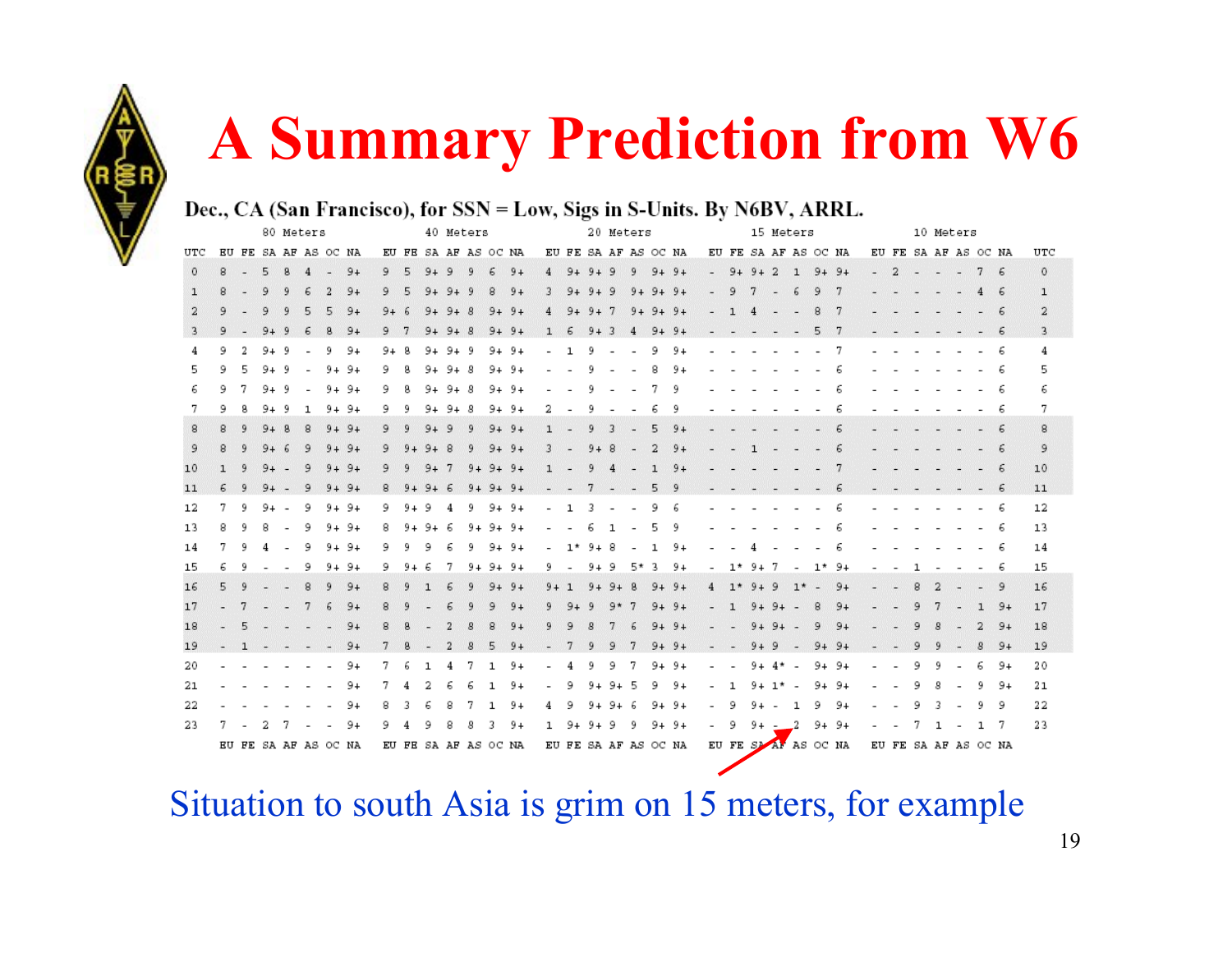

## **Now, ARRL Detailed Predictions**

• These are also on the CD-ROM included with the 20th Ed. of *The ARRL Antenna Book*.)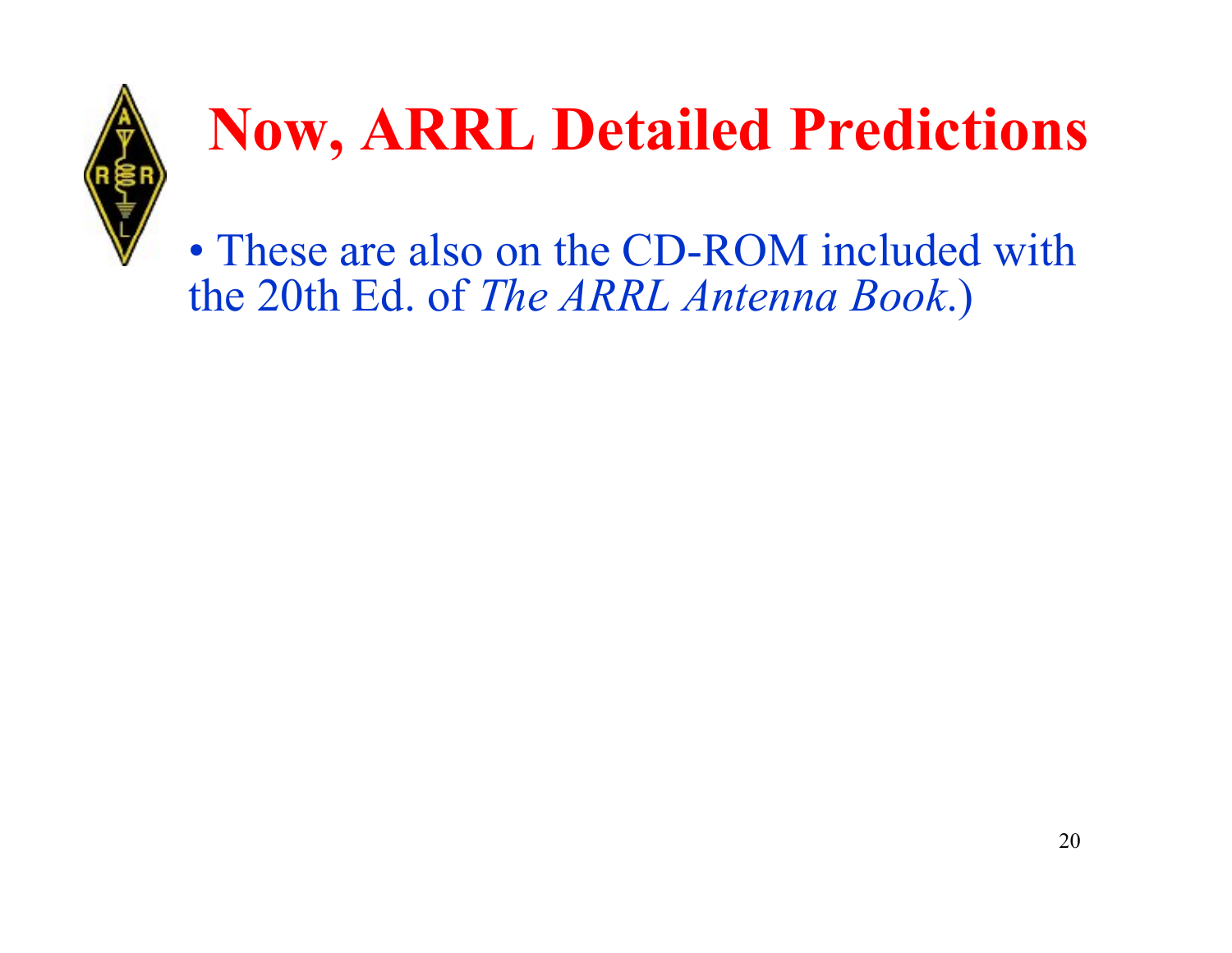

## **ARRL Detailed Predictions**

• These are also on the CD-ROM included with the 20th Ed. of *The ARRL Antenna Book*.)

• For each month, each Detailed Table shows one band per page, with predictions for all 40 CQ Zones, over all 24 hours in a day.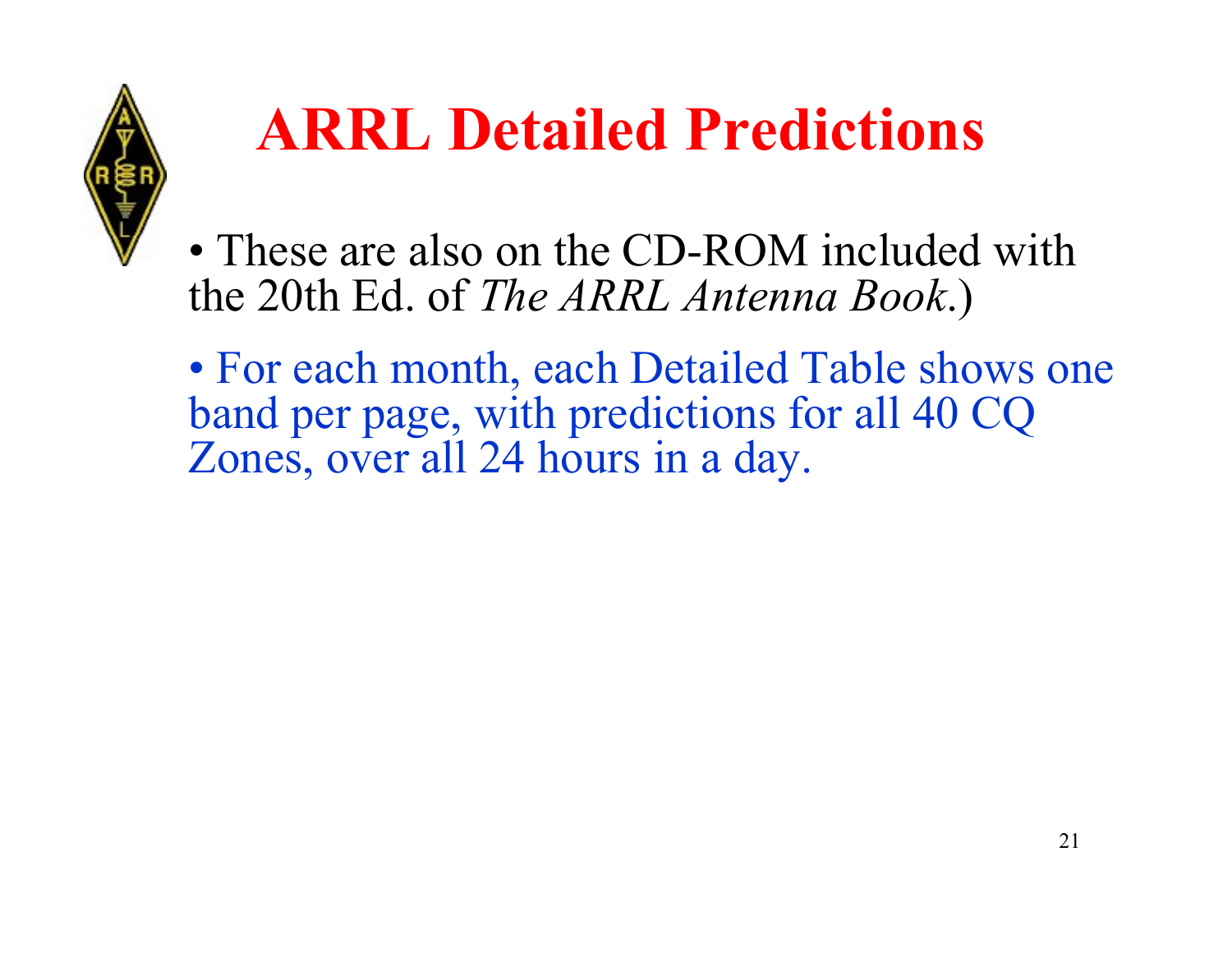

## **ARRL Detailed Predictions**

• These are also on the CD-ROM included with the 20th Ed. of *The ARRL Antenna Book*.)

• For each month, each Detailed Table shows one band per page, with predictions for all 40 CQ Zones, over all 24 hours in a day.

• These are distilled from gigantic *VOACAP* databases, computed for undisturbed ionospheric conditions.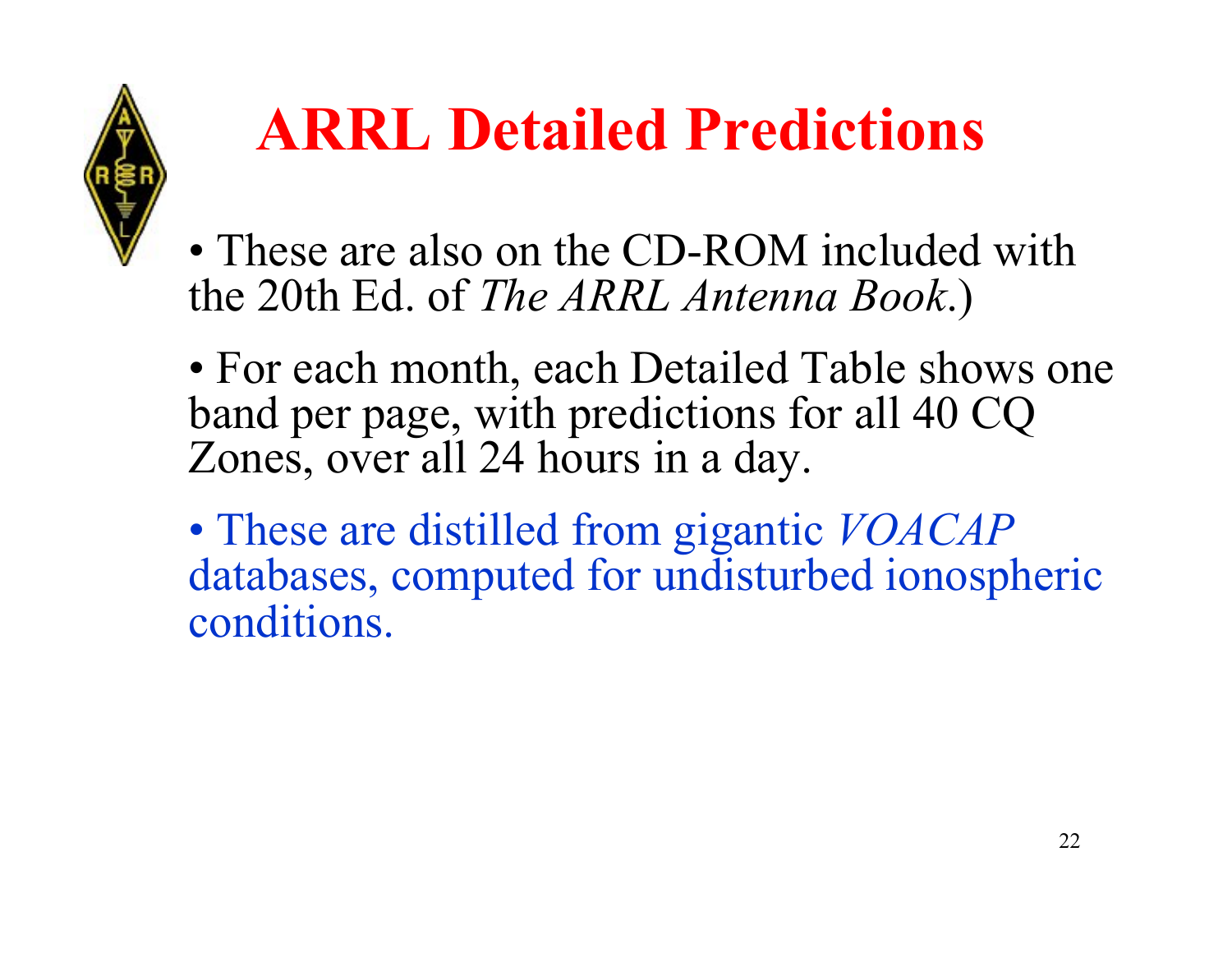

## **ARRL Detailed Predictions**

• These are also on the CD-ROM included with the 20th Ed. of *The ARRL Antenna Book*.)

- For each month, each Detailed Table shows one band per page, with predictions for all 40 CQ Zones, over all 24 hours in a day.
- These are distilled from gigantic *VOACAP* databases, computed for undisturbed ionospheric conditions.

•• Predictions can be extrapolated for other bands for DXpeditions (30, 17, 12 meters).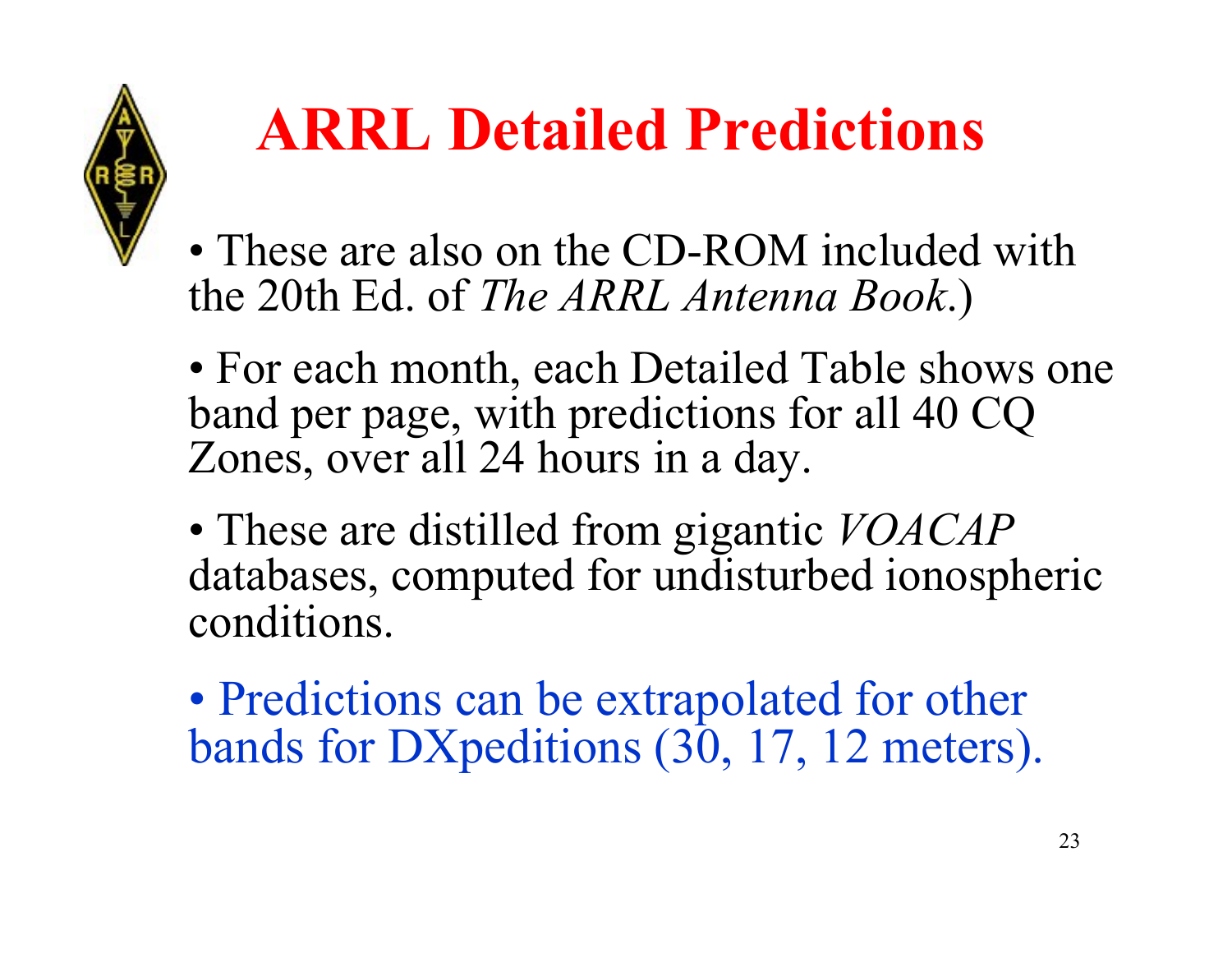## **Choosing the Target Zone**



Andamans are closer to Zone 26 target (Bangkok, Thailand) than to Zone 22 target (New Delhi, India).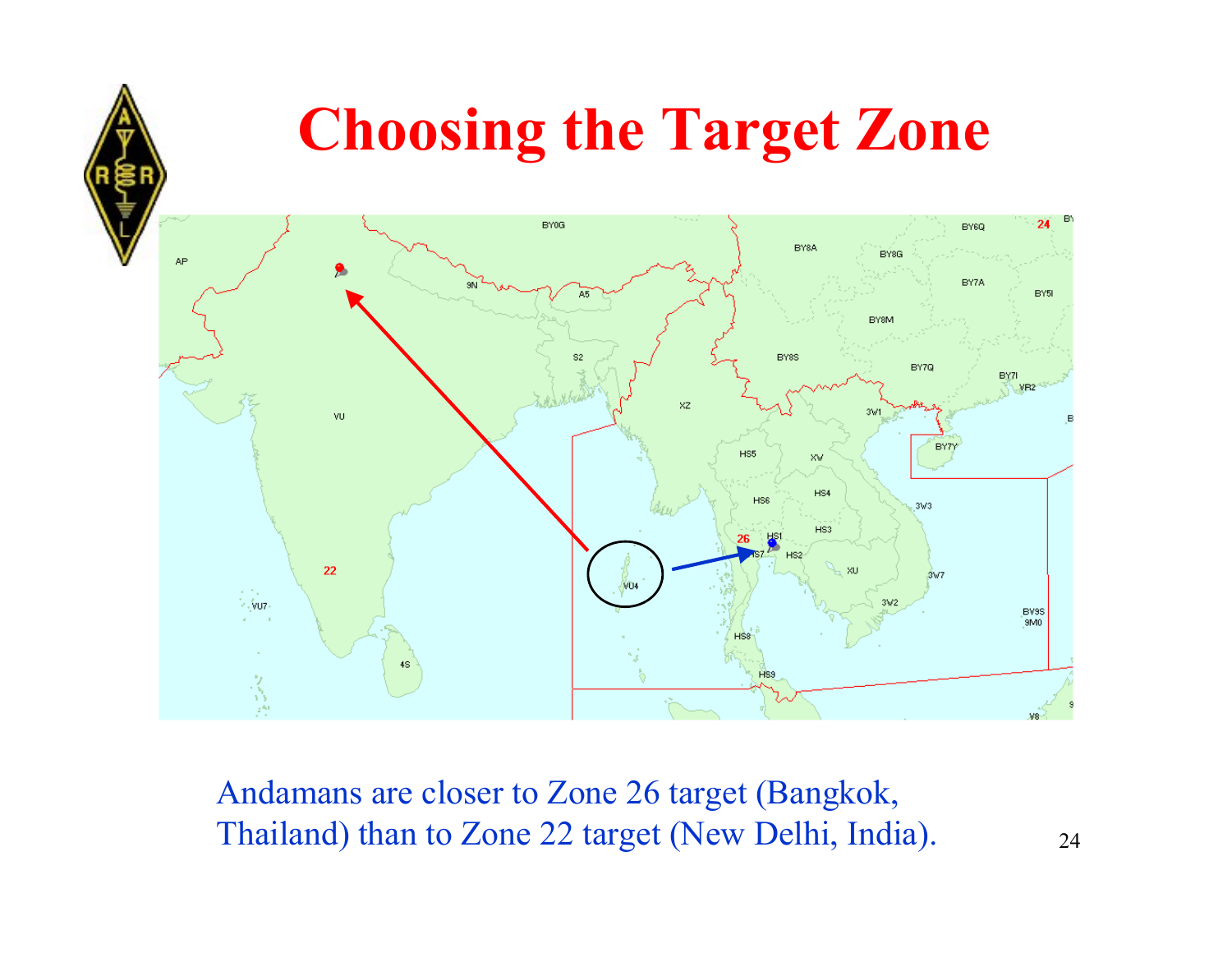

### **Detailed 20-m Prediction**

### 20 Meters: Dec., CA (San Francisco), for SSN = Low, Sigs in S-Units. By N6BV, ARRL.

|                     | ັ              |                |                          |                |                          |                |                          |                |              |                          |                |                          |                |                          |                                                                                                                                                                                                                                                                                                                                                     |                          |                          |      |              |                          |                          |                          |                          |                          |  |
|---------------------|----------------|----------------|--------------------------|----------------|--------------------------|----------------|--------------------------|----------------|--------------|--------------------------|----------------|--------------------------|----------------|--------------------------|-----------------------------------------------------------------------------------------------------------------------------------------------------------------------------------------------------------------------------------------------------------------------------------------------------------------------------------------------------|--------------------------|--------------------------|------|--------------|--------------------------|--------------------------|--------------------------|--------------------------|--------------------------|--|
| Zone                | 00             | 01             | 02                       | 03             | 04                       | 05             | 06                       | 07             | 08           | 09                       | 10             | 11                       | 12             | 13                       | 14                                                                                                                                                                                                                                                                                                                                                  | 15                       | 16                       | 17   | 18           | 19                       | 20                       | 21                       | 22                       | 23                       |  |
| $KL7 = 01$          | $9+$           | 6              | $9+$                     | 8              | 1                        | 2              | 2                        | 2              | 2            | 2                        | 1              | $\mathbf 1$              | 1              | ı                        | 1                                                                                                                                                                                                                                                                                                                                                   | 1                        | 6                        | $9+$ | 9            | 9+                       | $9+$                     | 9+                       | $9+$                     | $9+$                     |  |
| $VO2 = 02$          | 9              | 4              | $\overline{\phantom{a}}$ |                |                          |                |                          |                | ۰            | $\overline{\phantom{a}}$ |                | $\overline{\phantom{a}}$ |                |                          | $\overline{a}$                                                                                                                                                                                                                                                                                                                                      | $\overline{\phantom{a}}$ | $9+$                     | $9+$ | $9+$         | $9+$                     | $9+$                     | $9+$                     | $9+$                     | 1                        |  |
| $W6 =$<br>03        | 3              | $\overline{4}$ | $\overline{4}$           | $\overline{4}$ | $\overline{4}$           | 3              | $\overline{\mathbf{3}}$  | 3              | 3            | $\overline{4}$           | 4              | $\overline{4}$           | 3              | 3                        | 3                                                                                                                                                                                                                                                                                                                                                   | 3                        | 3                        | 3    | 3            | 3                        | 3                        | 3                        | $\overline{3}$           | 3                        |  |
| W9<br>04<br>$=$     | $9+$           | $9+$           | 9                        | 5              | 1                        | $\mathbf{1}$   | $\mathbf{1}$             | 3              | 8            | 8                        | 8              | 2                        | ۰              | ۰                        | 9                                                                                                                                                                                                                                                                                                                                                   | $9+$                     | $9+$                     | $9+$ | $9+$         | $9+$                     | $9+$                     | $9+$                     | $9+$                     | $9+$                     |  |
| $W3 =$<br>05        | $9+$           | $\overline{4}$ | 6                        | 3              | $\mathbf{1}$             | ı              | 1                        | $\overline{4}$ | 7            | 7                        | 6              | $\overline{\mathbf{2}}$  | 1              | 6                        | 3                                                                                                                                                                                                                                                                                                                                                   | $9+$                     | $9+$                     | $9+$ | $9+$         | $9+$                     | $9+$                     | $9+$                     | $9+$                     | $9+$                     |  |
| $XE1 = 06$          | $9+$           | $9+$           | $9+$                     | $9+$           | 9+                       | $9+$           | 9                        | 9              | $9+$         | $9+$                     | $9+$           | 9                        | 6              | 9                        | $9+$                                                                                                                                                                                                                                                                                                                                                | $9+$                     | $9+$                     | $9+$ | $9+$         | $9+$                     | $9+$                     | 9+                       | $9+$                     | $9+$                     |  |
| $TI =$<br>07        | $9+$           | 7              | 9                        | 5              | з                        | 2              | 1                        | 1              | 6            | ٥                        | 5              |                          |                | 4                        | 1                                                                                                                                                                                                                                                                                                                                                   | 9+                       | $9+$                     | 9    | 7            | 9                        | 9                        | 9+                       | $9+$                     | $9+$                     |  |
| $VP2 = 08$          | 9              | 8              | 6                        | ı              |                          |                |                          |                | 6            | 8                        | 4              |                          |                | 5                        | $9+$                                                                                                                                                                                                                                                                                                                                                | 9+                       | 9                        | 8    | 8            | 9                        | 9                        | 9+                       | $9+$                     | $9+$                     |  |
| $P4 =$<br>09        | 9              |                | 7                        | $\overline{2}$ | ı                        |                |                          |                | 7            | 8                        |                | -                        |                | 5                        |                                                                                                                                                                                                                                                                                                                                                     | 9+                       | 9                        | 8    | 8            | 8                        | 9                        |                          |                          | $9+$                     |  |
|                     |                | 9+             |                          | 7              |                          | ٠              |                          | 1              |              |                          | 4              |                          |                |                          | $9+$                                                                                                                                                                                                                                                                                                                                                |                          |                          |      |              |                          |                          | 9+                       | $9+$                     |                          |  |
| $HC =$<br>10        | $9+$           | 9              | a                        |                | 6                        | 5              | 4                        | 6              | 6            | 5<br>Q                   |                | ۰                        |                | 6                        | $9+$                                                                                                                                                                                                                                                                                                                                                | 9+                       | 9                        | 6    | 6            | 7                        | 8                        | 9                        | 9+                       | 9+                       |  |
| $PY1 = 11$          | $9+$           | $9+$           | $9+$                     | 9              | 9                        | 9              | Q                        | Q              | 8            |                          | 8              | 4                        | з              | 5                        | 5                                                                                                                                                                                                                                                                                                                                                   | 1                        | 1                        | 1    | 1            | 4                        | 6                        | 8                        | 9                        | 9+                       |  |
| $CE =$<br>12        | $9+$           | $9+$           | $9+$                     | $9+$           | 9                        | Q              | 9                        | 9              | 9            | 9                        | Q              | 7                        | ۰              | 4                        | 9                                                                                                                                                                                                                                                                                                                                                   | 8                        | 6                        | 3    | 2            | 2                        | 4                        | 6                        | 8                        | $9+$                     |  |
| $LU =$<br>13        | $9+$           | 9+             | $9+$                     | 9              | 9                        | 9              | 9                        | 9              | 9            | $9+$                     | 9              | 5                        |                | 6                        | 7                                                                                                                                                                                                                                                                                                                                                   | 4                        | 1                        | 1    | $\mathbf{1}$ | ı                        | 5                        | 6                        | 8                        | 9                        |  |
| $G =$<br>14         |                |                | ۰                        |                |                          |                |                          |                |              |                          |                |                          |                |                          |                                                                                                                                                                                                                                                                                                                                                     | 8                        | $9+$                     | 9    | 9            |                          |                          |                          |                          |                          |  |
| 15<br>$I =$         | $\overline{2}$ | $\overline{a}$ | $\overline{4}$           | $\mathbf{1}$   |                          |                |                          |                | $\mathbf{1}$ | 3                        | 1              |                          |                |                          |                                                                                                                                                                                                                                                                                                                                                     | 9                        | $9+$                     | 9    | 2            |                          |                          |                          |                          |                          |  |
| $\texttt{UA3} = 16$ | 4              | 3              | $\mathbf{1}$             |                |                          |                |                          | $\overline{2}$ |              |                          |                |                          |                |                          |                                                                                                                                                                                                                                                                                                                                                     | 6                        | -                        |      |              |                          |                          |                          | 4                        | 1                        |  |
| $UN =$<br>17        |                | 3              | 7                        | 4              |                          |                |                          |                |              |                          |                |                          |                |                          | $\overline{\phantom{0}}$                                                                                                                                                                                                                                                                                                                            | $1*$                     | 1                        | 3    | 6            | 7                        | 7                        | 4                        | ı                        | $\overline{\phantom{0}}$ |  |
| $U A9 = 18$         |                | 4              | 8                        | 4              |                          |                |                          |                |              |                          |                |                          |                |                          |                                                                                                                                                                                                                                                                                                                                                     |                          | 1                        | 3    | 4            | ı                        | 1                        |                          |                          |                          |  |
| $UAO = 19$          | $9+$           | $9+$           | $9+$                     | 5              |                          |                |                          |                |              |                          |                |                          |                |                          |                                                                                                                                                                                                                                                                                                                                                     |                          |                          |      |              |                          | 2                        | 9                        | 9                        | $9+$                     |  |
| $4X =$<br>20        | 7              | 8              | 5                        |                |                          |                |                          |                |              |                          |                |                          |                |                          |                                                                                                                                                                                                                                                                                                                                                     | 6                        | 9                        | 5    |              |                          | 2                        | 2                        | 4                        | 7                        |  |
| $HZ =$<br>21        | 9              | 7              | 2                        | 1              |                          |                |                          |                |              |                          |                |                          |                |                          |                                                                                                                                                                                                                                                                                                                                                     | 5*                       | 8                        | 7    | 4            | 4                        | 4                        | 5                        | 6                        | Q                        |  |
| 22<br>$VU =$        | 6              | ۰              | 9                        | 3              |                          |                |                          |                |              |                          |                |                          |                |                          |                                                                                                                                                                                                                                                                                                                                                     | 2∗                       | 2                        | 3    | 4            | 4                        | 5                        | 5                        | 5                        | 5                        |  |
| $JT =$<br>23        | 9              | $9+$           | $9+$                     | 4              |                          |                |                          |                |              |                          |                |                          |                |                          |                                                                                                                                                                                                                                                                                                                                                     |                          |                          | 2    | 5            | ı                        | ı                        |                          |                          |                          |  |
| $VS6 = 24$          | g              | ۰              | 8                        | 5              | ı                        |                |                          |                |              |                          |                |                          |                |                          | 1*                                                                                                                                                                                                                                                                                                                                                  |                          |                          |      | 4            | -                        |                          | $\overline{a}$           | ı                        | 9                        |  |
| $JA1 = 25$          | ٩              | $\alpha$       | ö                        | 6              |                          |                |                          |                |              |                          |                |                          |                |                          |                                                                                                                                                                                                                                                                                                                                                     |                          |                          |      |              |                          |                          | ٩                        | $\Omega$                 | $\Omega$                 |  |
| $HS =$<br>26        | 9              | 9              | 8                        | 4              | $\overline{\phantom{a}}$ | ۰              | $\overline{\phantom{a}}$ | $\overline{a}$ | ۰            | $\overline{\phantom{a}}$ | $\overline{a}$ | $\overline{\phantom{a}}$ | ٠              | $\overline{\phantom{a}}$ | $1*$                                                                                                                                                                                                                                                                                                                                                | $\overline{\phantom{a}}$ | $\overline{\phantom{a}}$ | 1    | 3            | ı                        | $\overline{\phantom{a}}$ | $\overline{\phantom{a}}$ | $\overline{\phantom{a}}$ | 6                        |  |
| $DU =$<br>27        | $\overline{8}$ | 7              | 8                        | 7              | $\overline{2}$           | ٠              |                          |                |              |                          |                |                          | $\overline{2}$ |                          |                                                                                                                                                                                                                                                                                                                                                     |                          | $\overline{\phantom{0}}$ | 8    | Ξ            | $\overline{\phantom{0}}$ | $\overline{\phantom{a}}$ | $\overline{\phantom{0}}$ | 9                        | 8                        |  |
| $YB =$<br>28        | o              | 7              | 4                        | 4              |                          |                |                          |                |              |                          |                | $\overline{\phantom{a}}$ | 1              |                          |                                                                                                                                                                                                                                                                                                                                                     | ٠                        | ı                        | $9+$ | 9            | 7                        | $1*$                     | $1*$                     | 8                        | 8                        |  |
| $VK6 = 29$          | $1*$           |                |                          |                |                          |                |                          |                |              |                          |                | -                        | 4              | ı                        |                                                                                                                                                                                                                                                                                                                                                     |                          | 9                        | $9+$ | 9            | 8                        | 7                        | 5                        | 2                        | 1                        |  |
| $VK3 = 30$          | $1*$           | ٠              | 1                        | 5              | 7                        | 5              | 5                        | 2              | 2            | 1                        | ı              | 5                        | Q              | 4                        |                                                                                                                                                                                                                                                                                                                                                     | $\overline{a}$           | $9+$                     | 9    | 9            | 7                        | 5                        | $\overline{a}$           | 1                        |                          |  |
| $KH6 = 31$          | $9+$           | $9+$           | $9+$                     | $9+$           | 5                        | 8              | 7                        | 6              | 5            | 2                        | ı              | 5                        | 7              | 5                        | 1                                                                                                                                                                                                                                                                                                                                                   | 3                        | ٠                        | $9+$ | $9+$         | $9+$                     | $9+$                     | 9                        | $9+$                     | $9+$                     |  |
| $KHS = 32$          | 6              | 8              | 9                        | 9              | Q                        | 7              | 6                        | 6              |              | 1                        | 1              | 5                        | 6              | 2                        |                                                                                                                                                                                                                                                                                                                                                     | $\mathbf 1$              |                          | $9+$ | 9+           | 8                        | 6                        | 7                        | 6                        | 6                        |  |
| $CN =$              |                |                |                          |                |                          |                |                          |                | 4<br>3       |                          | 1              |                          |                |                          | ۰                                                                                                                                                                                                                                                                                                                                                   |                          | 4                        |      |              |                          |                          |                          |                          |                          |  |
| 33                  | 1              |                | ٠                        | ı              |                          |                |                          |                |              | 4                        |                |                          |                |                          | 3                                                                                                                                                                                                                                                                                                                                                   | 9                        | $9+$                     | 9    | 9            | 9                        | 2                        |                          | 3                        |                          |  |
| $SU =$<br>34        | 8              | 8              | 7                        | $\mathbf 1$    |                          |                |                          |                | ٠            |                          |                |                          |                |                          |                                                                                                                                                                                                                                                                                                                                                     | 7                        | $9+$                     | 6    | 1            | ı                        | $\overline{\phantom{a}}$ | 2                        | 5.                       | 7                        |  |
| 6W =<br>35          | g.             | ٥              | 7                        | 3              |                          |                |                          |                | 3            | 8                        | 4              |                          |                | ı                        | 8                                                                                                                                                                                                                                                                                                                                                   | 8                        | 7                        | 9    | 8            | 9                        | 9                        | $9+$                     | $9+$                     | Q                        |  |
| 36<br>$D2 =$        | $9+$           | $9+$           | 5                        | ı              |                          |                |                          |                | 2            |                          |                |                          |                |                          | 1                                                                                                                                                                                                                                                                                                                                                   | 5                        | 8                        | 8    | 8            | 8                        | 9                        | 9                        | $9+$                     | $9+$                     |  |
| $5Z =$<br>37        | $9+$           | 9              | 1                        |                |                          |                |                          |                |              |                          |                |                          |                |                          |                                                                                                                                                                                                                                                                                                                                                     | ū                        | 9                        | 9    | 9            | 9                        | 9                        | 9                        | $9+$                     | $9+$                     |  |
| $ZS6 = 38$          | $9+$           | $9+$           | 7                        | 2              |                          |                |                          |                |              |                          |                |                          |                |                          | 2                                                                                                                                                                                                                                                                                                                                                   | 8                        | 7                        | 9*   | 7            | 8                        | 8                        | ۰                        | 9                        | $9+$                     |  |
| $PR =$<br>39        | $9+$           | 7              | 7                        | $1*$           |                          |                |                          |                |              |                          |                |                          |                |                          |                                                                                                                                                                                                                                                                                                                                                     | 5*                       | 9                        | $9+$ | $9+$         | 9                        | 9                        | 9                        | 9                        | $9+$                     |  |
| $FJL = 40$          | 8              |                | 4                        |                |                          |                |                          |                |              |                          |                |                          |                |                          |                                                                                                                                                                                                                                                                                                                                                     |                          | 2                        |      | 1            | 9                        | Q                        | 8                        | 7                        | 8                        |  |
| Zone                | 00             | 01             | 02                       | 03             | 04                       | 05             | 06                       | 07             | 08           | 09                       | 10             | 11                       | 12             | 13                       | 14                                                                                                                                                                                                                                                                                                                                                  | 15                       | 16                       | 17   | 18           | 19                       | 20                       | 21                       | 22                       | 23                       |  |
|                     | UTC            | $-25$          |                          |                |                          |                | *.                       |                | = Longpath   |                          |                |                          |                |                          |                                                                                                                                                                                                                                                                                                                                                     |                          |                          |      |              |                          |                          |                          |                          |                          |  |
| .                   |                |                | $\sim$ $\sim$ $\sim$     |                |                          | <b>ADAM 10</b> |                          | <b>COL</b>     |              |                          |                |                          |                |                          | $\overline{a}$ , $\overline{a}$ , $\overline{a}$ , $\overline{a}$ , $\overline{a}$ , $\overline{a}$ , $\overline{a}$ , $\overline{a}$ , $\overline{a}$ , $\overline{a}$ , $\overline{a}$ , $\overline{a}$ , $\overline{a}$ , $\overline{a}$ , $\overline{a}$ , $\overline{a}$ , $\overline{a}$ , $\overline{a}$ , $\overline{a}$ , $\overline{a}$ , |                          |                          |      |              |                          |                          |                          |                          |                          |  |

Expected signal levels using 1500 W and 3-element Yagis at 100 feet at each station.

Use Zone 26 (Bangkok, Thailand) for Andaman (VU4)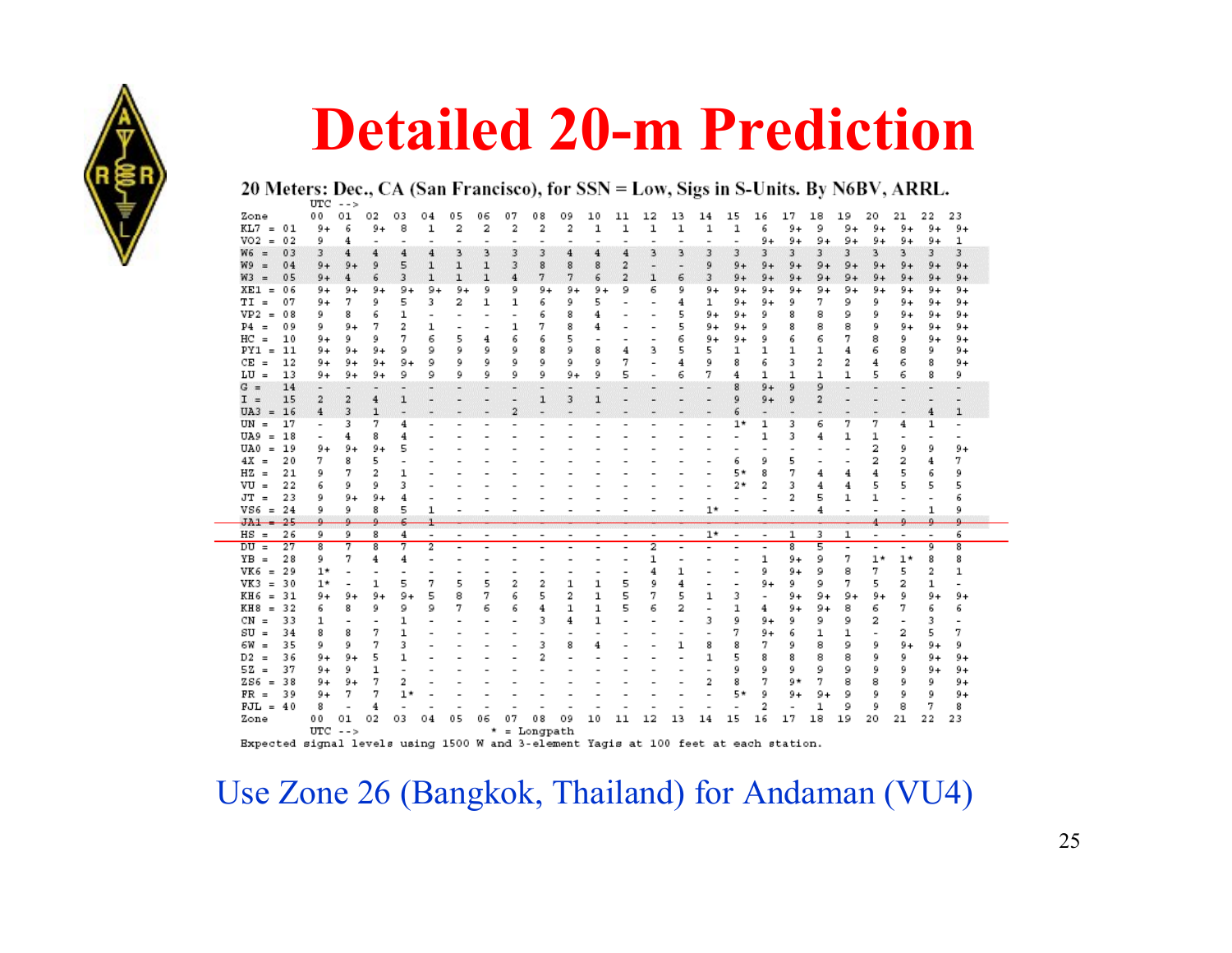- •• The antennas and powers assumed in the *VOACAP* computations are representative of "big-gun" stations at both ends of the path -- so that all reasonable possibilities can be seen.
	- 80/40 m: 100' high dipoles
	- 20 m: 3-ele. Yagi at 100'
	- 15/10 m: 4-ele. Yagis at 60'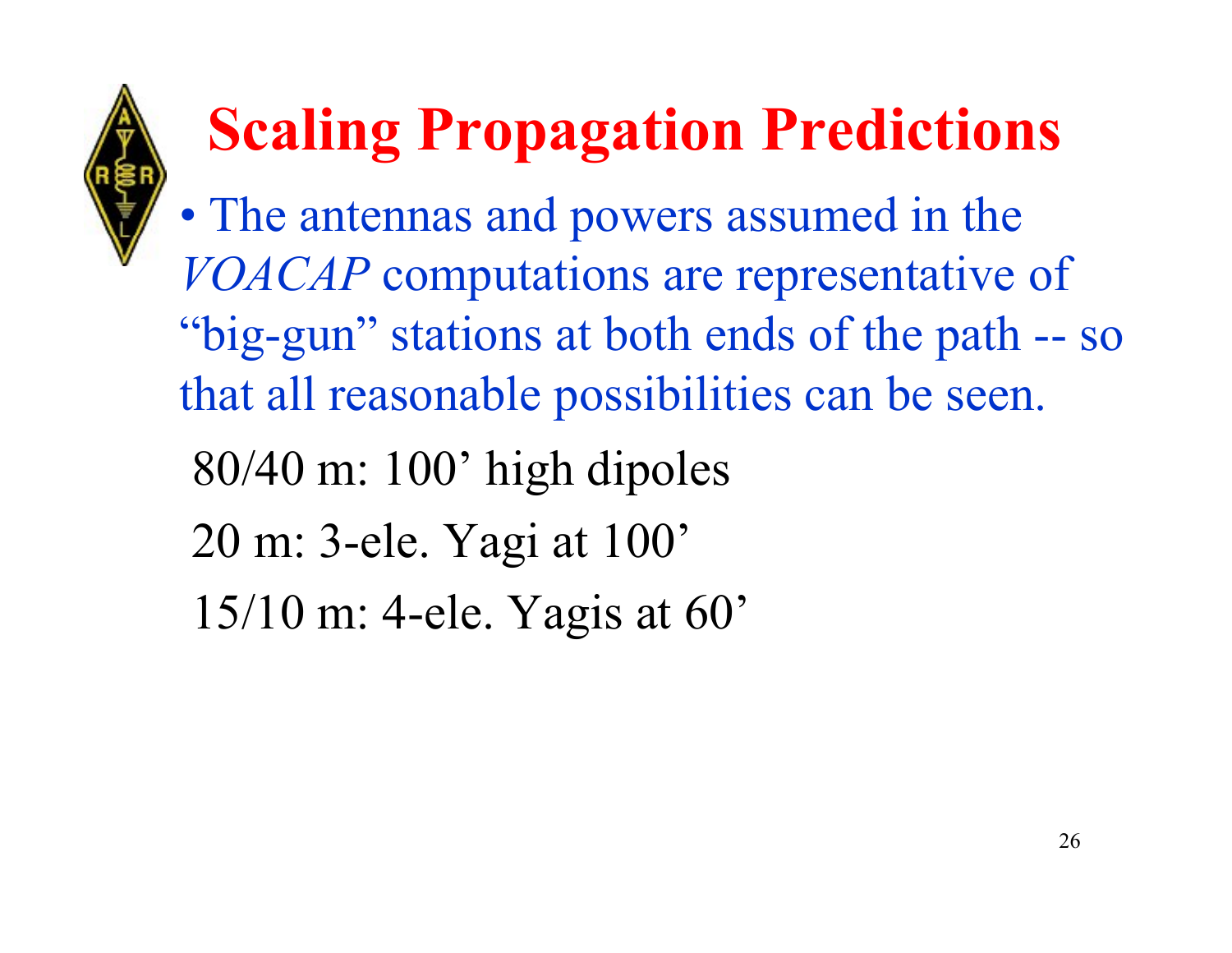- •• The antennas and powers assumed in the *VOACAP* computations are representative of "big-gun" station at both ends of the path -- so that all reasonable possibilities can be seen.
	- 80/40 m: 100' high dipoles
	- 20 m: 3-ele. Yagi at 100'
	- 15/10 m: 4-ele. Yagis at 60'
	- •• What happens if the antennas are not large and high, and the power isn't a full gallon?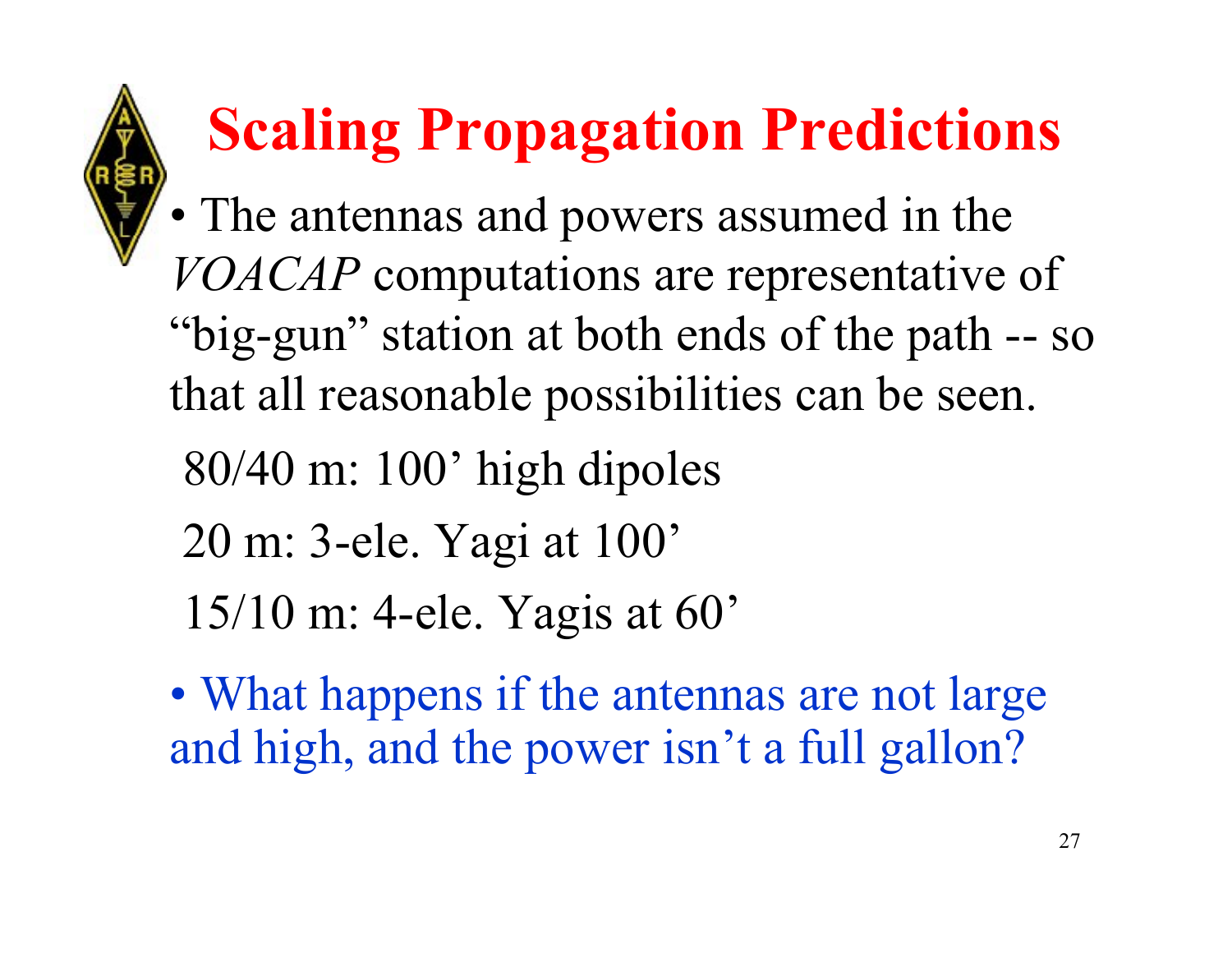# **Scaling Propagation Predictions** Scaling signal levels for transmitting station:

• Subtract 2 S units for a dipole instead of a Yagi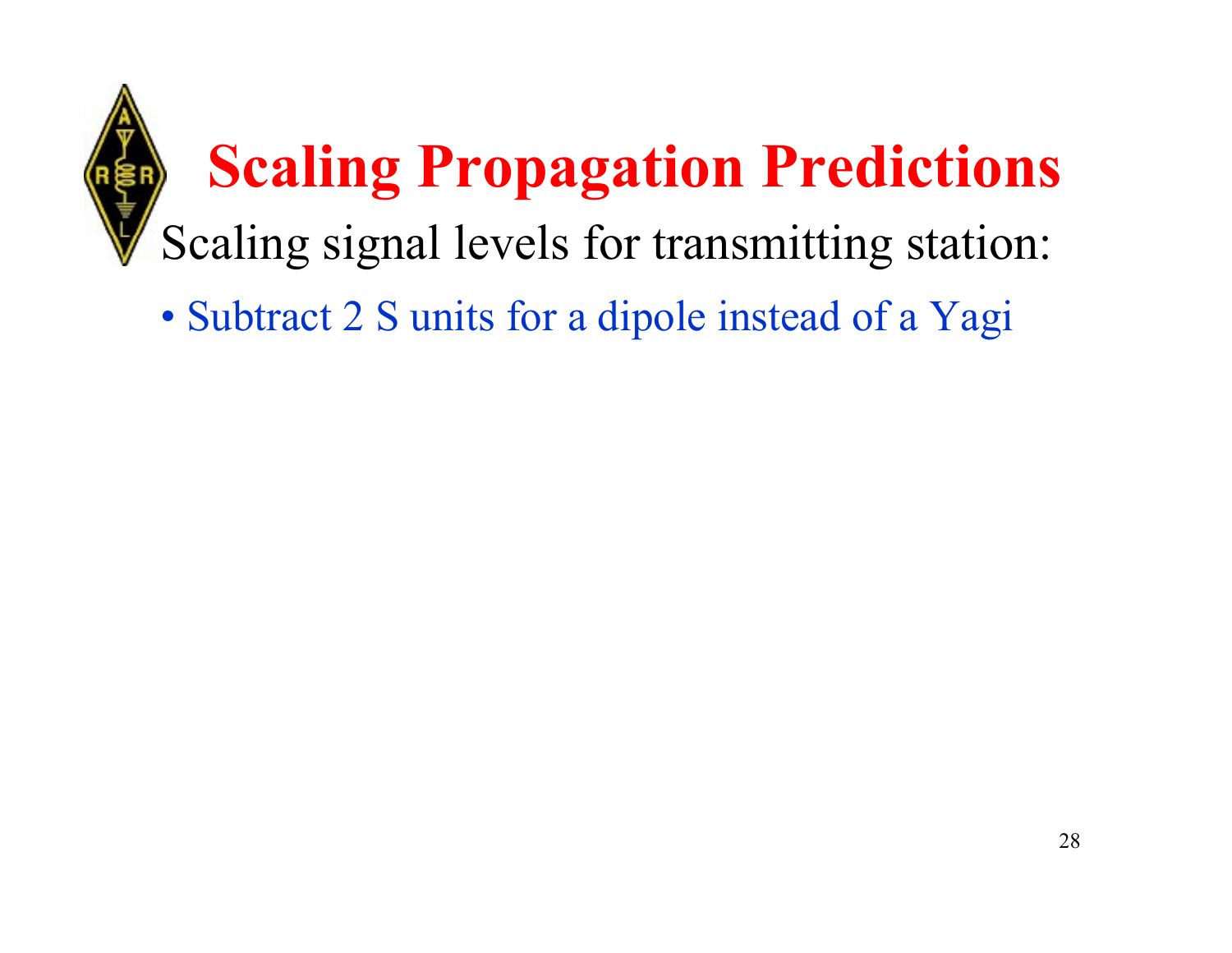- Subtract 2 S units for a dipole instead of a Yagi
- Subtract 3 S units for a dipole at 50' instead of a Yagi at  $100'$  on  $20 \text{ m}$  (or  $60'$  on  $10/15 \text{ m}$ )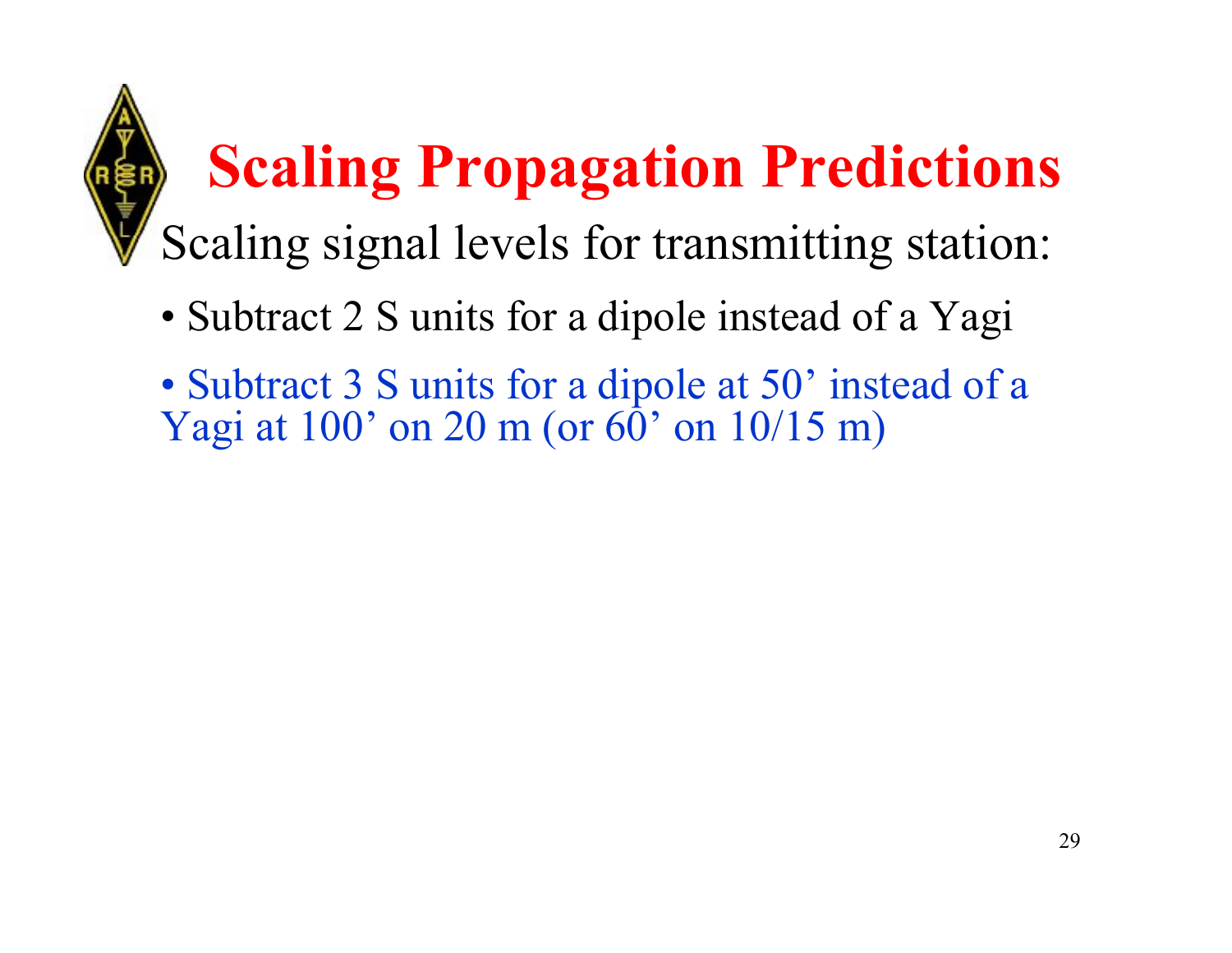- Subtract 2 S units for a dipole instead of a Yagi
- Subtract 3 S units for a dipole at 50' instead of a Yagi at  $100'$  on 20 m (or  $60'$  on  $10/15$  m)
- Subtract 1 S unit for a dipole at 50' rather than dipole at 100' on 80/40 m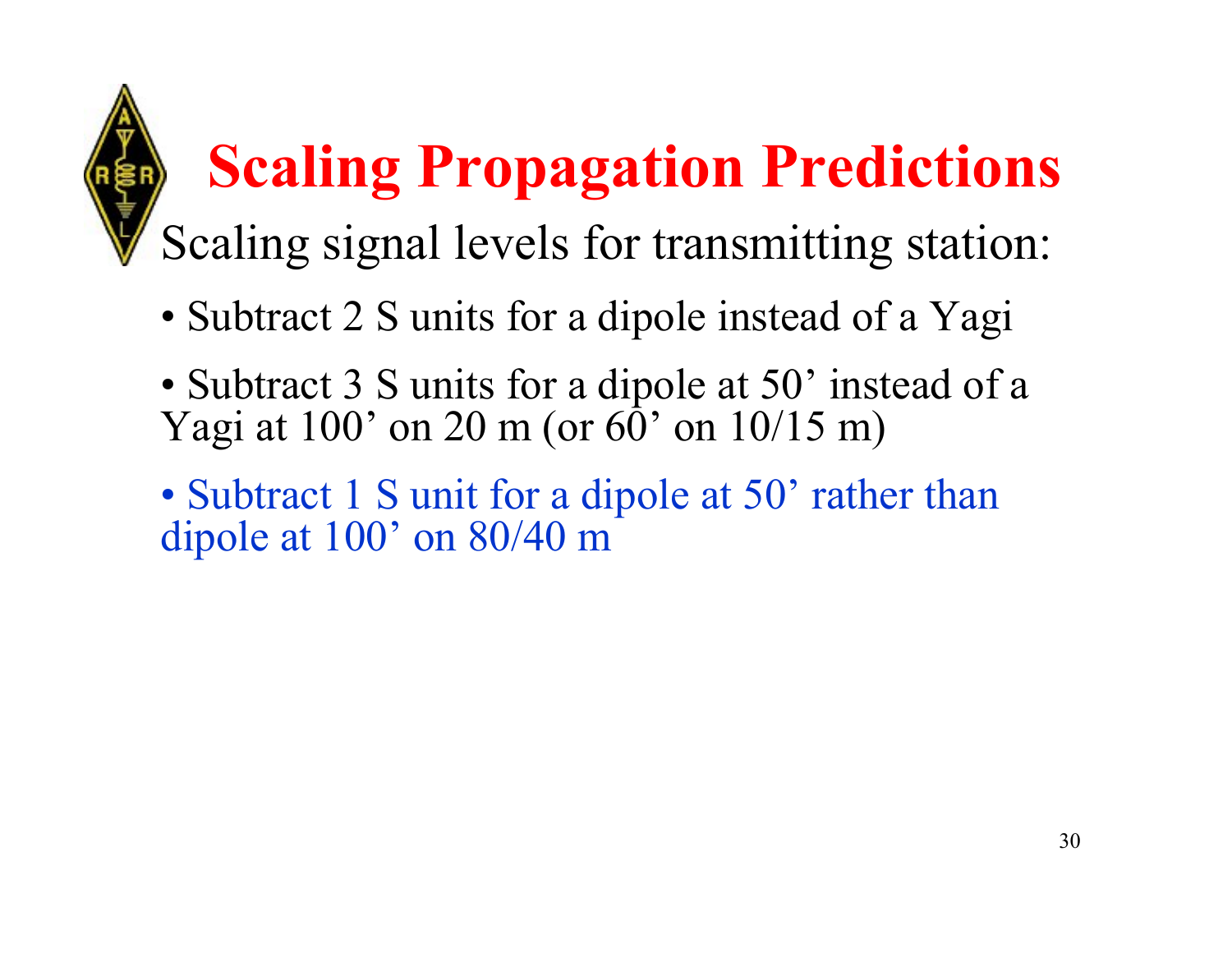- Subtract 2 S units for a dipole instead of a Yagi
- Subtract 3 S units for a dipole at 50' instead of a Yagi at  $100'$  on 20 m (or  $60'$  on  $10/15$  m)
- Subtract 1 S unit for a dipole at 50' rather than dipole at 100' on 80/40 m
- Subtract 3 S units for 100 W rather than 1500 W (or subtract 6 S units for 5 W QRP)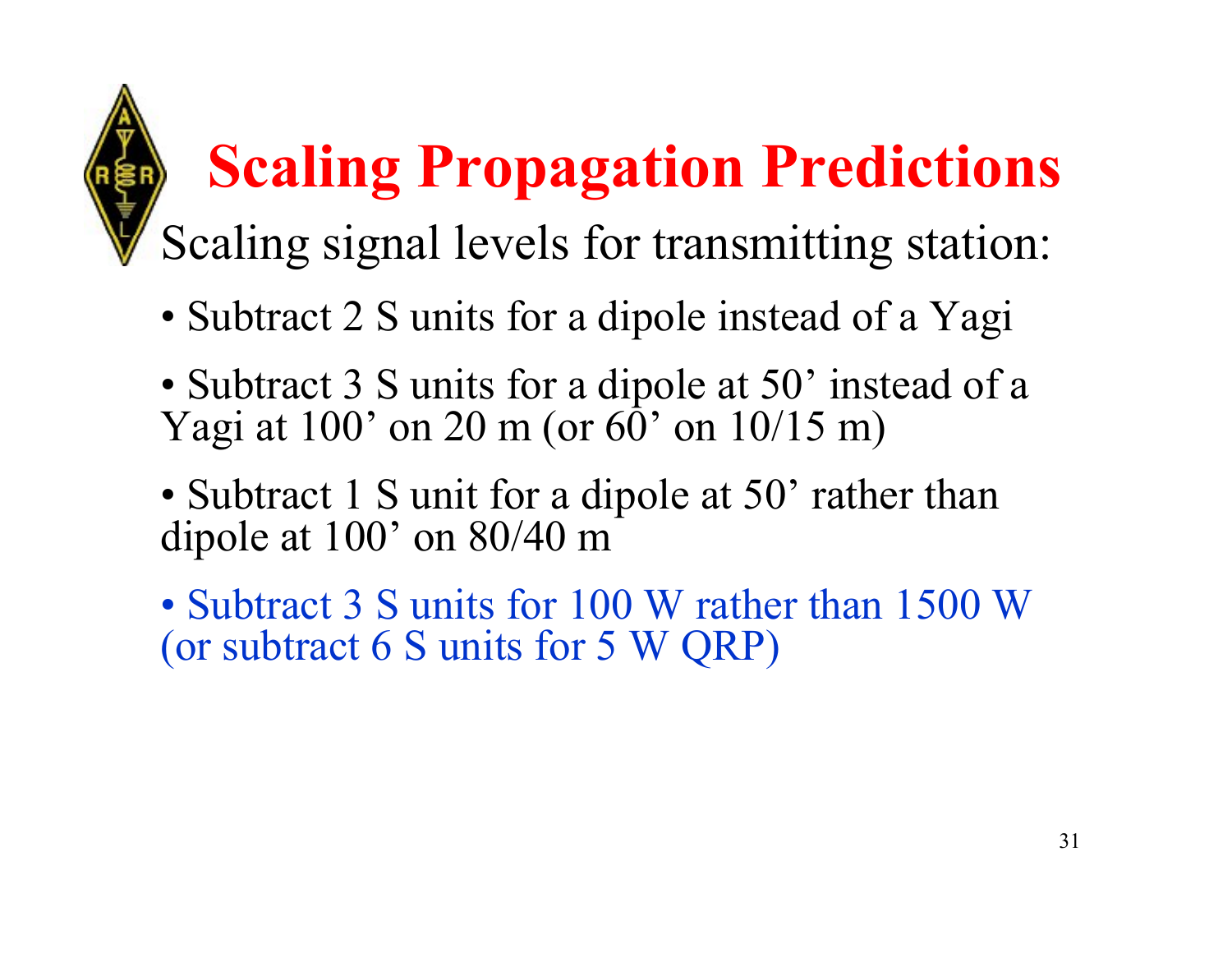- Subtract 2 S units for a dipole instead of a Yagi
- Subtract 3 S units for a dipole at 50' instead of a Yagi at  $100'$  on 20 m (or  $60'$  on  $10/15$  m)
- Subtract 1 S unit for a dipole at 50' rather than dipole at 100' on 80/40 m
- Subtract 3 S units for 100 W rather than 1500 W (or subtract 6 S units for 5 W QRP)
- Subtract 3 S units if *receiving* station uses a dipole at 50' instead of a Yagi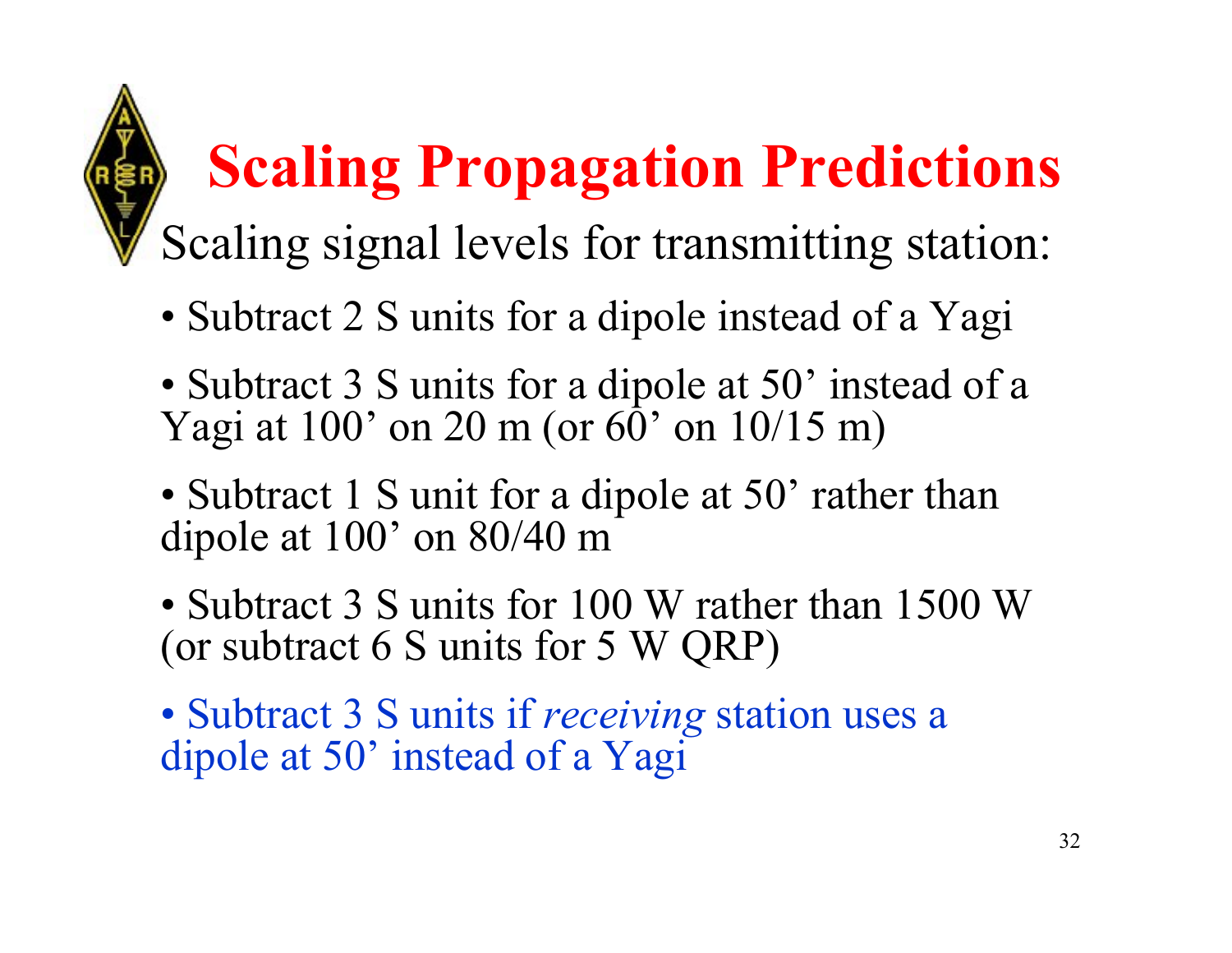

### **A Numerical Example**

### **W6 to Zone 26, VU4, Dec 2004**

On 20 meters, assume VU4 uses 100 W to a 50' high dipole, instead of defaults used in predictions.

• At 00 UTC, the base prediction is for an S9 signal. Actual signal = S9 − 3 (50' dipole) − $-3(100 \text{ W}) = S3$ 

(The analysis here assumes 3-ele. Yagi at 100' for the receiving station, over flat ground.)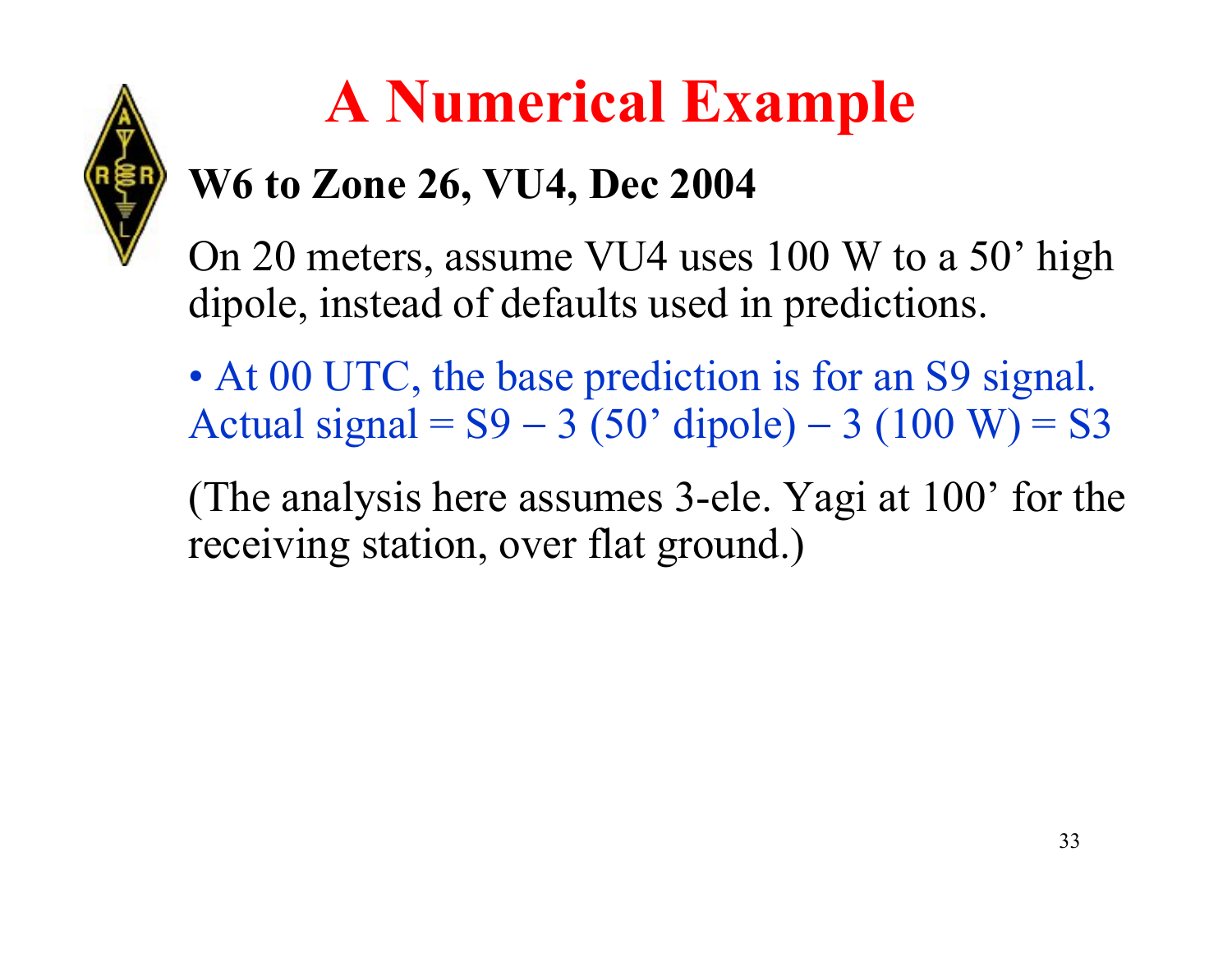

What about the effects of the local terrain? In other words, what if the ground isn't flat?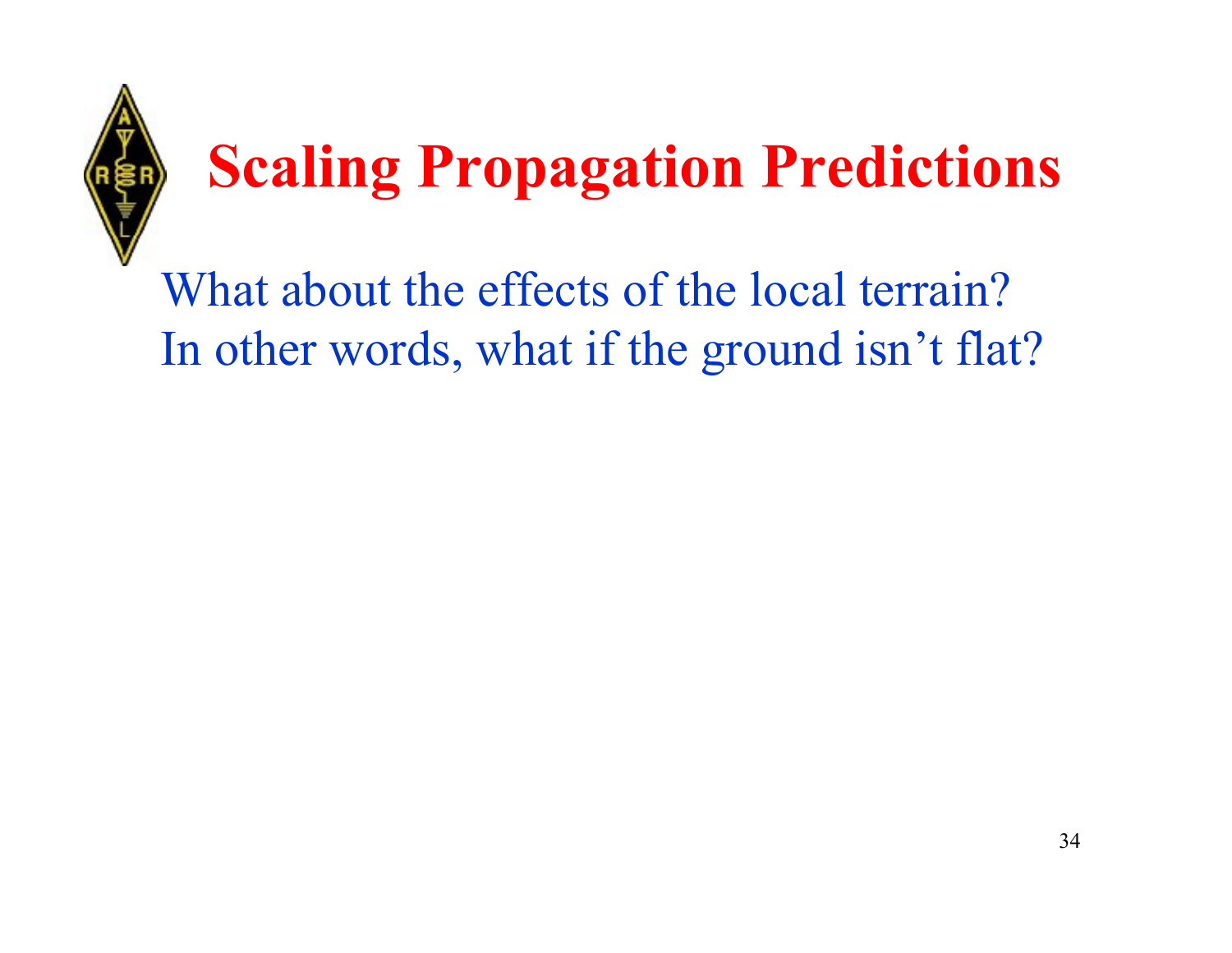

What about the effects of the local terrain? In other words, what if the ground isn't flat?

• I'm glad you asked! Local terrain can have <sup>a</sup>*profound* effect on the launch of HF signals into the ionosphere.

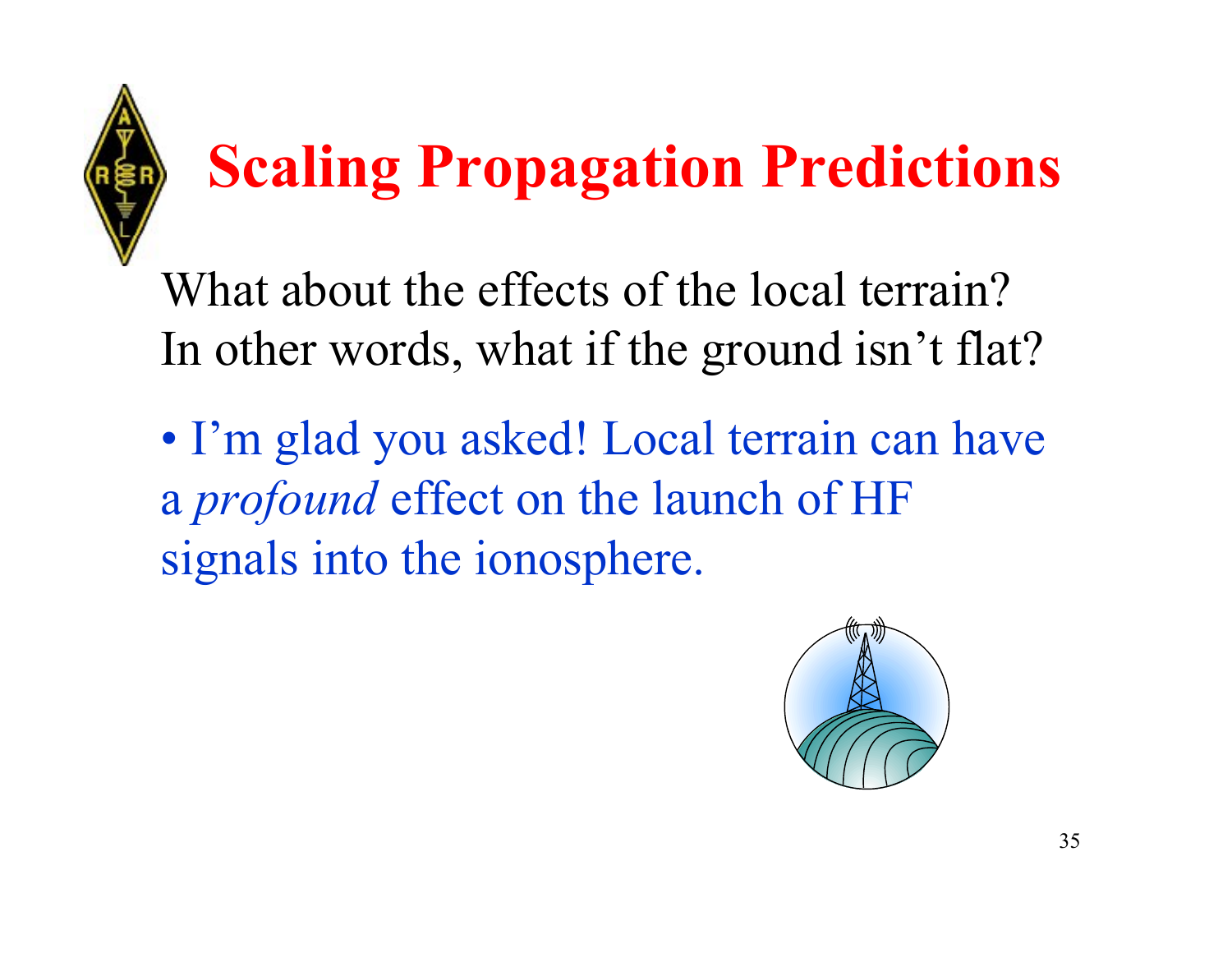

# **Hilltop Location vs Flat Land**



Great drop off to Europe: 600' in 3000'. The shot to VU4 isn't too shabby either: 200' in 3000'.

Print

Close

My dear friends Ken, K6TA, and Kay, K6KO, have a magnificent location in the foothills of the Sierra Nevada.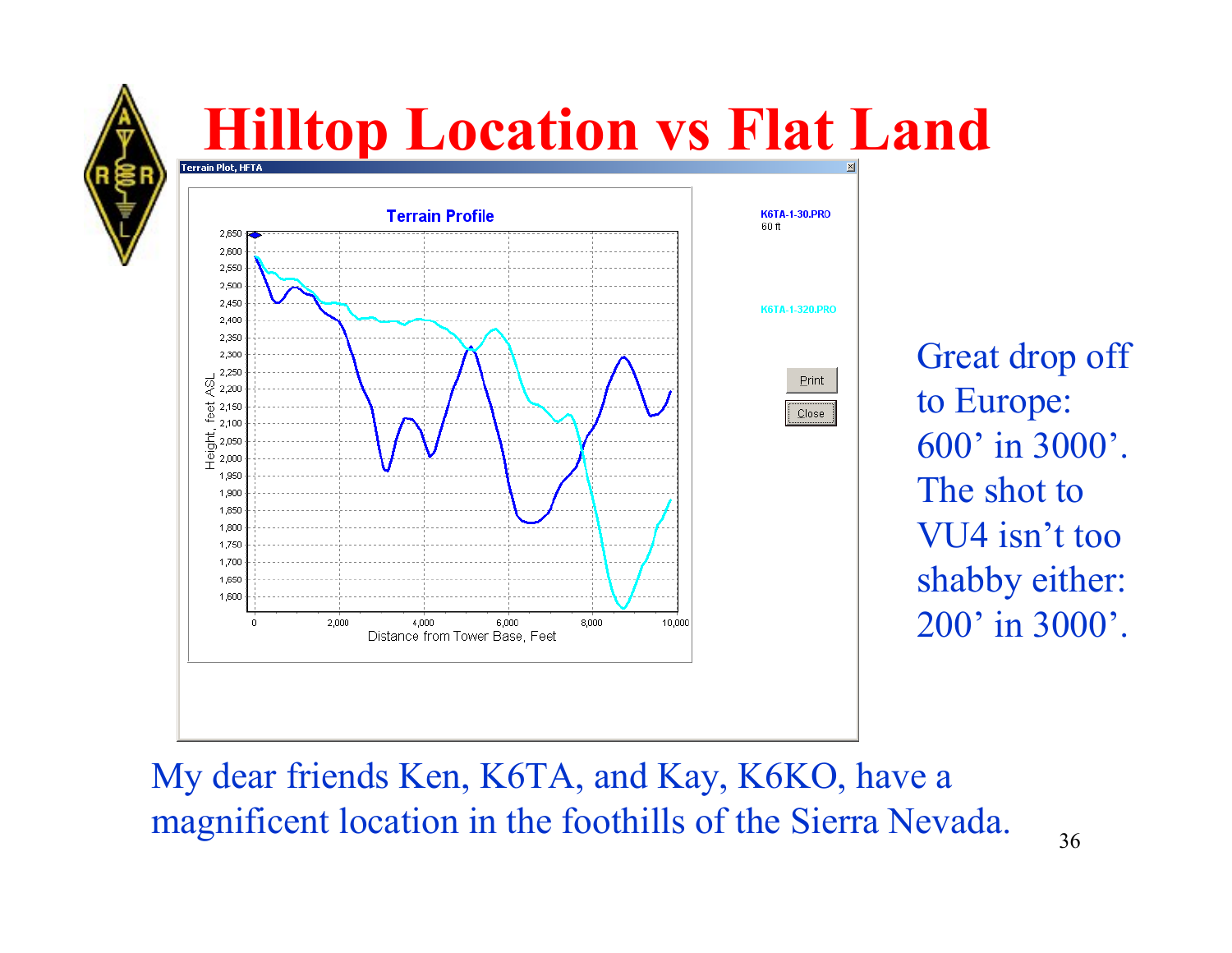

### **Hilltop Location vs Flat Land**



At 3º, K6TA's hill gives him 20 dB over a dipole at 50' on flat ground! At 9º the advantage narrows to 10 dB.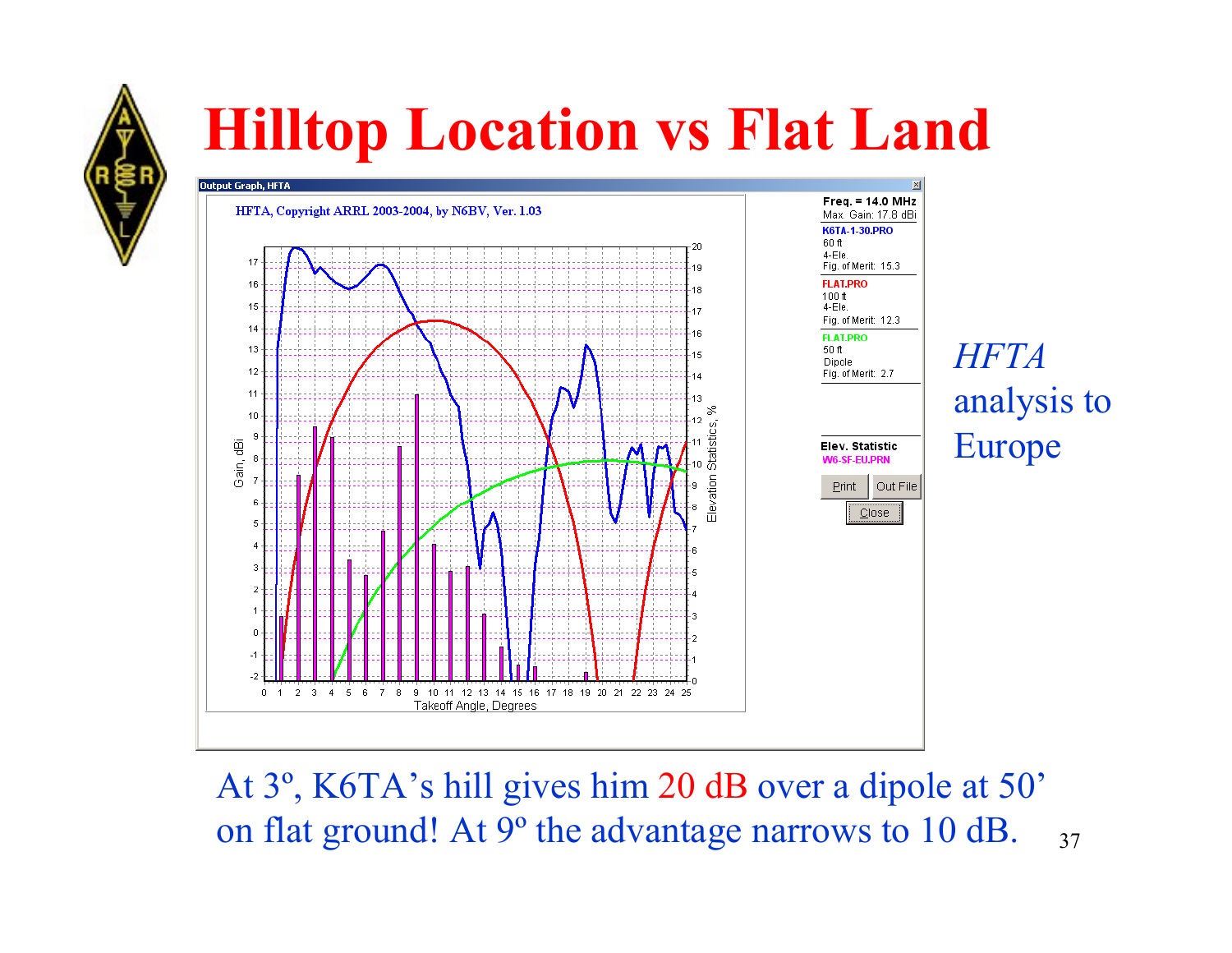

# **Case Study: Analyzing W6 to TI4**

What kind of signal does your competition (from all over the world) put into the VU4's receiver?

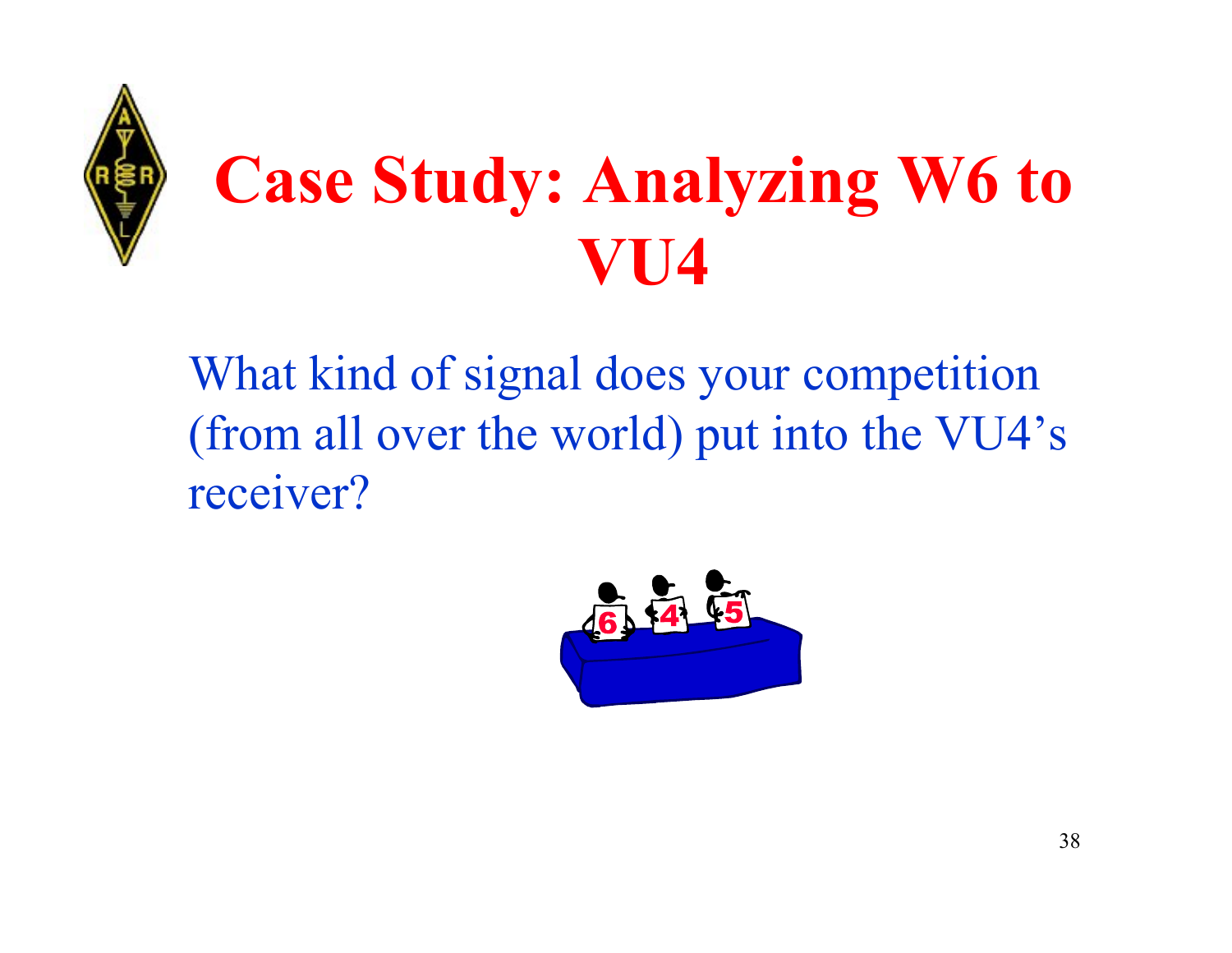### **W6 Evening Opening to VU4**

#### 20 Meters: Dec., Thailand (Bangkok), for SSN = Low, Sigs in S-Units. By N6BV, ARRL.

|                                                                                      | n.c                      | $-- >$                   |      |                |                |                          |              |      |            |      |      |      |      |      |      |                          |                |      |                          |                          |                          |                          |                              |                         |
|--------------------------------------------------------------------------------------|--------------------------|--------------------------|------|----------------|----------------|--------------------------|--------------|------|------------|------|------|------|------|------|------|--------------------------|----------------|------|--------------------------|--------------------------|--------------------------|--------------------------|------------------------------|-------------------------|
| Zone                                                                                 | 00                       | 01                       | 02   | 03             | 04             | 05                       | 06           | 07   | 08         | 09   | 10   | 11   | 12   | 13   | 14   | 15                       | 16             | 17   | 18                       | 19                       | 20                       | 21                       | 22                           | 23                      |
| $KL7 = 01$                                                                           | $9+$                     | $9+$                     | 9    | 9              | 8              | 5                        |              |      |            |      |      |      |      | 1    | 2    | 1                        |                |      |                          |                          | 5                        |                          |                              | 5                       |
| $VO2 = 02$                                                                           | 2                        | 4                        | 2    | 1              | ı              | $\overline{\phantom{a}}$ |              |      |            |      |      | 4    | 9    | $9+$ | 8    | 8                        | 7              | ı    | 4                        | 7                        | 6                        | з                        |                              | 2                       |
| $W6 =$<br>03                                                                         | g.                       | 8                        | 8    | $\overline{2}$ |                |                          |              |      |            |      |      |      | ı    |      |      |                          | $\mathbf{1}$   | 5    | 7                        | 6                        | ı                        |                          |                              | 7                       |
| ₩9 ≡<br>ÛŤ                                                                           | 97                       | ह                        | z    |                |                |                          |              |      |            | I    | 3    | ∓    | 3    | 5    | ষ    | ह                        | z              | Ξ    | I                        | 3                        | 3                        |                          |                              | 6                       |
| $W3 =$<br>05                                                                         | 8                        | 7                        | 5    | 3              |                |                          |              | 2    | 1          | 1    |      |      | 8    | $9+$ | 8    | 6                        | 1              |      |                          | 2                        | 5                        |                          |                              |                         |
| $XE1 = 06$                                                                           | 9.                       | 8                        | 3    |                |                |                          |              | 2    | 4          | 6    | 7    | 6    | 4    | 5    | 8    | 6                        | 1              | 1    |                          |                          |                          |                          |                              | 3                       |
| $TI =$<br>07                                                                         | $9+$                     | 9                        | 7    | 5              |                |                          |              | 5    | 8          | 9    | 8    | 8    | 9    | 9    | 6    | 3                        |                |      |                          |                          | 1                        |                          |                              |                         |
| $VP2 =$<br>08                                                                        | 5                        |                          |      |                |                |                          |              |      | 1          |      | 8    | 9    | 9    | 8    | 8    | 2                        |                | 1    | 1                        | 3                        | 7                        | з                        |                              | 1                       |
| $P4 =$<br>09                                                                         | 8                        | 6                        | 1    |                |                |                          | 1            | 1    | 4          | 2    | 7    | 9    | 9    | 8    |      | 1                        |                |      | ı                        | 2                        | 6                        | з                        |                              | 1*                      |
| $HC =$<br>10                                                                         | $9+$                     |                          | 7    | 5              | 1              | 1                        | $\mathbf{1}$ | 5    | 5          | 6    | 7    | 9    | 9+   | ۰    |      | $1*$                     |                |      |                          |                          | 2                        |                          |                              |                         |
| $PY1 =$<br>11                                                                        | 9                        | $9+$                     | 9    | 9              | 1              |                          |              |      | 1          | 2    | ٥    | 7*   | 2*   |      |      |                          | 1              | 5    | 8                        | Q                        | $9+$                     | $9+$                     | a                            |                         |
| $CE =$<br>12                                                                         | 9                        | 8                        | 7    | $2*$           |                |                          |              |      |            | 9    | 8    | 8    | 5    | 5    |      |                          | 1              |      | ı                        | 7                        | 7                        | 8                        | 7                            | 9                       |
| $\overline{\text{III}}$ =<br>13                                                      | $9+$                     | a                        | 8    |                |                |                          |              |      |            |      | ٥    | 5*   | 5*   |      |      | п                        |                |      | с                        | я                        | 7                        | a                        | û                            | a                       |
| $G =$<br>14                                                                          | ı                        | $\overline{\phantom{a}}$ |      |                |                | $\overline{\phantom{0}}$ | 6            | 8    | 9          | 9    | $9+$ | $9+$ | $9+$ | $9+$ | $9+$ | $9+$                     | 8              | ı    | $\overline{\phantom{a}}$ |                          | $\overline{\phantom{a}}$ | $\overline{\phantom{a}}$ | ı                            | 1                       |
| 15<br>$I =$                                                                          | 4                        | 4                        |      |                | 2              | 8                        | 8            | 7    | 7          | 7    | g.   | 9    | 9+   | $9+$ | $9+$ | 9+                       | 9              | 8    | 4                        | 2                        | 2                        | 8                        | 4                            | 1                       |
| $U A3 = 16$                                                                          | $\overline{2}$           |                          |      | 8              | 8              | 9                        | g            | 9    | $9+$       | $9+$ | $9+$ | $9+$ | $9+$ | 9    | 8    | $\mathbf 1$              | $\overline{a}$ |      | $\overline{2}$           |                          | 5                        | ı                        |                              |                         |
| ∪™ ≡<br>17                                                                           | Ξ                        | 97                       | 97   | 97             | 97             | т                        | ŷ            | 9    | 9Ŧ         | 97   | 97   | प्रा | 97   | 97   | 8    | 5                        | ष्ठ            |      | 5                        | ь                        | I                        |                          |                              |                         |
| UA9<br>18<br>$\equiv$                                                                | 5                        | 3                        | 9+   | 9+             | 9+             | 9                        | 9            | 9+   | 9+         | 9+   | 4    | 7    | 9    | 4    |      |                          |                |      |                          |                          | ı                        |                          |                              |                         |
| UA0<br>19<br>$=$                                                                     | $9+$                     | $9+$                     | $9+$ | 9              | 9              | 9                        | ٥            | 9+   | $9+$       | 5    | 6    | 9    | 5    |      |      |                          |                |      |                          |                          |                          |                          |                              |                         |
| $4X =$<br>20                                                                         | -                        |                          | ٠    | 7              | $9+$           | 9                        | 9            | 6    | 6          | 8    | 9    | $9+$ | $9+$ | $9+$ | $9+$ | 9                        | 7              | 7    | 3                        |                          |                          |                          |                              |                         |
| 21<br>$HZ =$                                                                         | -                        |                          | $9+$ | $9+$           | 9              | 9                        | 8            | 8    | 8          | 8    | 9    | $9+$ | $9+$ | 9+   | 9+   | 9+                       | $9+$           | $9+$ | $9+$                     | 9                        | 8                        | 9                        | 8                            |                         |
| $VU =$<br>22                                                                         | 9+                       | $9+$                     | 9+   | 9+             | 9+             | 9+                       | $9+$         | 9+   | $9+$       | 9+   | $9+$ | 9+   | 9+   | $9+$ | 9+   | 9+                       | 9+             | 9+   | 9+                       | $9+$                     | $9+$                     | $9+$                     |                              | 8                       |
| $JT =$<br>23                                                                         | 7                        | 9+                       | $9+$ | 9+             | 9+             | 9                        | 9            | 9+   | 9+         | 9+   | 9+   | 9+   | 9    | 4    | g.   | 8                        | 7              | 4    | 4                        | 7                        | 5                        |                          |                              |                         |
| $VSS =$<br>24                                                                        | $9+$                     | $9+$                     | 9+   | 9+             | 9+             | 9+                       | $9+$         | $9+$ | $9+$       | 9+   | 9+   | 9+   | 9+   | $9+$ | 9+   | 9+                       | $9+$           | 9+   | 9                        | 9                        | 5                        |                          |                              |                         |
| $JAI = 25$                                                                           | $9+$                     | $9+$                     | $9+$ | 9              | 9              | 9                        | 9            | $9+$ | $9+$       | $9+$ | $9+$ | 5    | 9    | 9    | 3    | $\overline{\phantom{a}}$ | ۰.             | ۰.   | ٠                        | $\overline{\phantom{a}}$ | $\overline{\phantom{a}}$ | $\overline{\phantom{a}}$ | $\qquad \qquad \blacksquare$ | $\overline{\mathbf{8}}$ |
| $_{\rm HS}$ =<br>26                                                                  | 2                        | 2                        | 5.   | 5              | 2              | 1                        | 1            | 2    | 3          | 5    | 5    | 3    | 5    | з    | 2    | 2                        | 2              | 3.   | 3.                       | 3.                       | з                        | 3                        | 3                            | 2                       |
| $DU =$<br>27                                                                         | 9+                       | $9+$                     | $9+$ | 9+             | 9+             | $9+$                     | $9+$         | $9+$ | $9+$       | 9+   | $9+$ | 9+   | $9+$ | $9+$ | 9+   | 9+                       | $9+$           | 9+   | 9+                       | 9+                       | 7                        | ۰                        | 1                            | 9+                      |
| $YB =$<br>28                                                                         | 4                        | 9                        | 9+   | 9+             | 9+             | $9+$                     | 9+           | $9+$ | Q          | $9+$ | $9+$ | 9+   | 9+   | $9+$ | 9+   | 9+                       | 8              | 9+   | 9+                       | 9+                       | $9+$                     | $9+$                     | g                            | 9+                      |
| $VK6 =$<br>29                                                                        | $9+$                     | $9+$                     | $9+$ | 8              | 7              | з                        | 7            | 8    | 9          | $9+$ | $9+$ | $9+$ | 9+   | $9+$ | 9+   | $9+$                     | $9+$           | $9+$ | 9+                       | $9+$                     | 9                        | 8                        | 8                            | 9+                      |
| $VK3 =$<br>30                                                                        | ۰                        | 8                        | 7    | 6              | 4              | 4                        | 5            | 8    | ٥          | $9+$ | $9+$ | $9+$ | 9+   | $9+$ | 9+   | 9+                       | 9+             | 9    | 9                        | 9                        | 8                        | 6                        |                              |                         |
| $KH6 =$<br>31                                                                        | 5                        | 4                        | 4    | 5              | 5              | 6                        | 8            | 9    | a          | ۰    | ۰    | 9    | ٥    | ū    | 8    | 5                        |                |      | 9                        | 8                        | ı                        |                          | з                            |                         |
| KH8<br>32<br>$=$                                                                     | 2                        | 1                        | 2    | 1              | $\overline{2}$ | 4                        | 7            | 9    | $9+$       | $9+$ | $9+$ | $9+$ | $9+$ | $9+$ | 9+   | 9+                       | $9+$           | 9+   | 9+                       | 8                        | 2                        | ı                        | 5                            |                         |
| $CN =$<br>33                                                                         | 5                        | g                        | 7    | ı              |                |                          | 8            | 6    | 6          | 9    | 7    | 7    | 8    | 9    | $9+$ | 9+                       | $9+$           | $9+$ | $9+$                     | 9+                       | $9+$                     | 8                        | 5                            | 2                       |
| $SU =$<br>34                                                                         | -                        |                          |      | 2              | $9+$           | 9                        | 8            | 6    | 7          | 8    | 8    | 9    | $9+$ | 9+   | 9+   | 9+                       | 9              | 9    | 7                        | 5                        | 2                        | 2                        | 3                            |                         |
| 35<br>6W =                                                                           | 8                        | 9+                       | $9+$ | 7              |                |                          |              | 5    | 3          | 9    | 4*   | 3    | 4    | 5    | 8    | g                        | ٥              | 9+   | 9+                       | 9+                       | $9+$                     | $9+$                     | 8                            |                         |
| $D2 =$<br>36                                                                         | 5                        | $9+$                     | 9    | 4              | 9              | 6                        | 4            | 3    | 4          | 4    | 4    | 5    | 8    | G    | g    | 9+                       | $9+$           | 9+   | 9+                       | 9+                       | 9+                       | $9+$                     | ū                            |                         |
| $5Z =$<br>37                                                                         | $\overline{\phantom{0}}$ | 4                        | 6    | 9              | 8              | 7                        | 5            | 4    | 4          | 4    | 5    | 8    | $9+$ | $9+$ | 9+   | 9+                       | $9+$           | 9+   | 9+                       | 9+                       | 9+                       | 9                        |                              |                         |
| ZS 6<br>38<br>$=$                                                                    | 9+                       | 9                        | 9    | 9              | 8              | 7                        | 5            | 3    | 4          | 4    | 5    | 7    | 9    | 9    | 9+   | 9+                       | 9+             | 9+   | 9+                       | 9+                       | 9+                       | $9+$                     | 9                            | ū                       |
| $FR =$<br>39                                                                         | 9                        | a                        | $9+$ | 9              | 8              | 4                        | 2            | 2    | 4          | 5    | 8    | 9    | 9+   | 9+   | 9+   | 9+                       | 9+             | 9+   | 9+                       | 9+                       | 9                        | 9                        |                              |                         |
| $FJL = 40$                                                                           |                          |                          |      | 6              | 9              | 9                        | 9            | Q    | $9+$       | $9+$ | 9    | 1    | ı    |      |      |                          |                |      | 1                        | 2                        | 2                        |                          |                              |                         |
| Zone                                                                                 | 00                       | D1                       | 02   | 03             | 04             | 05                       | 06           | 07   | 08         | 09   | 10   | 11   | 12   | 13   | 14   | 15                       | 16             | 17   | 18                       | 19                       | 20                       | 21                       | 22                           | 23                      |
|                                                                                      | UTC                      | '- - >                   |      |                |                |                          |              |      | = Longpath |      |      |      |      |      |      |                          |                |      |                          |                          |                          |                          |                              |                         |
| Rynacted girmal levels using 1500 W and 3-alement Vagis at 100 feet at each station. |                          |                          |      |                |                |                          |              |      |            |      |      |      |      |      |      |                          |                |      |                          |                          |                          |                          |                              |                         |

39At 00 UTC W6 is S9, but JAs would be louder at S9+. Europe is weak but South America is strong. Not many SA though.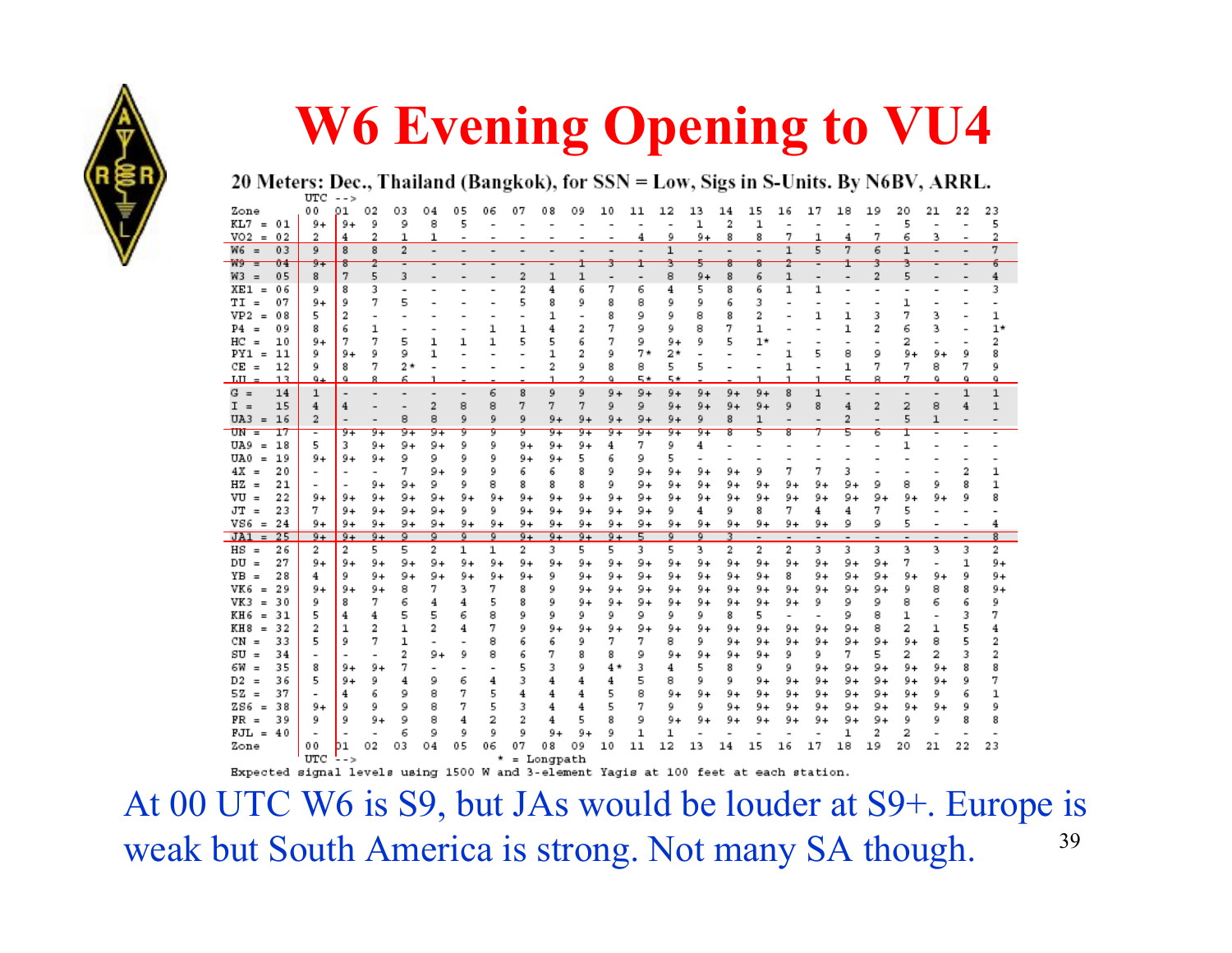### **W6 Morning Opening to VU4**

#### 20 Meters: Dec., Thailand (Bangkok), for SSN = Low, Sigs in S-Units. By N6BV, ARRL.

|                                                                                      | n.c            | $-2$      |      |                |      |                          |      |      |            |           |      |      |         |                |      |                          |                          |                          |                          |                          |                          |                          |                          |      |
|--------------------------------------------------------------------------------------|----------------|-----------|------|----------------|------|--------------------------|------|------|------------|-----------|------|------|---------|----------------|------|--------------------------|--------------------------|--------------------------|--------------------------|--------------------------|--------------------------|--------------------------|--------------------------|------|
| Zone                                                                                 | 00             | 01        | 02   | 03             | 04   | 05                       | 06   | 07   | 08         | 09        | 10   | 11   | 12      | 13             | 14   | 15                       | 16                       | 17                       | 18                       | 19                       | 20                       | 21                       | 22                       | 23   |
| $KL7 = 01$                                                                           | $9+$           | $9+$      | 9    | 9              | 8    | 5                        |      |      |            |           |      |      |         | 1              | 2    | $\mathbf 1$              | $\overline{\phantom{a}}$ | $\overline{\phantom{a}}$ | $\overline{\phantom{a}}$ | $\overline{\phantom{a}}$ | 5                        |                          |                          | 5    |
| $VO2 =$<br>02                                                                        | 2              | 4         | 2    | ı              | 1    | $\overline{\phantom{a}}$ |      |      |            |           |      | 4    | 9       | $9+$           | 8    | 8                        | 7                        | ı                        | 4                        | 7                        | 6                        | з                        |                          | 2    |
| $W6 =$<br>03                                                                         | o              | 8         | 8    | $\overline{a}$ |      |                          |      |      |            |           |      |      | ı       |                |      |                          | $\mathbf{1}$             | 5.                       | 7                        | 6                        | ı                        |                          |                          | 7    |
| ₩\$ਾ≡<br>ÛŤ                                                                          | 97             | 8         | z    | -              |      |                          |      |      | -          | I         | 3    | t    | з       | 5              | ह    | है                       | z                        | Ξ                        | t                        | 3                        | 3                        |                          |                          | 亏    |
| $W3 =$<br>05                                                                         | 8              | 7         | 5    | 3              |      |                          |      | 2    | 1          | 1         |      |      | 8       | $9+$           | 8    | 6                        | 1                        |                          |                          | 2                        | 5                        |                          |                          |      |
| $XE1 = 06$                                                                           | 9              | 8         | 3    |                |      |                          |      | 2    | 4          | 6         | 7    | 6    | 4       | 5              | 8    | 6                        | 1                        | 1                        | $\overline{\phantom{a}}$ |                          |                          |                          |                          | 3    |
| TI =<br>07                                                                           | $9+$           | a         | 7    | 5              |      |                          |      | 5    | 8          | 9         | 8    | 8    | 9       | 9              | 6    | 3                        | ٠                        |                          | $\overline{\phantom{a}}$ |                          | ı                        |                          |                          |      |
| $VP2 =$<br>08                                                                        | 5              |           |      |                |      |                          |      |      | 1          |           | 8    | 9    | 9       | 8              | 8    | 2                        |                          | ı                        | ı                        | 3                        | 7                        | з                        |                          | 1    |
| $P4 =$<br>09                                                                         | 8              |           | 1    |                |      |                          | 1    | 1    | 4          | 2         | 7    | 9    | 9       | 8              |      | 1                        |                          |                          | ı                        | 2                        | 6                        | з                        |                          | $1*$ |
| $HC =$<br>10                                                                         | $9+$           | 7         | 7    | 5              | 1    | 1                        | 1    | 5    | 5          | 6         | 7    | 9    | $9+$    | 9              |      | $1*$                     |                          |                          | -                        |                          | 2                        |                          |                          |      |
| $PY1 =$<br>11                                                                        | 9              | 9+        | ۰    | Q              | 1    |                          |      |      | 1          | 2         | ۰    | $7*$ | 2*      |                |      |                          | 1                        | 5                        | 8                        | 9                        | $9+$                     | $9+$                     |                          |      |
| $CE =$<br>12                                                                         | 9              | 8         | 7    | $2*$           |      |                          |      |      | 2          | 9         | 8    | 8    | 5       | 5              |      |                          | 1                        |                          | 1                        | 7                        | 7                        | 8                        | 7                        |      |
| $\overline{\text{III}}$ =<br>13                                                      | $9+$           | a         | 8    | 6              |      |                          |      |      |            | 2         | ٥    | 5*   | 5*      |                |      | п                        | ۹                        | п                        | 5                        | R                        | 7                        | a                        | a                        | a    |
| G =<br>14                                                                            | ı              |           |      |                |      | $\overline{\phantom{a}}$ | 6    | 8    | 9          | 9         | $9+$ | $9+$ | 9+      | 9+             | $9+$ | $9+$                     | 8                        | ı                        | $\overline{\phantom{a}}$ | $\overline{\phantom{a}}$ | -                        | $\overline{\phantom{a}}$ | ı                        | ı    |
| 15<br>$I =$                                                                          | 4              | 4         |      |                | 2    | 8                        | 8    | 7    | 7          | 7         | g.   | 9    | 9+      | $9+$           | $9+$ | $9+$                     | 9                        | 8                        | 4                        | 2                        | 2                        | 8                        | 4                        | 1    |
| $U A3 = 16$                                                                          | $\overline{2}$ |           | ٠    | 8              | 8    | 9                        | o    | 9    | $9+$       | $9+$      | $9+$ | $9+$ | $9+$    | Q              | 8    | $\mathbf{1}$             | $\overline{\phantom{0}}$ |                          | 2                        |                          | 5                        | ı                        |                          |      |
| $UN =$<br>17                                                                         | Ξ              | प्रक      | प्रक | 97             | 97   | 9                        | т    | ŷ.   | 9Ŧ         | 97        | 97   | प्रा | 97      | 97             | ष्ठ  | 5                        | ष्ठ                      |                          | 5                        | ь                        | r                        |                          |                          |      |
| UA9<br>18<br>$\equiv$                                                                | 5              | 3         | 9+   | 9+             | 9+   | 9                        | 9    | 9+   | $9+$       | 9+        | 4    | 7    | 9       | 4              |      |                          |                          |                          | $\overline{\phantom{a}}$ |                          | ı                        |                          |                          |      |
| $U A0 =$<br>19                                                                       | $9+$           | $9+$      | $9+$ | 9              | 9    | 9                        | ۰    | $9+$ | $9+$       | 5         | 6    | 9    | 5       |                |      |                          |                          |                          |                          |                          |                          |                          |                          |      |
| $4X =$<br>20                                                                         |                |           | ٠    | 7              | $9+$ | 9                        | 9    | 6    | 6          | 8         | 9    | $9+$ | $9+$    | $9+$           | $9+$ | 9                        | 7                        | 7                        | з                        |                          |                          |                          |                          | 1    |
| $HZ =$<br>21                                                                         | -              |           | $9+$ | $9+$           | 9    | 9                        | 8    | 8    | 8          | 8         | 9    | 9+   | $9+$    | $9+$           | $9+$ | $9+$                     | $9+$                     | $9+$                     | 9+                       | 9                        | 8                        | 9                        | 8                        |      |
| 22<br>VU =                                                                           | 9+             | $9+$      | $9+$ | $9+$           | $9+$ | 9+                       | $9+$ | $9+$ | $9+$       | 9+        | 9+   | 9+   | 9+      | $9+$           | 9+   | $9+$                     | $9+$                     | $9+$                     | 9+                       | 9+                       | $9+$                     | $9+$                     |                          |      |
| $JT =$<br>23                                                                         | 7.             | 9+        | $9+$ | 9+             | 9+   | 9                        | 9    | 9+   | 9+         | 9+        | $9+$ | 9+   | 9       | 4              | Q    | 8                        | 7                        | 4                        | 4                        | 7                        | 5                        |                          |                          |      |
| $VSS =$<br>-24                                                                       | $9+$           | $9+$      | 9+   | 9+             | 9+   | 9+                       | $9+$ | 9+   | 9+         | 9+        | $9+$ | 9+   | 9+      | 9+             | 9+   | 9+                       | $9+$                     | $9+$                     | 9                        | 9                        | 5                        |                          |                          |      |
| $JAI = 25$                                                                           | $9+$           | $9+$      | $9+$ | 9              | 9    | 9                        | 9    | $9+$ | $9+$       | $9+$      | $9+$ | 5    | 9       | $\overline{9}$ | 3    | $\overline{\phantom{a}}$ | $\overline{\phantom{a}}$ | $\overline{\phantom{a}}$ | $\overline{\phantom{a}}$ | $\overline{\phantom{a}}$ | $\overline{\phantom{a}}$ | $\overline{\phantom{a}}$ | $\overline{\phantom{a}}$ | 8    |
| $_{\rm HS}$ =<br>26                                                                  | 2              | 2         | 5    | 5              | 2    | 1                        | 1    | 2    | 3.         | 5         | 5    | 3    | 5       | з              | 2    | 2                        | 2                        | 3                        | 3                        | 3                        | з.                       | з                        | 3                        | 2    |
| 27<br>$DU =$                                                                         | $9+$           | $9+$      | $9+$ | 9+             | 9+   | $9+$                     | $9+$ | 9+   | $9+$       | 9+        | $9+$ | 9+   | $9+$    | $9+$           | 9+   | $9+$                     | $9+$                     | $9+$                     | 9+                       | 9+                       | 7                        |                          | 1                        | 9+   |
| $YB =$<br>28                                                                         | 4              | ۰         | 9+   | $9+$           | 9+   | $9+$                     | $9+$ | $9+$ | Q          | $9+$      | 9+   | 9+   | 9+      | $9+$           | $9+$ | 9+                       | 8                        | $9+$                     | 9+                       | 9+                       | $9+$                     | $9+$                     | Q                        | 9+   |
| $VK6 =$<br>29                                                                        | $9+$           | $9+$      | $9+$ | 8              | 7    | з                        | 7    | 8    | 9          | $9+$      | $9+$ | $9+$ | 9+      | $9+$           | $9+$ | $9+$                     | $9+$                     | $9 + 1$                  | $9+$                     | 9+                       | 9                        | 8                        |                          | 9+   |
| $VK3 =$<br>30                                                                        | 9              | 8         | 7    | 6              | 4    | 4                        | 5    | 8    | g          | $9+$      | $9+$ | $9+$ | 9+      | $9+$           | $9+$ | $9+$                     | $9+$                     | 9                        | 9                        | 9                        | 8                        | 6                        |                          | a    |
| $KH6 =$<br>-31                                                                       | 5              | 4         | 4    | 5              | 5    | 6                        | 8    | 9    | a          | a         | ۰    | Q    | ٥       | ٥              | 8    | 5.                       |                          |                          | 9                        | 8                        | ı                        |                          | з                        |      |
| KH 8<br>$\equiv$<br>32                                                               | 2              | 1         | 2    | 1              | 2    | 4                        | 7    | g    | $9+$       | $9+$      | $9+$ | $9+$ | $9+$    | $9+$           | 9+   | $9+$                     | $9+$                     | $9+$                     | 9+                       | 8                        | 2                        | ı                        | 5                        |      |
| $CN =$<br>33                                                                         | 5              | a         | 7    | ı              |      |                          | 8    | 6    | 6          | 9         | 7    | 7    | 8       | 9              | $9+$ | $9+$                     | $9+$                     | $9+$                     | 9+                       | 9+                       | $9+$                     | 8                        | 5                        | 2    |
| SU =<br>34                                                                           |                |           |      | 2              | $9+$ | 9                        | 8    | 6    | 7          | 8         | 8    | 9    | 9+      | $9+$           | $9+$ | 9+                       | 9                        | 9                        | 7                        | 5                        | 2                        | 2                        | 3                        |      |
| 6W =<br>35                                                                           | 8              | $9+$      | $9+$ | 7              |      |                          |      | 5    | з          | ٥         | 4*   | 3    | 4       | 5              | 8    | 9                        | o                        | $9+$                     | 9+                       | 9+                       | $9+$                     | $9+$                     | 8                        |      |
| $D2 =$<br>36                                                                         | 5              | $9+$      | 9    | 4              | Q    | 6                        | 4    | 3    | 4          | 4         | 4    | 5    | 8       | Q              | a    | $9+$                     | $9+$                     | 9+                       | 9+                       | 9+                       | 9+                       | $9+$                     | ٥                        |      |
| $5Z =$<br>37                                                                         | ۰              | 4         | 6    | 9              | 8    | 7                        | 5    | 4    | 4          | 4         | 5    | 8    | $9+$    | $9+$           | 9+   | $9+$                     | $9+$                     | $9+$                     | 9+                       | 9+                       | 9+                       | 9                        |                          |      |
| $2S6 =$<br>38                                                                        | $9+$           | a         | 9    | 9              | 8    | 7                        | 5    | 3    | 4          | 4         | 5    | 7    | 9       | 9              | 9+   | 9+                       | 9+                       | $9+$                     | 9+                       | 9+                       | 9+                       | $9+$                     | Q                        |      |
|                                                                                      | 9              | ٥         | $9+$ | 9              | 8    |                          | 2    | 2    |            |           | 8    | 9    | $9+$    |                |      |                          |                          |                          |                          |                          | 9                        |                          |                          |      |
| $FR =$<br>39<br>$FJL = 40$                                                           |                |           |      |                | 9    | 4<br>9                   | 9    | Q    | 4<br>$9+$  | 5<br>$9+$ | 9    | 1    |         | 9+             | $9+$ | $9+$                     | 9+                       | $9 + 1$                  | $9+$                     | $9+$<br>2                |                          | 9                        |                          |      |
|                                                                                      |                |           | 02   | 6              |      | 05                       | 06   | 07   |            |           | 10   | 11   | 1<br>12 |                |      | 15                       | 16                       | 17                       | ı<br>18                  | 19                       | 2<br>20                  | 21                       | 22                       | 23   |
| Zone                                                                                 | 00             | 01        |      | 03             | 04   |                          |      |      | 08         | 09        |      |      |         | 13             | 14   |                          |                          |                          |                          |                          |                          |                          |                          |      |
| Rynacted sigmal levels using 1500 W and 3-alement Vagis at 100 feet at each station. |                | $UTC - >$ |      |                |      |                          |      |      | = Longpath |           |      |      |         |                |      |                          |                          |                          |                          |                          |                          |                          |                          |      |
|                                                                                      |                |           |      |                |      |                          |      |      |            |           |      |      |         |                |      |                          |                          |                          |                          |                          |                          |                          |                          |      |

40At 18 UTC, the JAs and Europeans would be weak, but S. Asia and Africa would be strong. Not many of them again.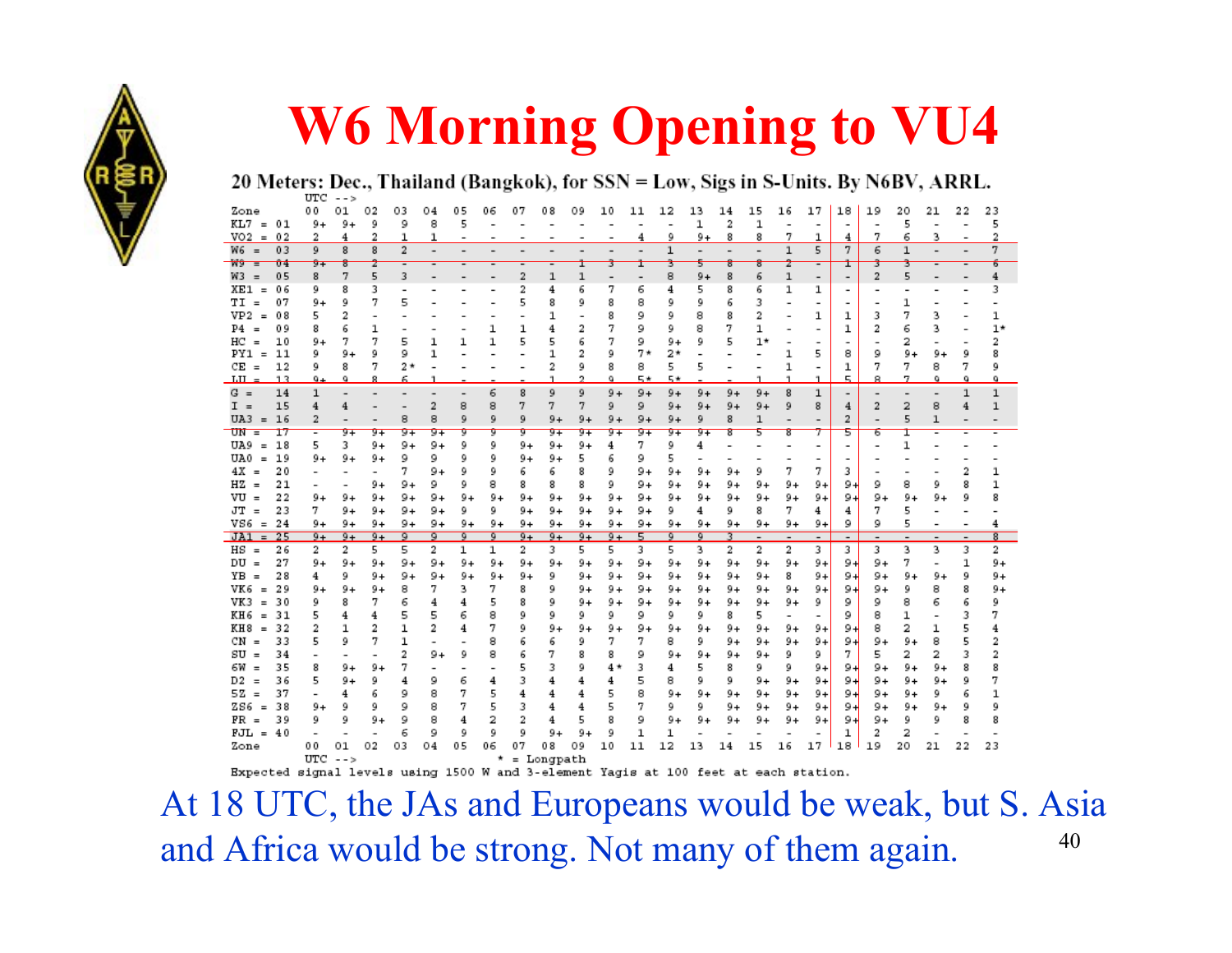### **How Did the VU4 Predictions Do?**

The VU4 signals were predicted to be weak on all bands that were open in Dec 2004 - mainly because at the start of the operation they were using 100 W power and inverted-V dipoles.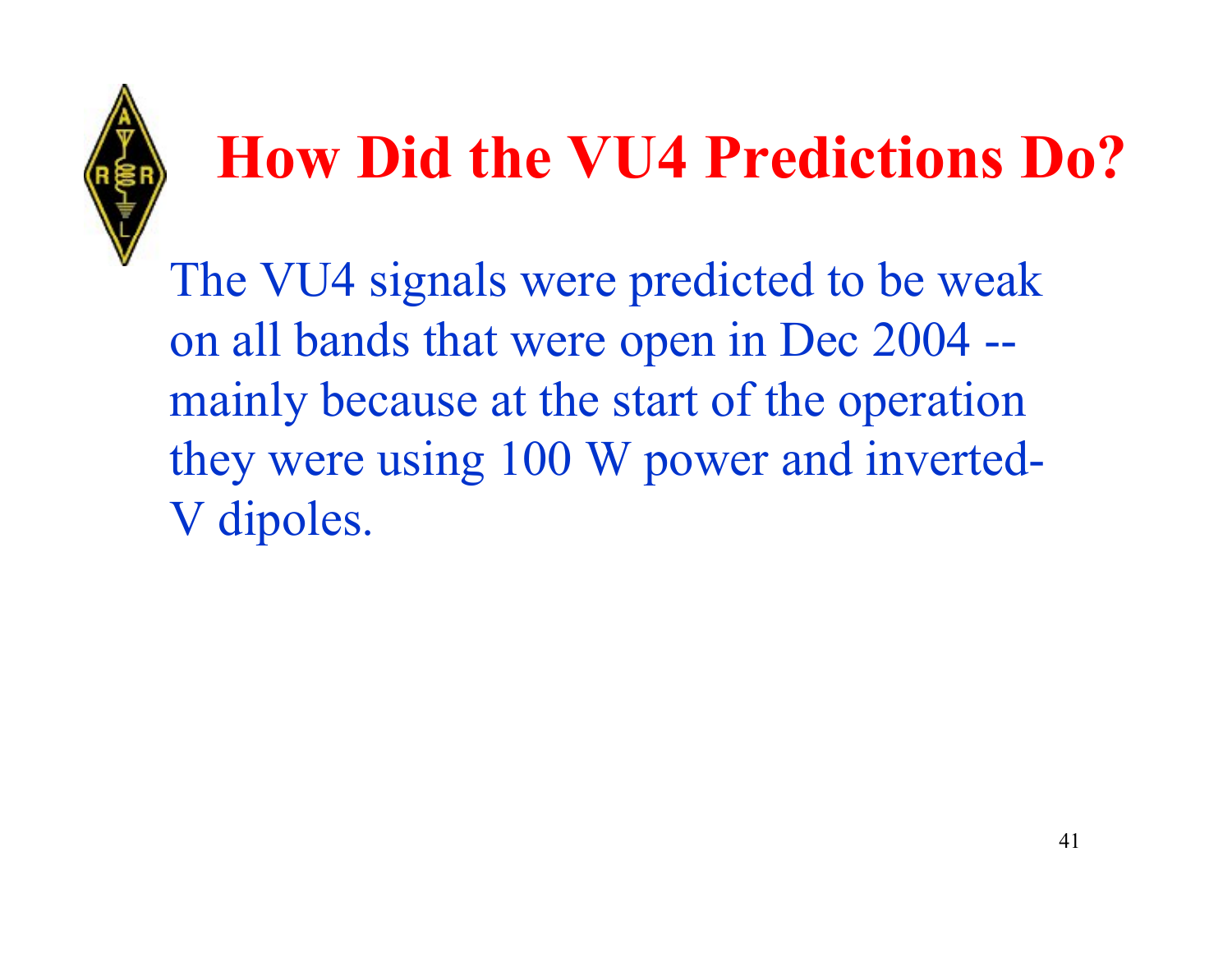# **How Did the VU4 Predictions Do?**

The VU4 signals were predicted to be weak on all bands that were open in Dec 2004 - mainly because at the start of the operation they were using 100 W power and inverted-V dipoles.

Later, they put up some Yagis and their signals improved a lot!

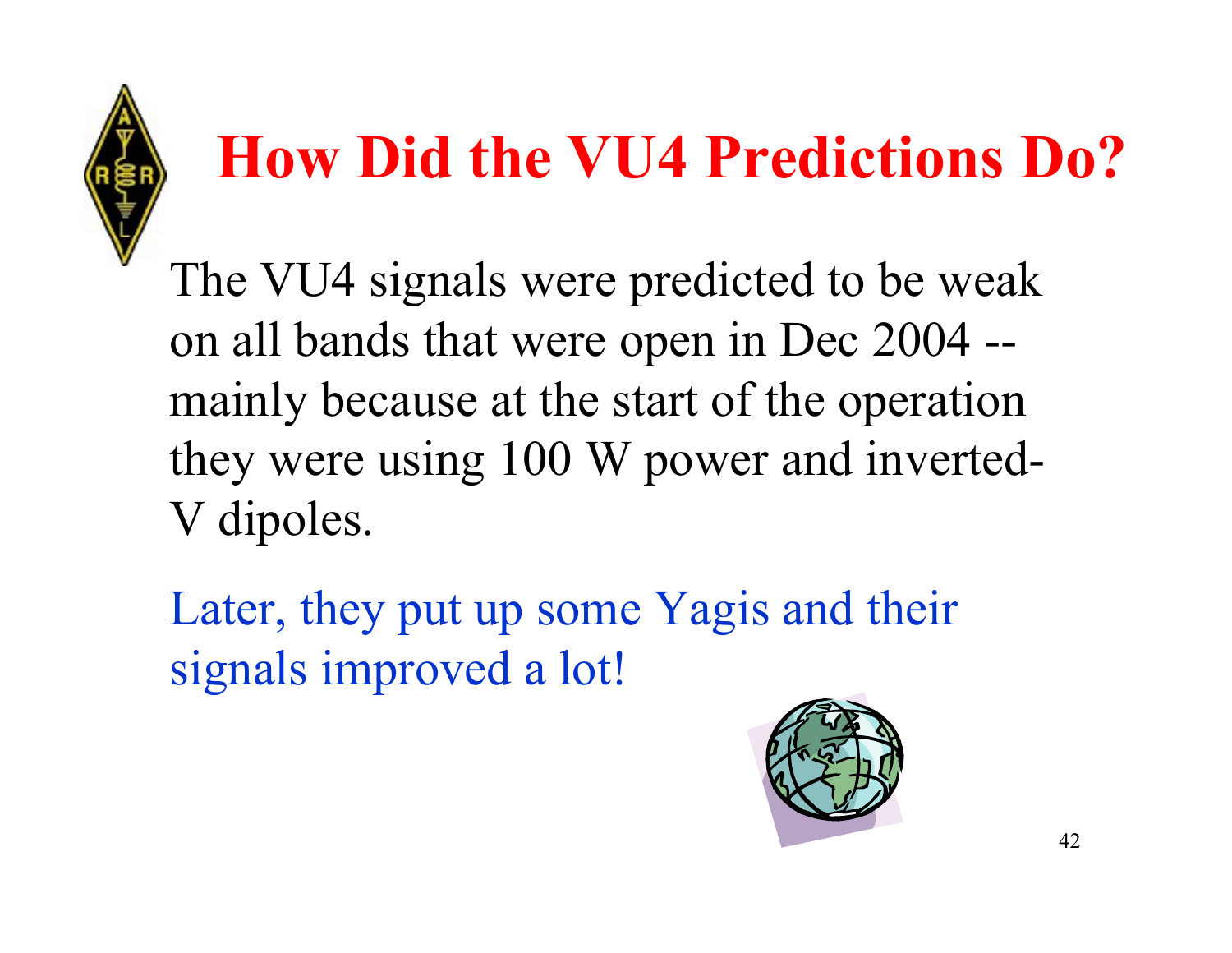

### • U s e *DXSummit* spot history for VU4 and the HF bands.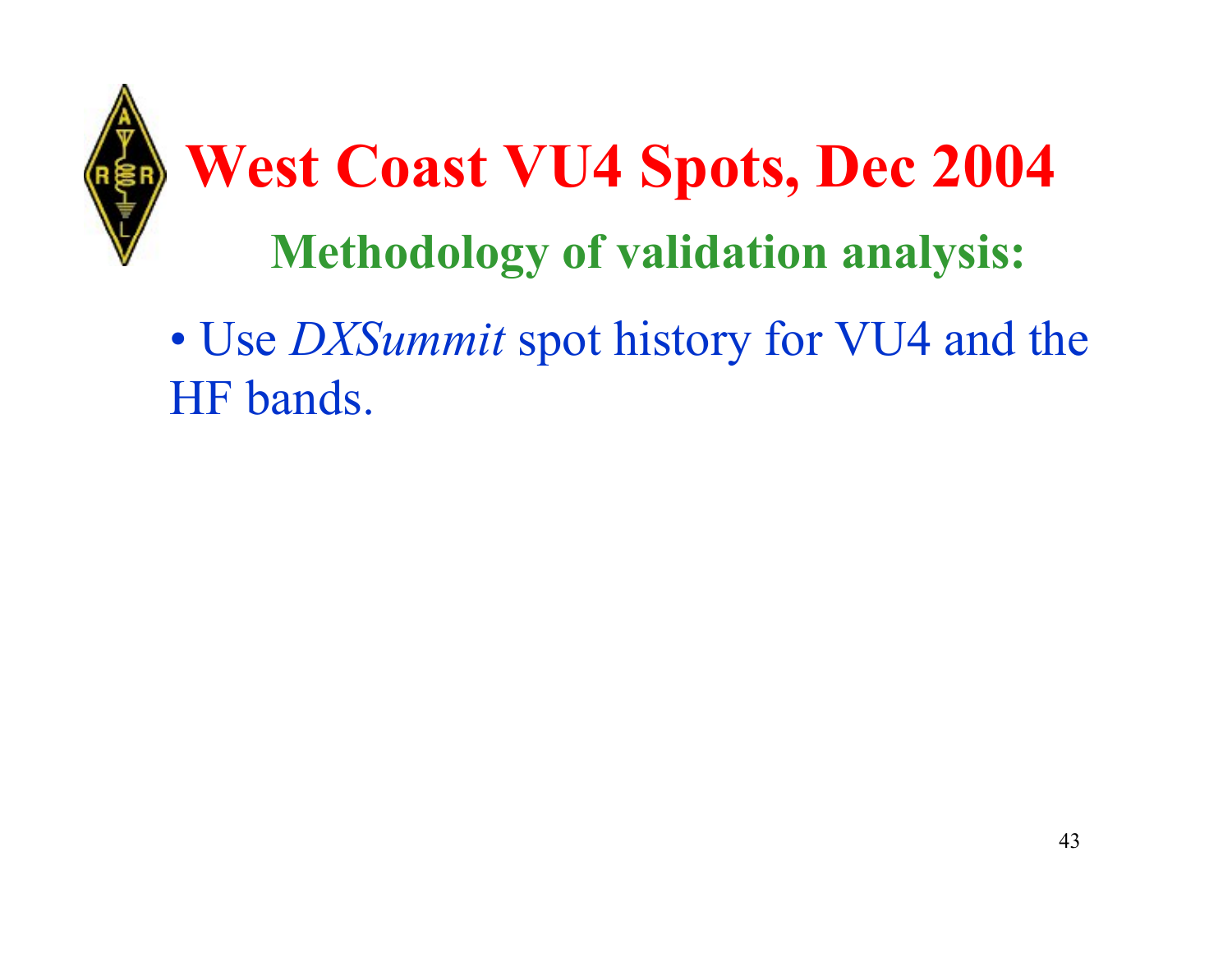

# **West Coast VU4 Spots, Dec 2004 Methodology of validation analysis:**

- U s e *DXSummit* spot history for VU4 and the HF bands.
- Compare spots for each hour with predicted signal strengths.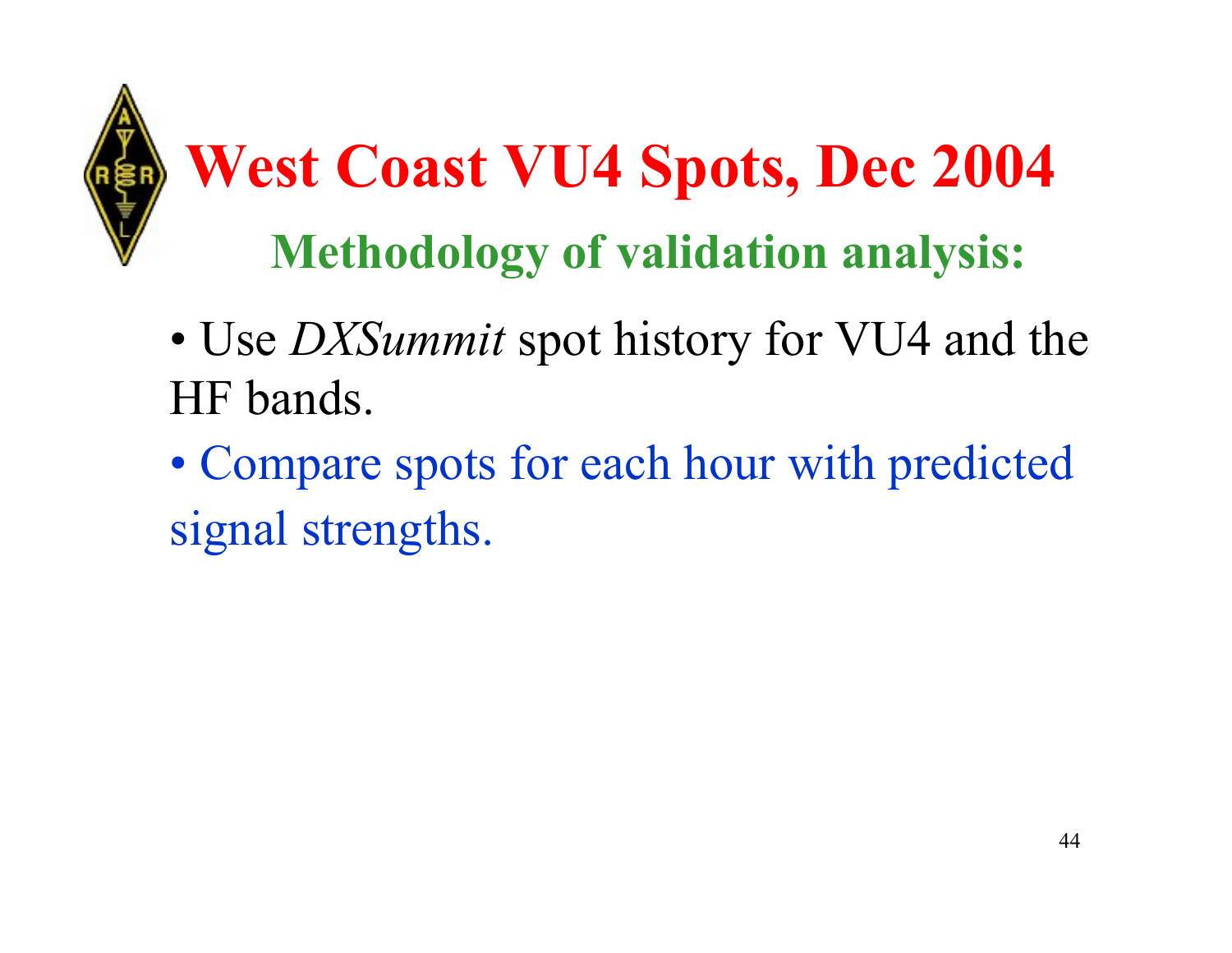

# **West Coast VU4 Spots, Dec 2004 Methodology of validation analysis:**

- U s e *DXSummit* spot history for VU4 and the HF bands.
- Compare spots for each hour with predicted signal strengths.
- •• The predicted signal strengths will be at the maximum levels (not the 100-W and inverted-V-dipole levels), just to see the possibilities.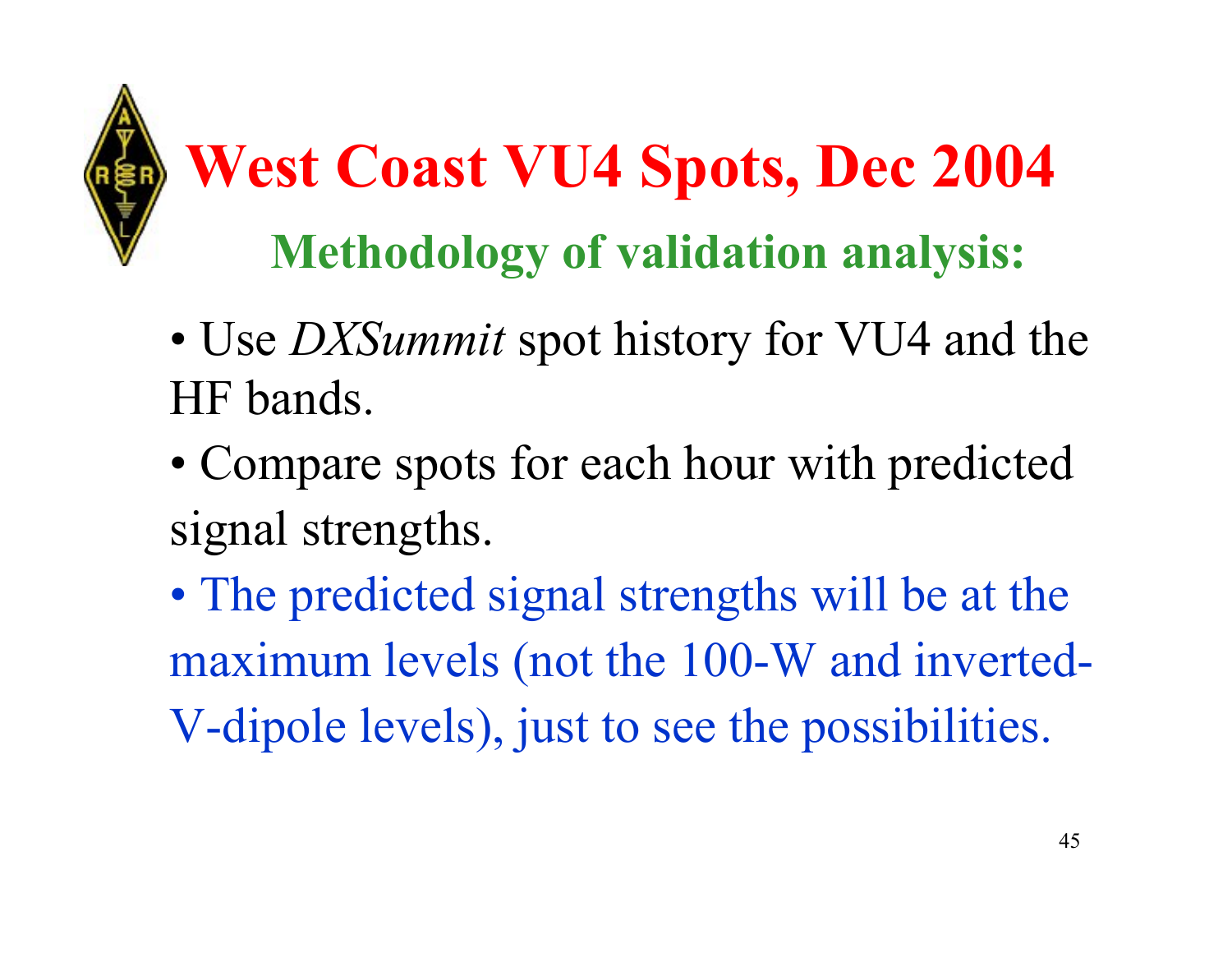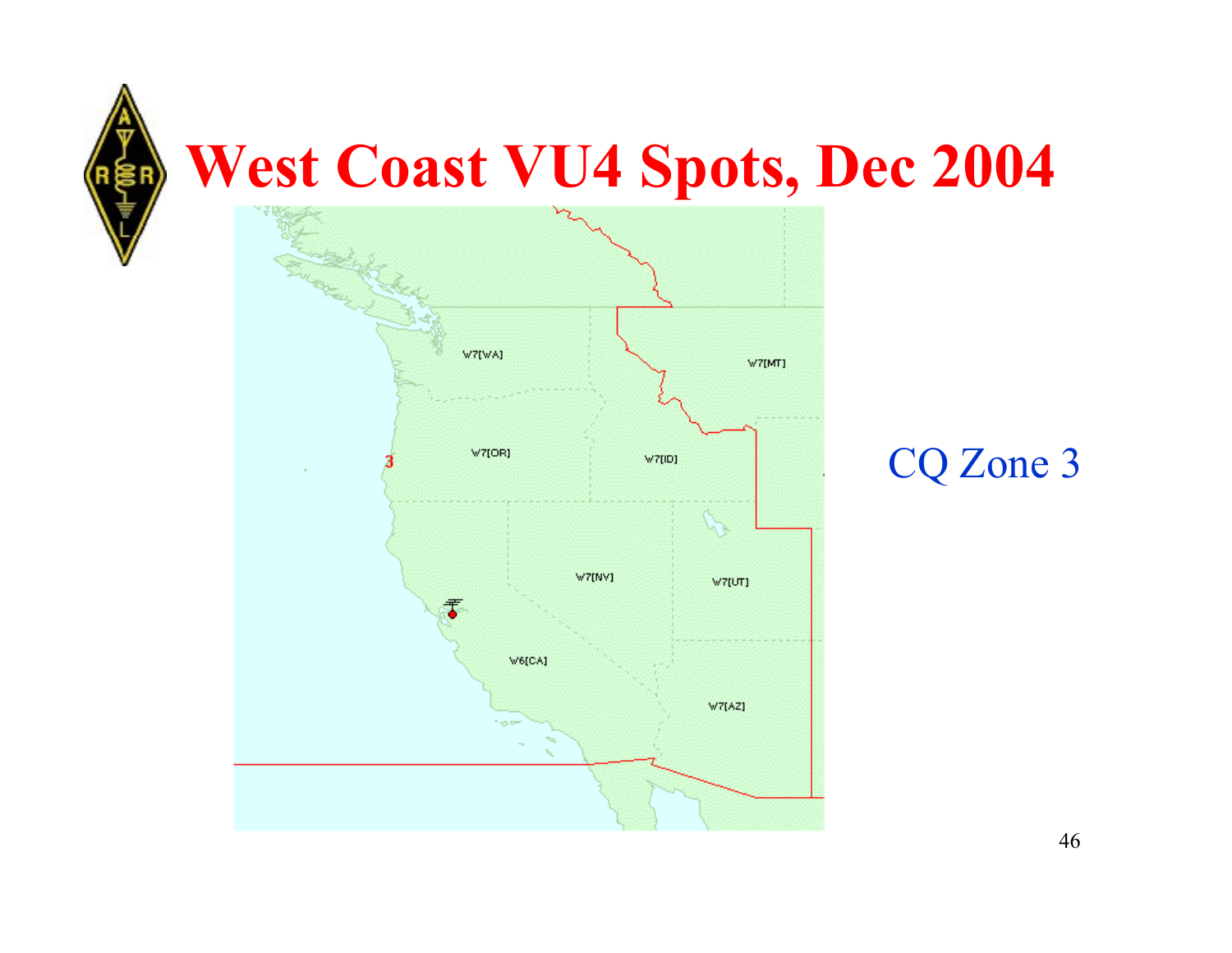

### **West Coast VU4 Spots, Dec 2004**

| 30 meters:  |               |                                                 |                  |  |                  |
|-------------|---------------|-------------------------------------------------|------------------|--|------------------|
| W6UC        | 3800.0 VU4RBI | gud time for u too!!!!!! 1438 25 Dec 2004       |                  |  |                  |
| <b>W6UC</b> | 3800.0 VU4NRO | grey line gud to usa now!!!!!! 1148 26 Dec 2004 |                  |  |                  |
|             |               |                                                 |                  |  |                  |
| 40 meters   |               |                                                 |                  |  |                  |
| W6TA        | 7006.0 VU4RBI | CALL CORR. LAST UP 3.6                          | 1323 04 Dec 2004 |  |                  |
| N7RT        | 7006.0 VU4NRO | OSX 7011                                        | 1332 04 Dec 2004 |  |                  |
| NJ6D        | 7006.0 VU4RBI | qsx 7012.5 hdg 330 in AZ                        | 1356 04 Dec 2004 |  |                  |
| W6VX        | 7006.0 VU4RBI | QSX 7010.96 Last country!                       | 1407 04 Dec 2004 |  |                  |
| $WV6E-@$    | 7075.0 VU4    | lp so weak                                      |                  |  | 0114 10 Dec 2004 |
| K6JAJ       | 7075.0 VU4    | Hay!! their trying!!!!! 0119 10 Dec 2004        |                  |  |                  |
| K6JAJ       | 7075.1 VU4    | QSX 7210.01 they are don't you0137 10 Dec 2004  |                  |  |                  |
| W6XK        | 7004.2 VU4NRO | wrkd 7007.97 lp 135d                            | 0037 25 Dec 2004 |  |                  |
| AA6NP       | 7004.0 VU4NRO | calling for EUup                                | 1806 25 Dec 2004 |  |                  |
| AA6NP       | 7004.1 VU4NRO | now peaking 58 LP in ORup                       | 0029 26 Dec 2004 |  |                  |
| K6CTA       | 7004.2 VU4NRO | gud cpy N. Cal                                  |                  |  | 0034 26 Dec 2004 |
|             |               |                                                 |                  |  |                  |

Possible anomalies (or were these mainly commentaries?)

80 was *really* tough, and 40 wasn't really productive, even from the West Coast.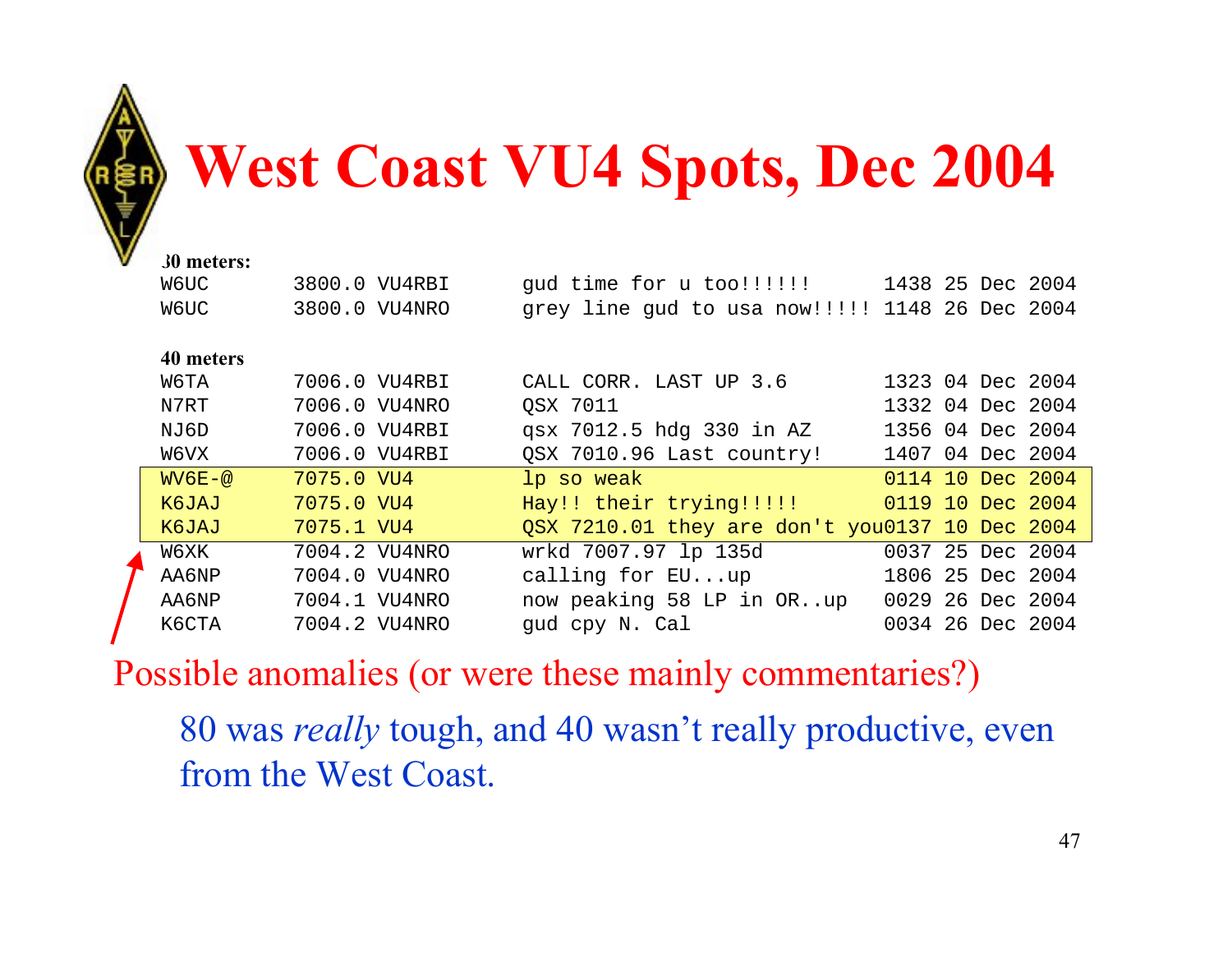

# **40 Meter West Coast VU4 Spots, Dec 2004 Summary Table**

Best time, at night

| 40 meters              |      |      |                          |                                             | Predicted Signal Strengths to VU4 |   |                |   |   |                 |      |                 |                 |      |                 |      |      |                 |      |      |      |       |       |
|------------------------|------|------|--------------------------|---------------------------------------------|-----------------------------------|---|----------------|---|---|-----------------|------|-----------------|-----------------|------|-----------------|------|------|-----------------|------|------|------|-------|-------|
| <b>UTC</b>             | 0    |      |                          |                                             | 5                                 | 6 |                | 8 | 9 | 10 <sup>1</sup> | 11   | 12 <sub>1</sub> | 13 <sub>l</sub> | 14   | 15 <sub>l</sub> | 16   | 17   | 18              | 19   | 20   | 21   | 22    | 23    |
| <b>West Coast sigs</b> |      |      |                          |                                             |                                   |   |                |   | 6 | 8               | 9    |                 | 9               | 9    | 9               | 9    | 8    | $5\phantom{.0}$ |      |      |      |       |       |
| East Coast sigs        |      |      |                          |                                             | <del>gignam</del>                 |   |                |   |   | 5               | 6    |                 | 6               |      |                 |      |      |                 |      |      |      |       |       |
| European sigs          | $9+$ | $9+$ |                          | 2                                           |                                   |   |                |   |   | 8 <sup>1</sup>  | 9    |                 | $9+$            | $9+$ | $9+$            | $9+$ | $9+$ | $9+$            | $9+$ | $9+$ | $9+$ | $ 9+$ | 9     |
| JA sigs                | 8    | 5    |                          |                                             |                                   |   | 3 <sup>1</sup> | 6 |   |                 | $9+$ | $9+$            | $9+$            | $9+$ | $9+$            |      |      | $9+$            | $9+$ | 6    | 8    |       | $69+$ |
| December               |      |      |                          | $9 9+$<br>$9 9+$<br><b>West Coast Spots</b> |                                   |   |                |   |   |                 |      |                 |                 |      |                 |      |      |                 |      |      |      |       |       |
|                        |      |      |                          |                                             |                                   |   |                |   |   |                 |      |                 | 3 <sub>l</sub>  |      |                 |      |      |                 |      |      |      |       |       |
| 10                     |      | 3    |                          |                                             |                                   |   |                |   |   |                 |      |                 |                 |      |                 |      |      |                 |      |      |      |       |       |
|                        |      |      |                          |                                             |                                   |   |                |   |   |                 |      |                 |                 |      |                 |      |      |                 |      |      |      |       |       |
| <b>Calendar</b>        |      |      |                          |                                             |                                   |   |                |   |   |                 |      |                 |                 |      |                 |      |      |                 |      |      |      |       |       |
| 26                     |      |      |                          |                                             |                                   |   |                |   |   |                 |      |                 |                 |      |                 |      |      |                 |      |      |      |       |       |
|                        |      |      | Look at compatition from |                                             |                                   |   |                |   |   |                 |      |                 |                 |      |                 |      |      |                 |      |      |      |       |       |

### Look at competition from Europe and Japan!

Three possibly anomalous West Coast spots on Dec 10, 01 UTC. It's not clear whether QSOs were actually made.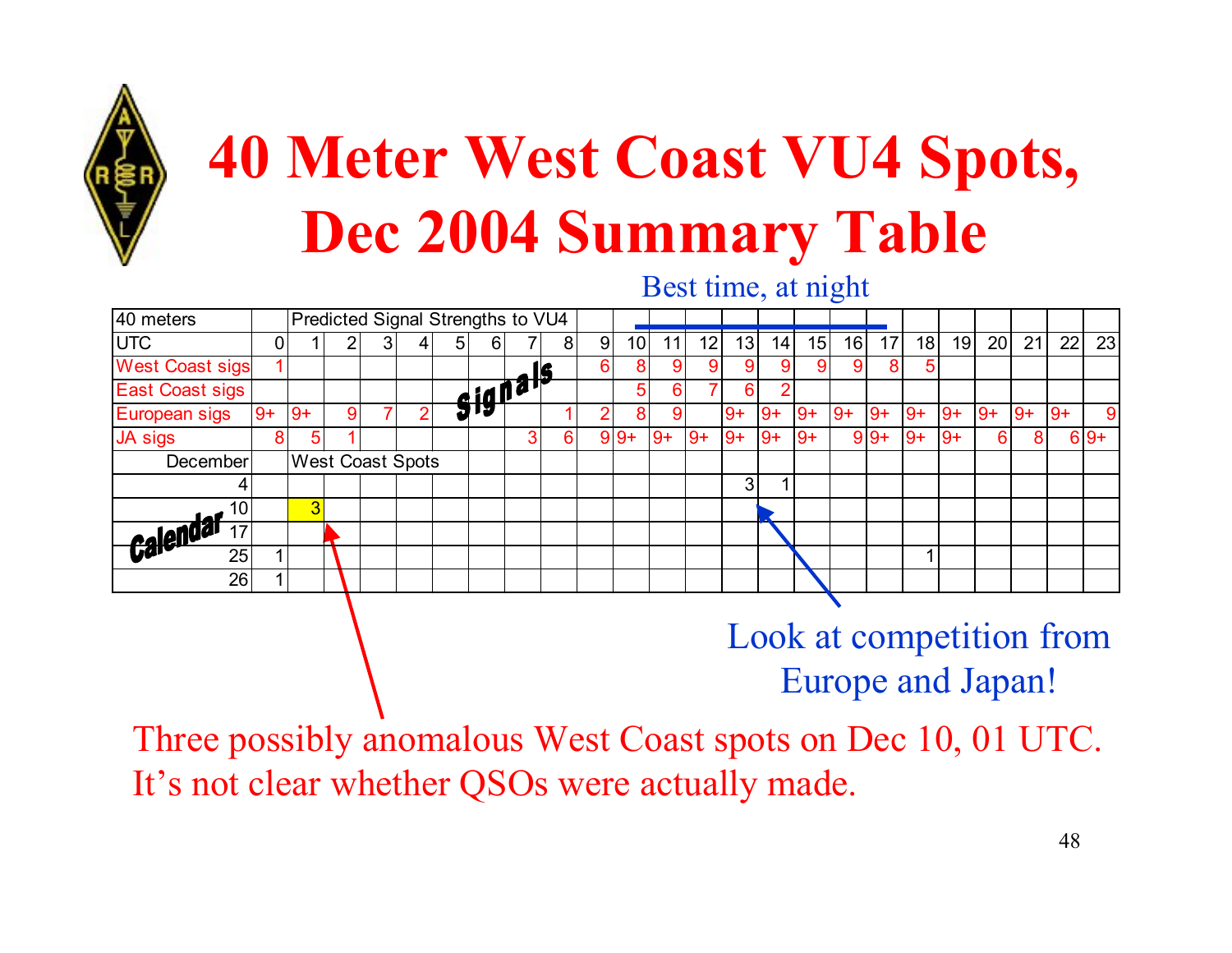

### **West Coast VU4 Spots**

| 15 meters     |                |                                                |                  |  |  |
|---------------|----------------|------------------------------------------------|------------------|--|--|
| N6FF          | 21285.0 VU4NRO | Looking for USA                                | 0048 06 Dec 2004 |  |  |
| N7RT          | 21240.0 VU4RBI | QSX 285 Vy weak hr 2X2, no cha0053 06 Dec 2004 |                  |  |  |
| KG6I          | 21285.0 VU4NRO | at the noise N. CA                             | 0056 06 Dec 2004 |  |  |
| $N6ZS-\omega$ | 21285.0 VU4NRO | OSX 21298.5                                    | 0102 06 Dec 2004 |  |  |
| NI6T          | 21284.9 VU4NRO | OSX 21315.01                                   | 0110 06 Dec 2004 |  |  |
| K7WT          | 21241.0 VU4RBI |                                                | 0111 07 Dec 2004 |  |  |
| K7ZV          | 21240.9 VU4RBI | USA                                            | 0033 13 Dec 2004 |  |  |
| W6TA          | 21241.0 VU4RBI | SIMPLEX GUD CPY IN CA.                         | 0049 13 Dec 2004 |  |  |
| <b>VE6JY</b>  | 21241.0 VU4RBI | just copyable, building now, 30137 13 Dec 2004 |                  |  |  |
| KG6I          | 21241.0 VU4RBI | Peaking nw N. CA                               | 0050 16 Dec 2004 |  |  |
|               |                |                                                |                  |  |  |

#### **10 meters**

Nada, nil, zilch, zero!

Not much action on 15, and that occurred around 00 to 01 UTC, as predicted. 10 meters is useless at this stage of Cycle 23, unfortunately.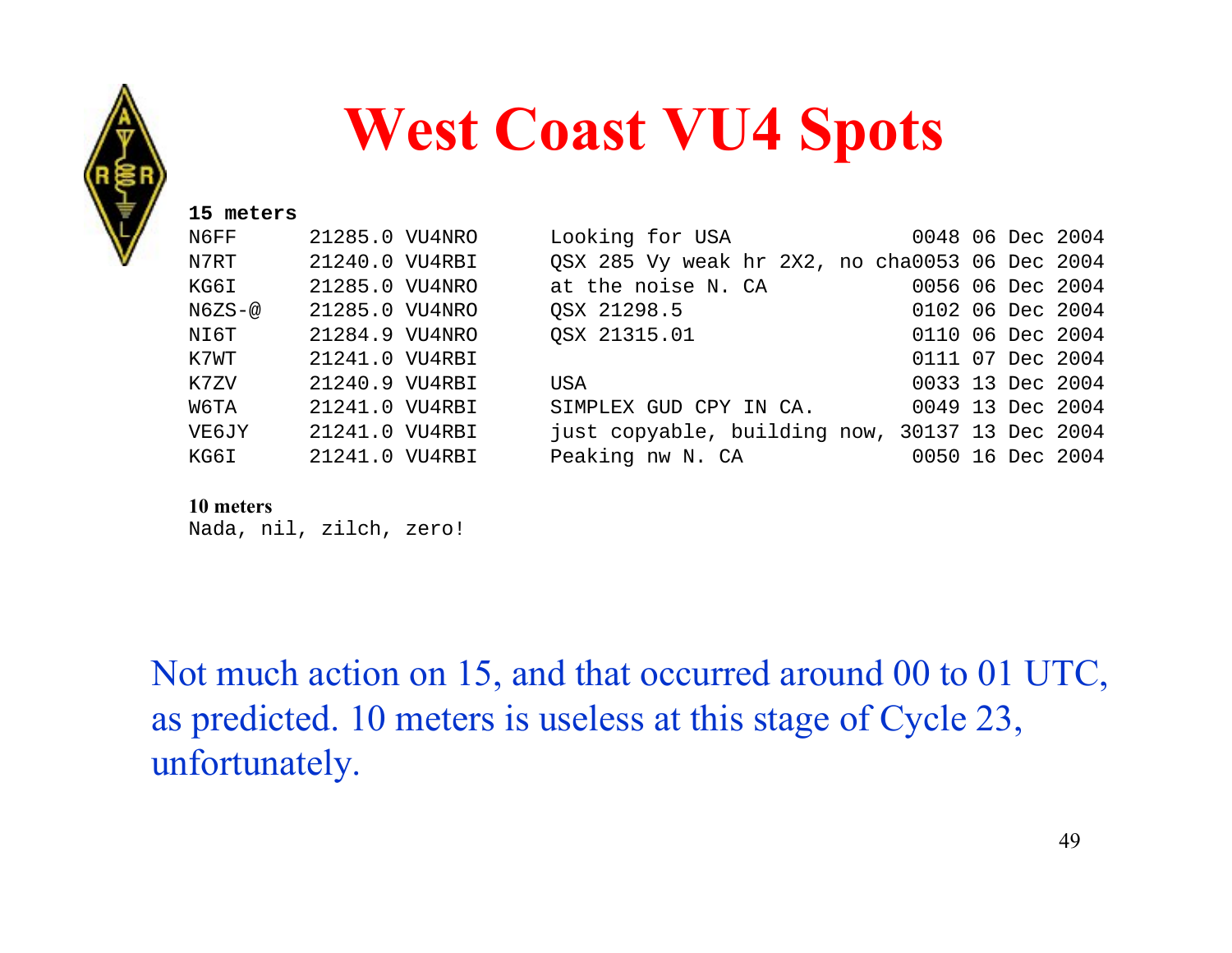

# **15 Meter West Coast VU4 Spots, Dec 2004 Summary Table**

| $\sqrt{15}$ meters     |                | Predicted Signal Strengths to VU4 |   |    |   |                |      |      |                |   |                 |       |       |       |       |      |      |    |    |    |    |    |    |    |
|------------------------|----------------|-----------------------------------|---|----|---|----------------|------|------|----------------|---|-----------------|-------|-------|-------|-------|------|------|----|----|----|----|----|----|----|
| <b>UTC</b>             | 0              |                                   |   | 3  | 4 | 5 <sup>1</sup> | 6    |      | 8 <sup>1</sup> | 9 | 10 <sup>1</sup> | 11    | 12    | 13    | 14    | 15   | 16   | 17 | 18 | 19 | 20 | 21 | 22 | 23 |
| <b>West Coast sigs</b> | $\overline{9}$ | 8                                 |   |    |   |                |      |      |                |   |                 |       |       |       |       | 4 *  | $4*$ |    |    |    |    |    |    |    |
| East Coast sigs        |                |                                   |   |    |   |                |      |      |                |   |                 |       |       | $2^*$ | $3^*$ | $4*$ |      |    |    |    |    |    |    |    |
| European sigs          |                |                                   |   |    |   | 51             | 81   | 9    | 9              |   | $9 9+$          | $ 9+$ | $ 9+$ | $9+$  |       | 3    |      |    |    |    |    |    |    |    |
| JA sigs                | 9              | ◠                                 | 5 | 4∣ |   | $9 - 9 +$      | $9+$ | $9+$ | $9+$           | 6 | O               |       |       |       |       |      |      |    |    |    |    |    |    |    |
| December               |                | <b>West Coast Spots</b>           |   |    |   |                |      |      |                |   |                 |       |       |       |       |      |      |    |    |    |    |    |    |    |
| 61                     | 31             | 4                                 |   |    |   |                |      |      |                |   |                 |       |       |       |       |      |      |    |    |    |    |    |    |    |
|                        |                |                                   |   |    |   |                |      |      |                |   |                 |       |       |       |       |      |      |    |    |    |    |    |    |    |
| 13                     | 2              |                                   |   |    |   |                |      |      |                |   |                 |       |       |       |       |      |      |    |    |    |    |    |    |    |
| 16                     |                |                                   |   |    |   |                |      |      |                |   |                 |       |       |       |       |      |      |    |    |    |    |    |    |    |

There were only 11 spots on 4 days on 15 meters to the West Coast. What was spotted did occur when the predictions said they would be available, around 00-01 UTC.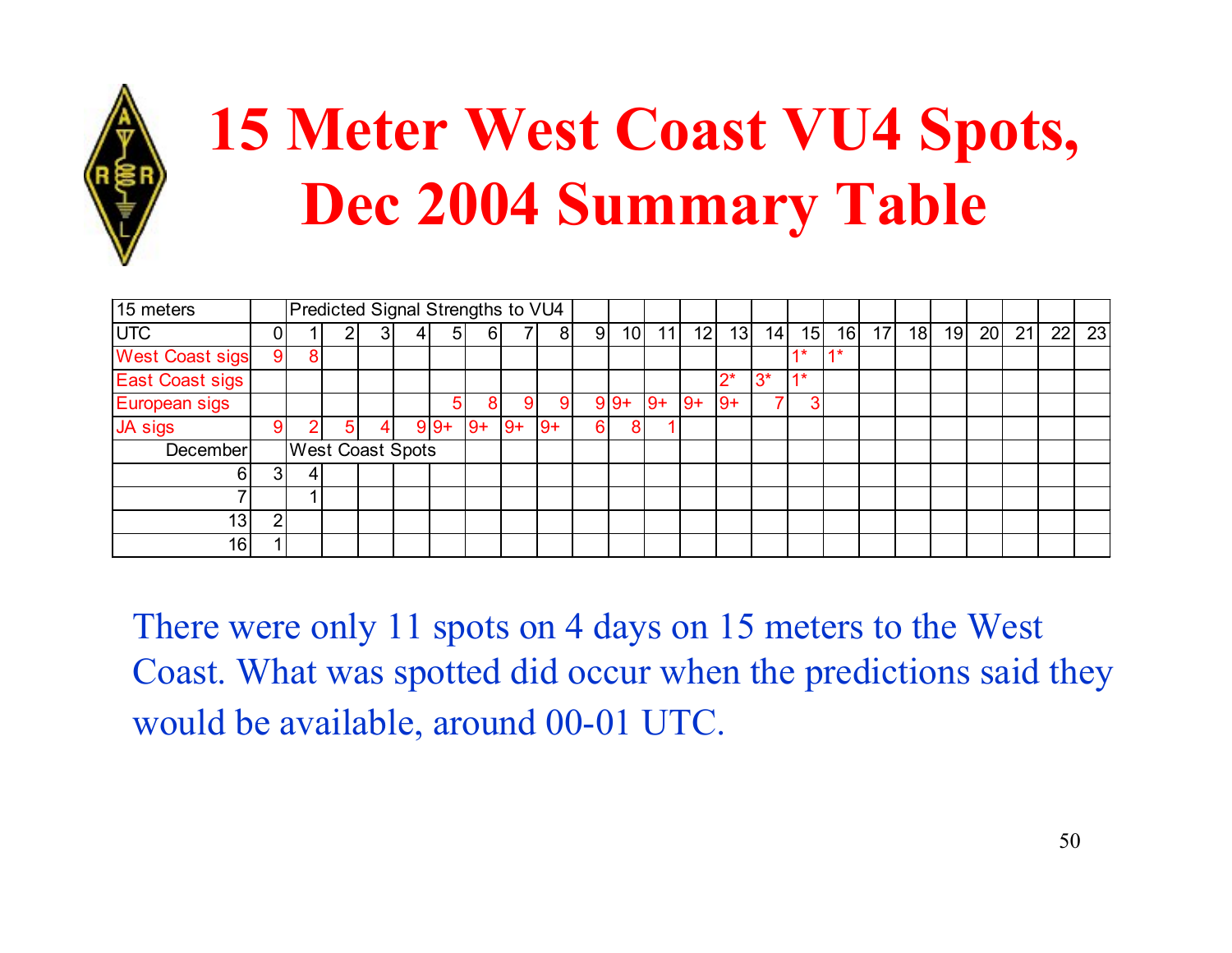

### **20 Meter West Coast VU4 Spots**

**20 meters**

| K7NK-@        | 14191.0 VU4RBI | qsx 14.187                                     | 1741 16 Dec 2004 |  |  |
|---------------|----------------|------------------------------------------------|------------------|--|--|
| W7GO          | 14191.0 VU4RBI |                                                | 1816 16 Dec 2004 |  |  |
| VE7WJ         | 14191.0 VU4RBI |                                                | 1821 16 Dec 2004 |  |  |
| VA7DJ         | 14191.0 VU4RBI | U.S.A. Z0000000                                | 1855 16 Dec 2004 |  |  |
| VE7BV         | 14191.0 VU4RBI | needs wider split!!                            | 1911 16 Dec 2004 |  |  |
| K7YU          | 14191.0 VU4RBI | THANK                                          | 1916 16 Dec 2004 |  |  |
| WS7W          | 14191.0 VU4RBI | 5-5 in Wyoming                                 | 0047 17 Dec 2004 |  |  |
| VE6BMX        | 14190.0 VU4RBI | try split. too much QRM                        | 0059 17 Dec 2004 |  |  |
| N6ZN          | 14191.1 VU4RBI | not good need to split qsx 5                   | 0100 17 Dec 2004 |  |  |
| N7RT          | 14191.0 VU4RBI | Send an opr, not ur job                        | 0102 17 Dec 2004 |  |  |
| N7KH          | 14190.0 VU4    | excuse me it is lp!!!                          | 0108 17 Dec 2004 |  |  |
| KG6I-@        | 14191.0 VU4RBI | LP Weak into N. CA Up 5                        | 0114 17 Dec 2004 |  |  |
| $W0OX-\omega$ | 14191.0 VU4RBI | ugly in Oregon                                 | 0115 17 Dec 2004 |  |  |
| W6ED          | 14191.0 VU4RBI | Peaking LP qsx 191-200                         | 0132 17 Dec 2004 |  |  |
| KF7E          | 14191.0 VU4    | 53 SP 41 LP in AZ                              | 0136 17 Dec 2004 |  |  |
| K7ABV         | 14191.0 VU4RBI | gud conditions for MT finally 0149 17 Dec 2004 |                  |  |  |
| W6KK          | 14191.0 VU4NRO | QSX 14196.00 LP S2 in SOCAL                    | 0235 17 Dec 2004 |  |  |
| W6ED          | 14191.0 VU4RBI | Abt s4 short path                              | 1609 17 Dec 2004 |  |  |
| KR6C          | 14025.1 VU4NRO | QSX 14027.29 slow and gud sig 1715 17 Dec 2004 |                  |  |  |

No West Coast spots on 20 m before Dec 16 -- before Yagis were put up at VU4, I believe.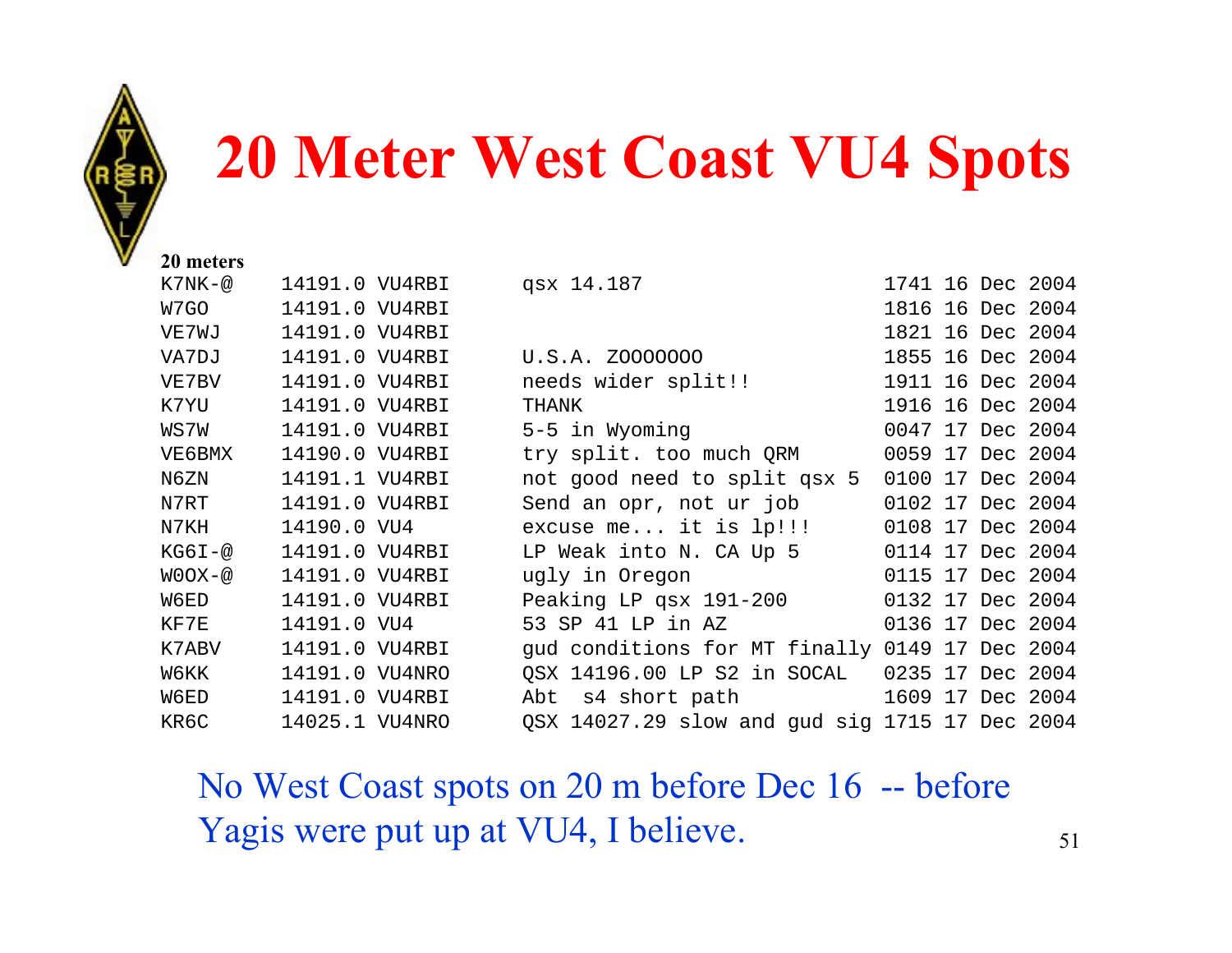

# **20 Meter West Coast VU4 Spots, Dec 2004 Summary Table**

| 20 meters              |                |                | Predicted Signal Strengths to VU4 |   |               |                  |          |                |                |                |                 |      |      |       |      |                  |                |                 |                |                |                |    |    |    |
|------------------------|----------------|----------------|-----------------------------------|---|---------------|------------------|----------|----------------|----------------|----------------|-----------------|------|------|-------|------|------------------|----------------|-----------------|----------------|----------------|----------------|----|----|----|
| <b>UTC</b>             | $\overline{0}$ |                | 2                                 | 3 | $\frac{4}{ }$ | 5 <sub>l</sub>   | $6 \mid$ | 71             | 8 <sup>1</sup> | $\overline{9}$ | 10 <sup>1</sup> | 11   | 12   | 13    | 14   | 15               | 16             | $1\overline{7}$ | 18             | 19             | 20             | 21 | 22 | 23 |
| <b>West Coast sigs</b> | 9              | 9              | 8                                 | 5 |               |                  |          |                |                |                |                 |      |      |       | $4*$ |                  | 3              | 2               | 3 <sub>l</sub> | 4              |                |    |    |    |
| <b>East Coast sigs</b> | 8              | 7              | 5                                 | 3 |               |                  |          | $\overline{2}$ |                |                |                 |      |      | $89+$ | 8    | $6 \overline{6}$ |                |                 |                | 2              | 5              |    |    | 4  |
| European sigs          | $\overline{4}$ | 4              |                                   | 8 | 8             | $\boldsymbol{9}$ | 9        |                | $9 +$          | $9+$           | $9+$            | $9+$ | $9+$ | $9+$  | $9+$ | $9+$             | 9              | 8               | 4              | 2              | 5 <sup>1</sup> | 8  | 4  |    |
| <b>JA sigs</b>         | $9+$           | $9+$           | $9+$                              | 9 | 9             | 9                |          | $9 9+$         | $9+$           | $9+$           | $9+$            | 5    | 9    | 9     | 3    |                  |                |                 |                |                |                |    |    | 8  |
| December               |                |                | <b>West Coast Spots</b>           |   |               |                  |          |                |                |                |                 |      |      |       |      |                  |                |                 |                |                |                |    |    |    |
| 16                     |                |                |                                   |   |               |                  |          |                |                |                |                 |      |      |       |      |                  |                |                 | 3 <sup>1</sup> | $\overline{2}$ |                |    |    |    |
| 17                     | $\overline{2}$ | $9\,$          |                                   |   |               |                  |          |                |                |                |                 |      |      |       |      |                  |                |                 |                |                |                |    |    |    |
| 18                     |                | 5              |                                   |   |               |                  |          |                |                |                |                 |      |      |       |      |                  | $3\vert$       | $6 \mid$        | 6              | 3              |                |    |    |    |
| 19 <sub>1</sub>        | 4 <sup>1</sup> |                |                                   |   |               |                  |          |                |                |                |                 |      |      |       |      |                  |                | 4               |                |                |                |    |    |    |
| 20                     | 1              | 4              |                                   |   |               |                  |          |                |                |                |                 |      |      |       |      |                  |                | $\overline{2}$  |                |                |                |    |    |    |
| 21                     |                | 3              |                                   |   | 4             |                  |          |                |                |                |                 |      |      |       |      |                  | 3 <sup>1</sup> |                 | 3 <sub>l</sub> | 4              |                |    |    |    |
| 22                     |                |                | $\overline{2}$                    | 1 |               |                  |          |                |                |                |                 |      |      |       |      |                  | 4              | 4               |                |                |                |    |    |    |
| 23                     |                | 3 <sup>1</sup> |                                   |   |               |                  |          |                |                |                |                 |      |      | 4     |      |                  |                | 2 <sub>l</sub>  | 3              |                |                |    |    |    |
| 24                     |                |                |                                   |   |               |                  |          |                |                |                |                 |      |      |       |      |                  | 2 <sub>1</sub> | 8 <sup>1</sup>  | $\overline{2}$ | $\overline{2}$ |                |    |    |    |
| 25                     | $\mathbf{1}$   |                |                                   |   |               |                  |          |                |                |                |                 |      |      |       |      |                  |                | $\overline{4}$  |                |                |                |    |    |    |
| 26                     |                |                |                                   |   |               |                  |          |                |                |                |                 |      |      |       |      |                  |                |                 |                |                |                |    |    |    |
|                        |                |                | $Blue = LAX$                      |   |               | Green = Seattle  |          |                |                |                |                 |      |      |       |      |                  |                |                 |                |                |                |    |    |    |

52Anomalies probably involved stations with high antennas or very favorable terrain (like W6YX). Overall, however, the predictions match the spots. Again, a spot don't necessarily mean someone actually worked them from the West Coast!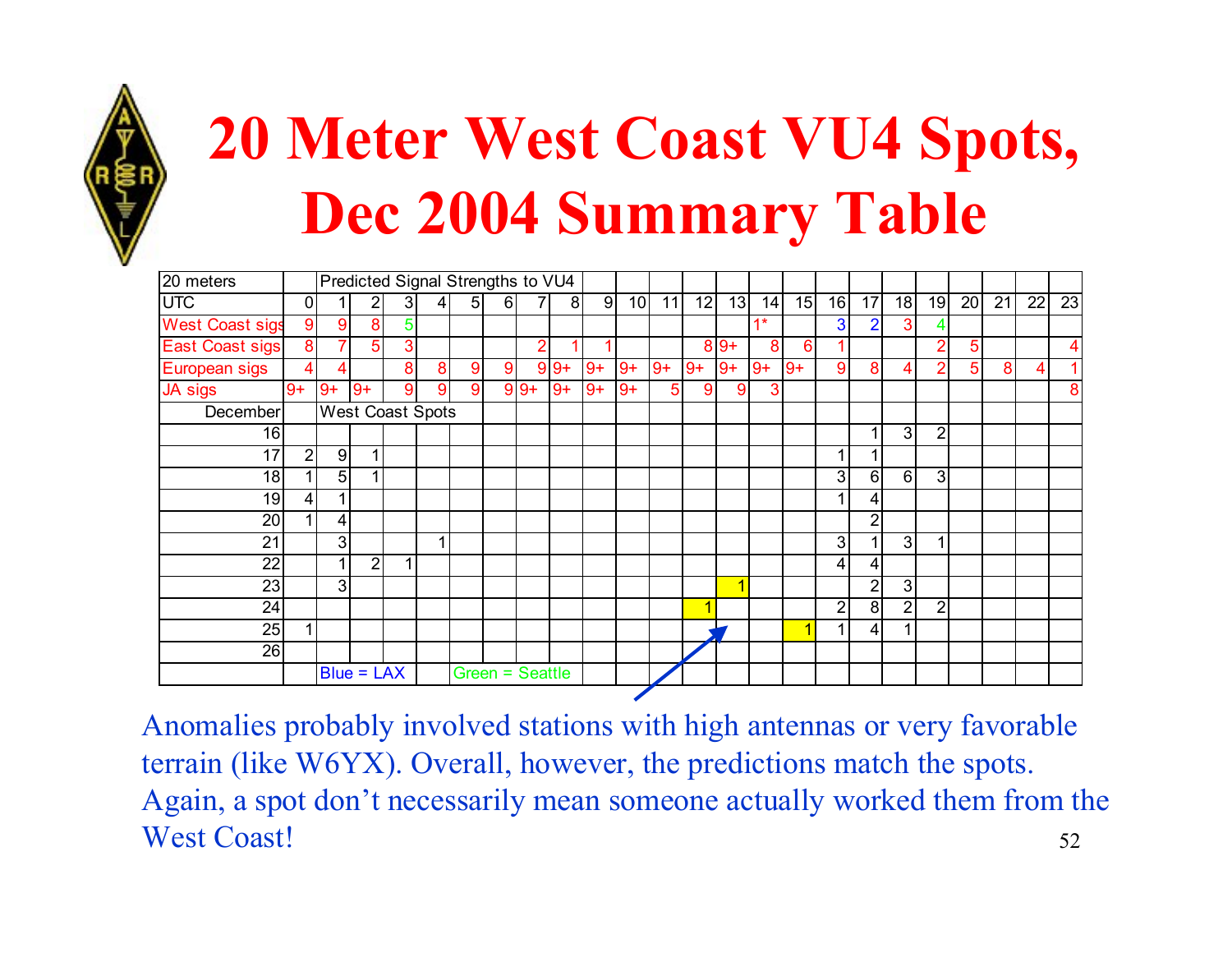

•Multipliers are very important.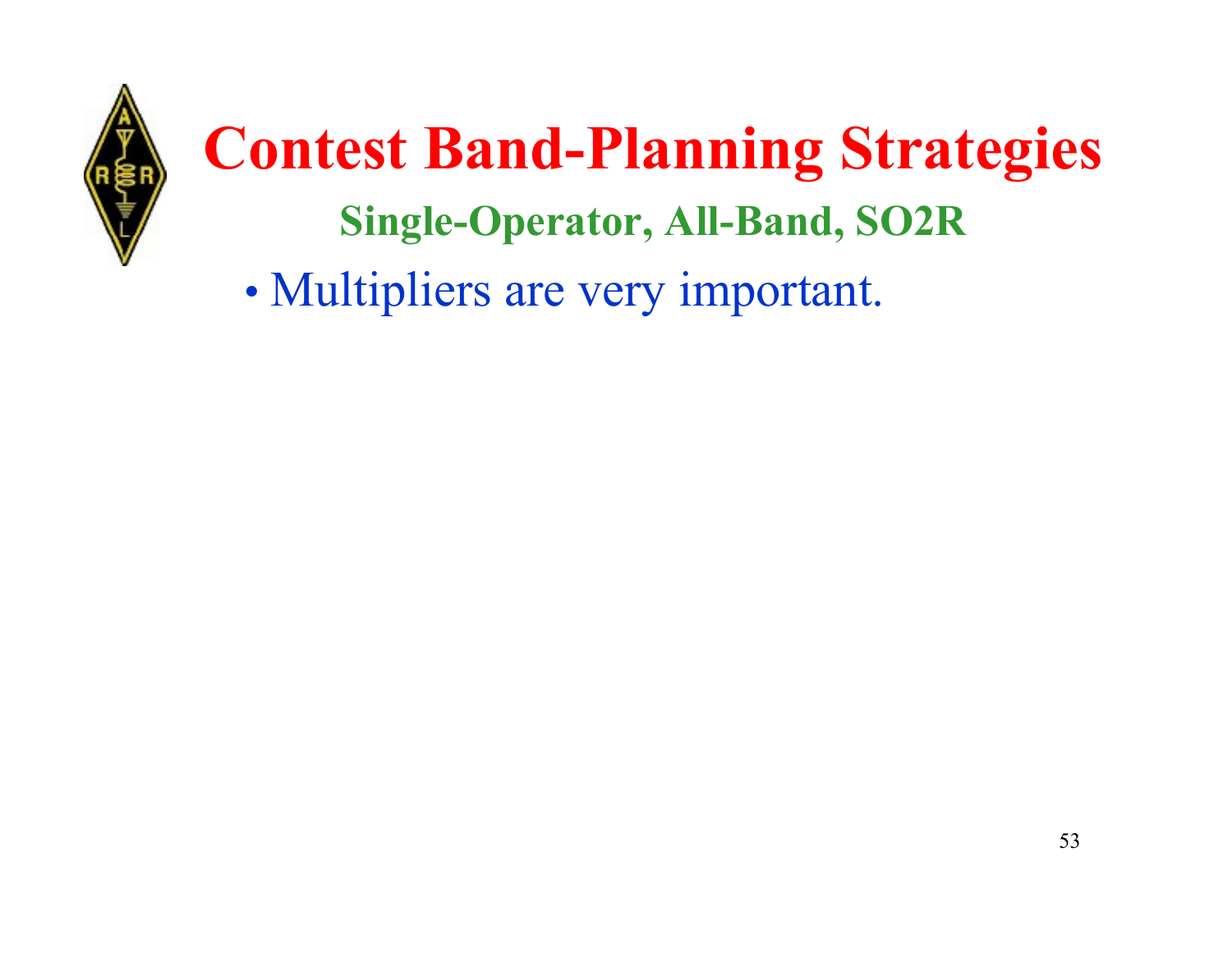

- •Multipliers are very important.
- •• Making lots of QSOs (rate) is also very important.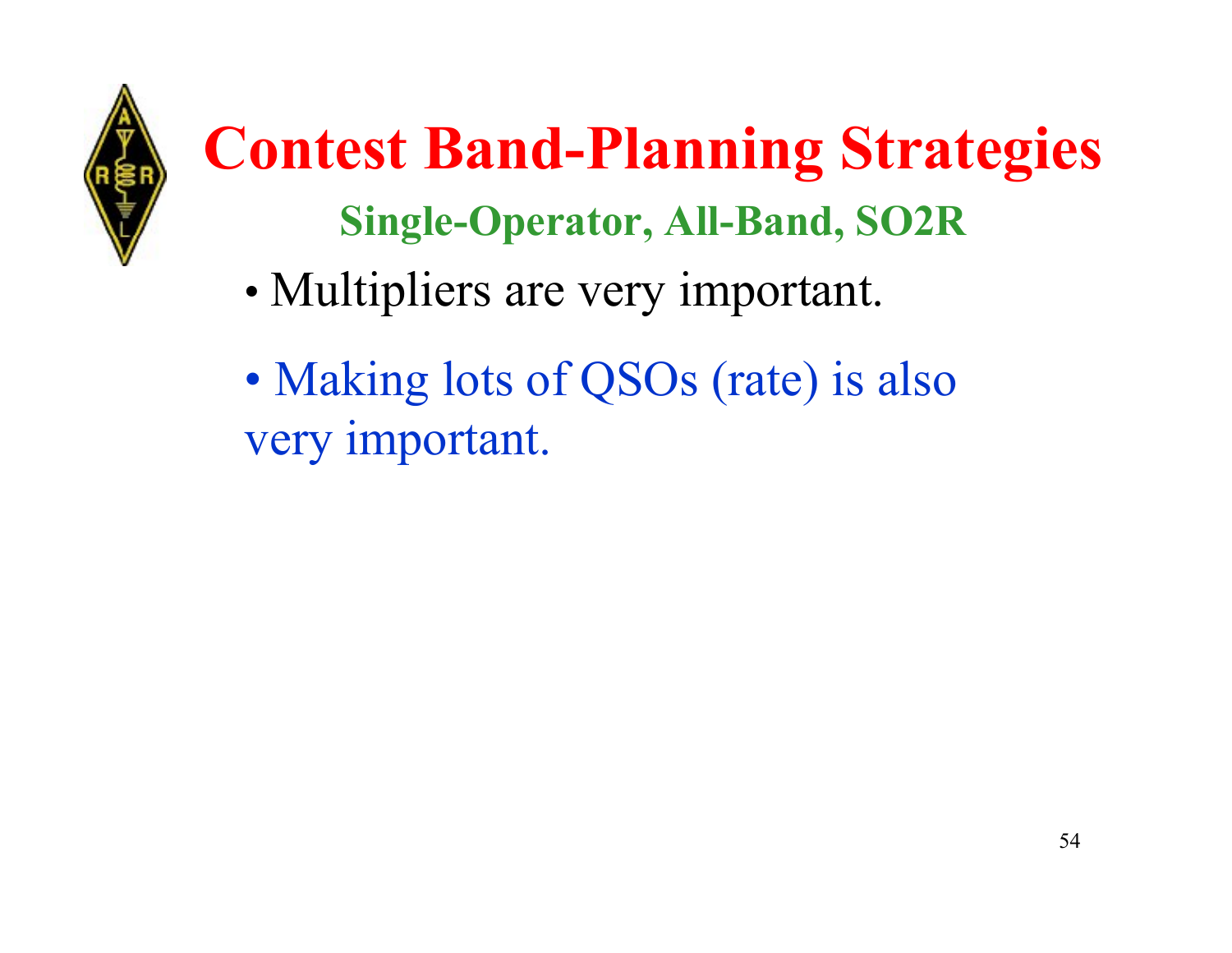

- •Multipliers are very important.
- •• Making lots of QSOs (rate) is also very important.
- •• Predicted signals > S8 or S9 should allow you to run rate.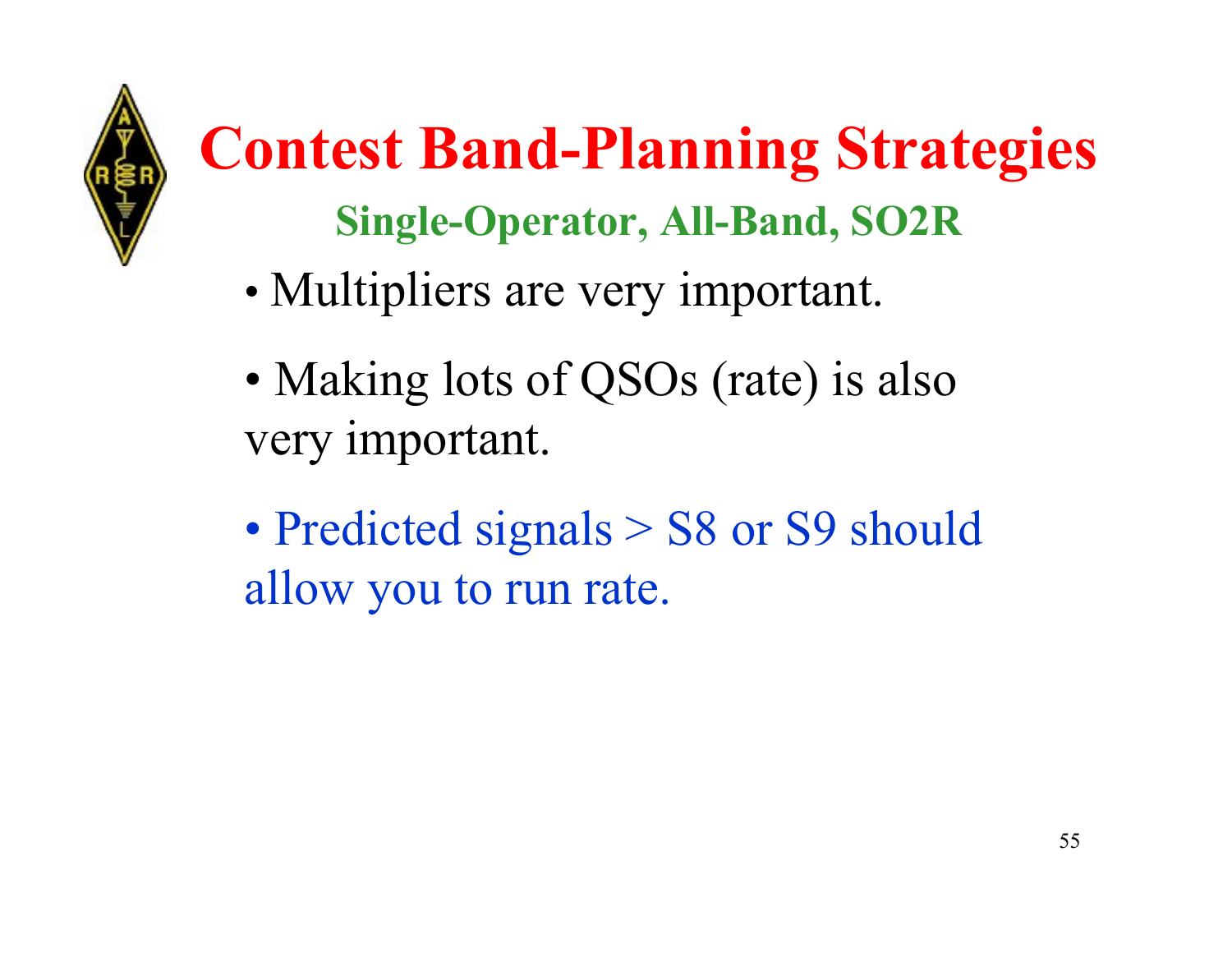

### **Band-Planning Strategies**

### **Single-Operator, All-Band, SO2R**

**Short JA opening**

Nov., CA (San Francisco), for SSN = Low, Sigs in S-Units. By N6BV, ARRL.

|     |                      | 80 Meters |    |           |           |                      | 40 Meters |                |      |   |       |      |   | 20 Meters            |           |                |        |       |   | 15 Meters            |           |           |                          |              |       |                 | <b>TO MEETHILE</b>       |        |                   |  |
|-----|----------------------|-----------|----|-----------|-----------|----------------------|-----------|----------------|------|---|-------|------|---|----------------------|-----------|----------------|--------|-------|---|----------------------|-----------|-----------|--------------------------|--------------|-------|-----------------|--------------------------|--------|-------------------|--|
| UTC | EU FE SA AF AS OC NA |           |    |           |           | EU FE SA AF AS OC NA |           |                |      |   |       |      |   | EU FE SA AF AS OC NA |           |                |        |       |   | EU FE SA AF AS OC NA |           |           | EU 1E                    |              | SA AF |                 |                          |        | <b>NAU Ceania</b> |  |
| 0   |                      |           | -1 |           | $9+$      |                      |           | 5              | $9+$ | 5 | 9+    | $9+$ | 9 |                      | $9 + 9 +$ |                |        |       |   |                      | $9 + 9 +$ |           | $-$ 6                    |              |       |                 |                          |        | 0                 |  |
| 1   |                      |           |    |           | 9+        |                      |           |                | $9+$ |   |       |      |   |                      | $9 + 9 +$ |                |        |       |   |                      |           | $9 + 9 +$ | $\overline{\phantom{a}}$ | $\mathbf{1}$ |       |                 | 9                        |        | 1                 |  |
|     |                      |           |    |           | 9+        |                      |           |                | $9+$ |   |       |      | 9 |                      | $9 + 9 +$ |                |        |       |   |                      |           |           |                          |              |       |                 |                          |        | $\overline{2}$    |  |
|     |                      |           |    |           | 9+        |                      |           |                | $9+$ |   |       |      |   |                      | 9+        | $9+$           |        |       |   |                      |           |           |                          |              |       |                 |                          |        |                   |  |
|     |                      |           |    |           | 9+        |                      |           |                | $9+$ |   |       |      |   |                      |           | $9+$           |        |       |   |                      |           |           |                          |              |       |                 |                          |        |                   |  |
|     |                      |           |    |           | 9+        |                      |           |                | 94   |   |       |      |   |                      |           |                |        |       |   |                      |           |           |                          |              |       |                 |                          |        | 5                 |  |
|     |                      |           |    |           | 9+ 9+     |                      |           |                | $9+$ |   |       |      |   |                      |           |                |        |       |   |                      |           |           |                          |              |       |                 |                          | Airica |                   |  |
|     |                      |           |    | 9+        | 9+        |                      |           |                | 94   |   |       |      |   |                      |           |                |        |       |   |                      |           |           |                          |              |       |                 |                          |        |                   |  |
| 8   |                      |           |    | $9 + 9 +$ |           |                      |           |                | $9+$ |   |       |      |   |                      |           |                |        |       |   |                      |           |           |                          |              |       |                 |                          |        | opening. Be       |  |
| 9   |                      |           |    |           | 9+ 9+     |                      |           |                | -94  |   |       |      |   |                      |           | <b>SA</b> open |        |       |   |                      |           |           |                          |              |       |                 |                          |        |                   |  |
| 10  |                      |           |    |           | 9+9+      |                      |           |                | -9.4 |   |       |      |   |                      |           | 9+             |        |       |   |                      |           |           |                          |              |       |                 |                          | there! |                   |  |
| 11  |                      |           |    |           | $9 + 9 +$ |                      |           | 9+ 9+          |      |   |       |      |   |                      |           |                | during |       |   |                      |           |           |                          |              |       |                 |                          |        | 11                |  |
| 12  |                      |           |    |           | 9+ 9+     |                      |           | 9+             | $9+$ |   |       |      |   |                      | 9         |                |        |       |   |                      |           |           |                          |              |       |                 |                          |        | 12                |  |
| 13  |                      |           |    |           | $9 + 9 +$ |                      |           | $9 + 9 +$      |      |   |       |      |   |                      |           | daylight       |        |       |   |                      |           |           |                          |              |       |                 |                          |        | 13                |  |
| 14  |                      |           |    |           | 9+ 9+     |                      |           |                | $9+$ |   |       |      |   |                      |           |                |        |       |   |                      |           |           |                          |              |       |                 |                          | ь      |                   |  |
| 15  |                      |           |    | $9+$      | -9+       |                      |           | 9+ 9+          |      |   |       |      |   |                      |           | 9+             |        |       | Q | $1*$                 | $2*9+$    |           |                          |              | 9     |                 | $\overline{\phantom{a}}$ | 9      | Oçeania           |  |
| 16  |                      |           |    |           | 9+        |                      |           |                | $9+$ |   |       |      |   |                      |           | $9+$           |        |       |   |                      | 8         | $9+$      |                          |              | 9     | $7\phantom{.0}$ |                          | $9+$   | $\Delta 6$        |  |
| 17  |                      |           |    |           | 9+        |                      |           |                | $9+$ |   |       |      |   |                      | 9+        | $9+$           |        |       |   |                      | 8         | $9+$      |                          |              | 9     | 8               |                          |        | 17                |  |
| 18  |                      |           |    |           |           |                      |           |                | $9+$ |   |       |      |   |                      | 9+        | $9+$           |        |       |   |                      |           | $9 + 9 +$ |                          |              | 9     | -9              | $\epsilon$               |        | 18                |  |
| 19  |                      |           |    |           |           |                      |           |                | 9+   |   |       |      |   |                      |           | $9+$           |        |       |   |                      |           | $9 + 9 +$ |                          |              | 9     | 8               | 8                        | $9+$   | 19                |  |
| 20  |                      |           |    |           | 9+        |                      |           |                | 94   |   |       |      |   |                      |           | 9+             |        |       |   |                      |           | $9 + 9 +$ |                          |              | 9     | 8               | 6                        | 9+     | 20                |  |
| 21  |                      |           |    |           |           |                      |           |                |      |   |       |      |   |                      |           |                |        |       |   |                      |           | $9 + 9 +$ |                          |              | 9     |                 |                          | 9+     | 21                |  |
| 22  |                      |           |    |           |           |                      |           |                | 94   |   |       |      |   |                      |           | 9+             |        |       |   |                      |           | $9 + 9 +$ |                          |              | 9+    | 4               |                          | 9+     | 22                |  |
| 23  |                      |           |    |           | 94        |                      |           |                | 94   |   |       |      |   |                      |           | $9+$           |        |       |   |                      |           | $9 + 9 +$ |                          | 5            | 9     | 1               | $\epsilon$               | 9      | 23                |  |
|     |                      |           |    |           |           | EU FE                |           | SA AF AS OC NA |      |   | EU FE |      |   |                      |           |                |        |       |   |                      |           |           |                          |              |       |                 | EU FE SA AF AS OC NA     |        |                   |  |
|     | EU FE SA AF AS OC NA |           |    |           |           |                      |           |                |      |   |       |      |   | SA AF AS OC NA       |           |                |        | EU FE |   | SA AF AS OC NA       |           |           |                          |              |       |                 |                          |        |                   |  |

56Start on the highest band, since openings are shortest there.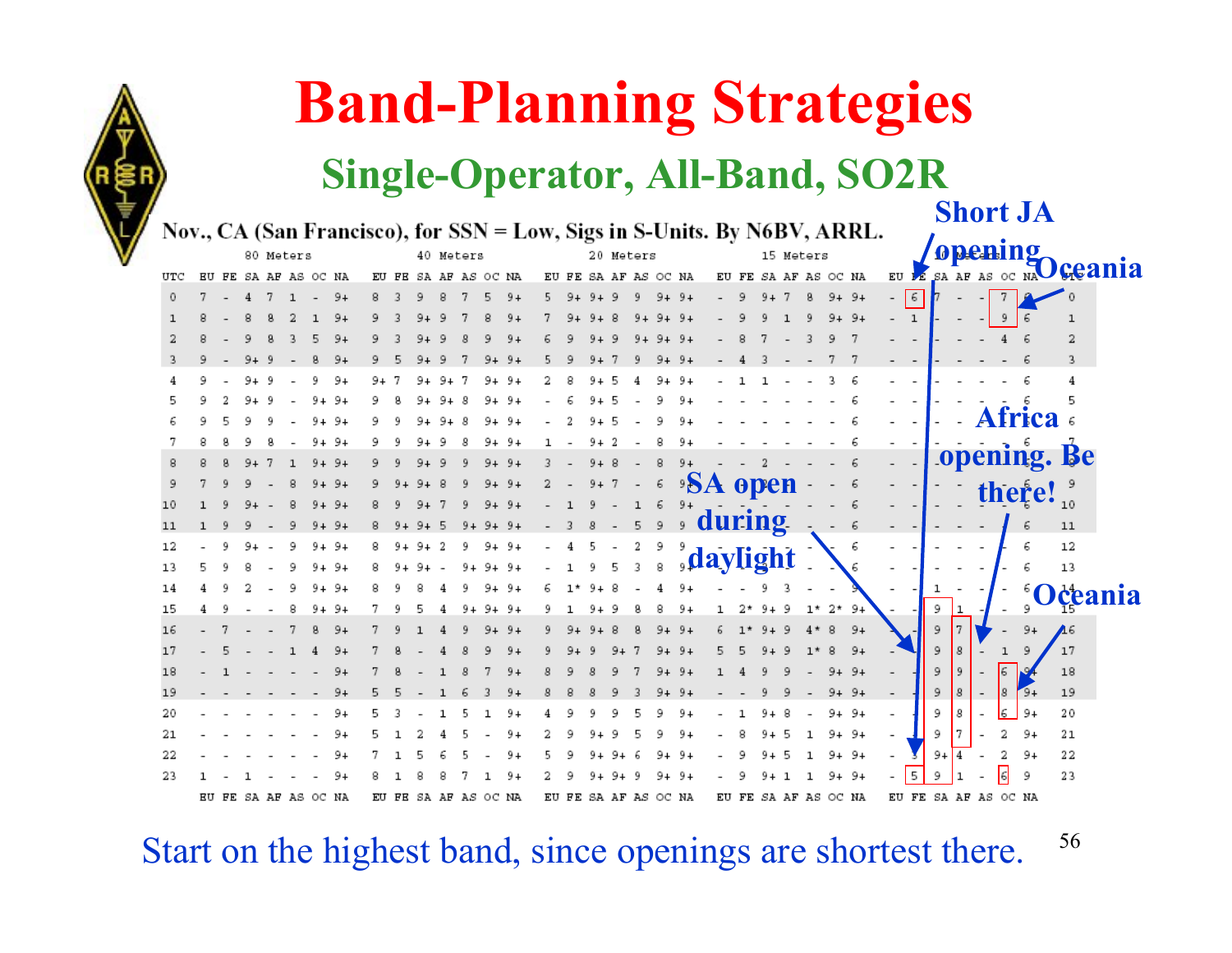

### Nov., CA (San Francisco), for SSN = Low, Sigs in S-Units. By N6BV, ARRL.

|     |    |  | 80 Meters   |       |                                   |  |             | 40 Meters |     |                           |             |  | 20 Meters |       |       |            |                |             |   | 15 Meters |           |       |                 |                      | 10 Meters |    |      |                |
|-----|----|--|-------------|-------|-----------------------------------|--|-------------|-----------|-----|---------------------------|-------------|--|-----------|-------|-------|------------|----------------|-------------|---|-----------|-----------|-------|-----------------|----------------------|-----------|----|------|----------------|
| UTC | RU |  | FE SA AF AS | OC NA |                                   |  | EU FE SA AF | AS        | oc. | NA                        | EU FE SA AF |  | AS        | OC NA |       |            | EU FE SA AF AS |             |   |           | OC NA     |       |                 | EU FE SA AF AS OC NA |           |    |      | UTC            |
| 0   |    |  |             |       | 9+                                |  |             |           |     | $9+$                      |             |  |           |       | $9+$  |            | 9              | 94          |   | 8         | -94       | $9+$  | $6\overline{6}$ |                      |           |    | l 6  | 0              |
|     |    |  |             |       |                                   |  |             |           |     |                           |             |  |           |       | $9+$  |            | 9              |             |   | 9         | 91        | $9+$  |                 |                      |           | 9. |      | $\mathbf{1}$   |
| 2   |    |  |             |       |                                   |  |             |           |     |                           |             |  |           |       | $9 +$ |            | 8              | 7           |   | 3         | 9         |       |                 |                      |           |    |      | $\overline{2}$ |
|     |    |  |             |       |                                   |  |             |           |     |                           |             |  |           |       |       |            |                |             |   |           |           |       |                 |                      |           |    |      |                |
|     |    |  |             |       | 9+                                |  |             |           |     | $9+$                      |             |  |           |       | 94    |            |                |             |   |           |           |       |                 |                      |           |    |      |                |
| 5   |    |  |             |       | 9+                                |  |             |           |     | 9+                        |             |  |           |       |       |            |                |             |   |           |           |       |                 |                      |           |    |      | 5              |
|     |    |  |             |       | 9.                                |  |             |           |     |                           |             |  |           |       |       |            |                |             |   |           |           |       |                 |                      |           |    |      |                |
|     |    |  |             |       | 9+                                |  |             |           |     |                           |             |  |           |       |       |            |                |             |   |           |           |       |                 |                      |           |    |      |                |
| 8   |    |  |             |       | $9+$                              |  |             |           |     |                           |             |  |           |       |       |            |                |             |   |           |           |       |                 |                      |           |    |      | 8              |
| 9   |    |  |             |       | $+9+$                             |  |             |           |     | hort, weak                |             |  |           |       |       |            |                |             |   |           |           |       |                 |                      |           |    |      | 9              |
| 10  |    |  |             |       | -94                               |  |             |           |     |                           |             |  |           |       |       |            |                |             |   |           |           |       |                 |                      |           |    |      | 10             |
| 11  |    |  |             |       | $+9+$                             |  |             |           |     | <b>BU opening</b>         |             |  |           |       |       |            |                |             |   |           |           |       |                 |                      |           |    |      | 11             |
| 12  |    |  |             |       | 9+ 9+                             |  |             |           |     |                           |             |  |           |       |       |            |                |             |   |           |           |       |                 |                      |           |    |      | 12             |
| 13  |    |  |             |       | 9+ 9+                             |  |             |           |     | $\mathbf{B}$ e, there, or |             |  |           |       |       |            |                |             |   |           |           |       |                 |                      |           |    |      | 13             |
| 14  |    |  |             |       | -94                               |  |             |           |     |                           |             |  |           |       |       |            |                |             |   |           |           |       |                 |                      |           |    |      | 14             |
| 15  |    |  |             |       | 9+                                |  |             |           |     | be hosed!                 |             |  |           |       |       |            | 2*             | 9+9         |   | $1*$      | 2*        | 94    |                 | 9                    |           |    |      | 15             |
| 16  |    |  |             |       |                                   |  |             |           |     |                           |             |  |           | 9+    |       | $\epsilon$ | $1*$           | $9 + 9$     |   | $4 *$     | 8         | $9 +$ |                 | 9                    |           |    |      | 16             |
| 17  |    |  |             |       | 9 Even                            |  |             |           |     | 'nen signals              |             |  |           |       |       | 5          | 15             | $9+$        | 9 | $1*$      | 8         | $9 +$ |                 |                      | 8         |    |      | 17             |
| 18  |    |  |             |       |                                   |  |             |           |     |                           |             |  |           |       | $9+$  |            |                | ۹           |   |           | 9+        | $19+$ |                 | 9                    |           | 6  | 9+   | 18             |
| 19  |    |  |             |       |                                   |  |             |           |     | start weak at 20Z         |             |  |           |       | $9+$  |            |                |             |   |           | $9 + 9 +$ |       |                 | 9                    | 8         | 8  | $9+$ | 19             |
| 20  |    |  |             |       |                                   |  |             |           |     |                           | 9           |  |           |       | $9 +$ |            | $\mathbf 1$    | $9+$        |   |           | 9+ 9+     |       |                 | 9                    | 8         | 6  | 9+   | 20             |
| 21  |    |  |             |       |                                   |  |             |           |     | they rapidly get          |             |  |           |       | $9+$  |            | 8              | 9+          | 5 | 1         | $9 + 9 +$ |       |                 | 9                    |           |    |      | 21             |
| 22  |    |  |             |       |                                   |  |             |           |     |                           |             |  |           |       |       |            | 9              |             |   |           |           |       |                 |                      |           |    |      | 22             |
| 23  |    |  |             |       | štronger on 15                    |  |             |           |     |                           |             |  |           |       | 9+    |            | 9              | $9+5$       |   | 1         | $9 + 9 +$ |       | 5               | 9+                   |           | 6  | 9+   | 23             |
|     |    |  |             |       |                                   |  |             |           |     |                           |             |  |           |       |       |            |                | 9+          |   |           | $9 + 9 +$ |       |                 | 9                    |           |    | 9    |                |
|     | ЕU |  |             |       | FE SA AF AS OC I'm eters to JA NA |  |             |           |     |                           |             |  |           | OC NA |       | EU         |                | FE SA AF AS |   |           | OC NA     |       | EU FE           | SA AF AS OC NA       |           |    |      |                |

Now, add 15-meter openings. Concentrate on multipliers. 57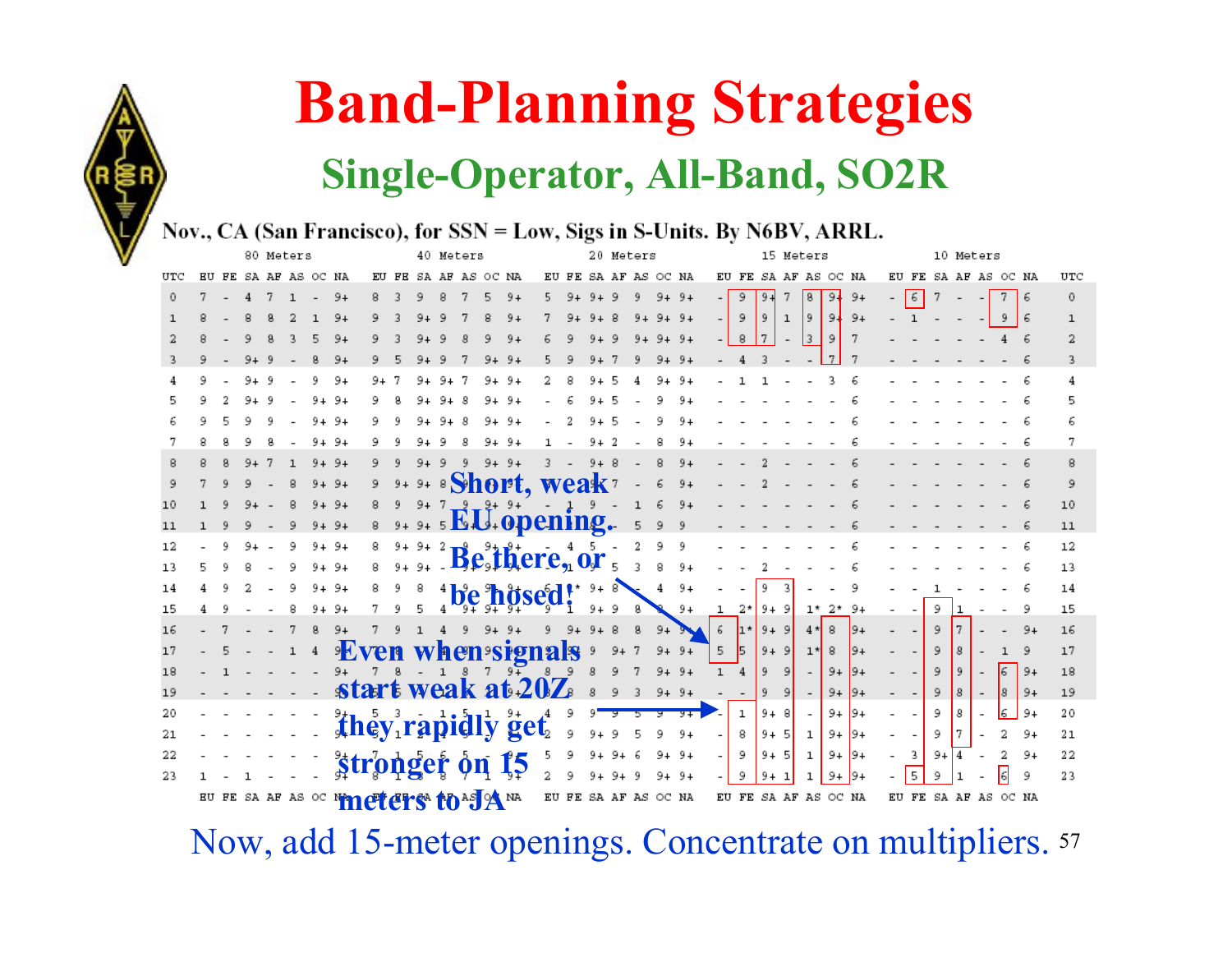

### Nov., CA (San Francisco), for SSN = Low, Sigs in S-Units. By N6BV, ARRL.

|     |             |                          |                          |                          | 80 Meters                |       |           |     |      |                |         | 40 Meters |                      |       |                          |                          |                         |       | 20 Meters                |               |      |              |                          |         |   | 15 Meters |                      |      |    |    | 10 Meters                |                          |                |      |     |
|-----|-------------|--------------------------|--------------------------|--------------------------|--------------------------|-------|-----------|-----|------|----------------|---------|-----------|----------------------|-------|--------------------------|--------------------------|-------------------------|-------|--------------------------|---------------|------|--------------|--------------------------|---------|---|-----------|----------------------|------|----|----|--------------------------|--------------------------|----------------|------|-----|
| UTC |             |                          |                          |                          | EU FE SA AF AS OC NA     |       |           |     |      |                |         |           | EU FE SA AF AS OC NA |       |                          |                          |                         |       | EU FE SA AF AS OC NA     |               |      |              |                          |         |   |           | EU FE SA AF AS OC NA |      |    |    | EU FE SA AF AS OC NA     |                          |                |      | UTC |
| 0   |             |                          | 4                        | $\tau$                   | 1                        |       | $9+$      | 8   | 3    | 9              | 8       | 7         | 5                    | $9+$  | 5.                       | 91                       | $9 - 9$                 |       | 9                        | $9 -$         | $9+$ |              | 9                        | 94      |   | 8         | 91                   | $9+$ | 6  | 7  | $\overline{\phantom{a}}$ | $\overline{\phantom{a}}$ |                | -6   | 0   |
| 1   | 8           |                          | 8                        | 8                        |                          |       | $9+$      | 9   | 3    | $9+$           | 9       | 7         | 8                    | $9+$  | 7                        | 94                       | $9+$                    | 8     |                          | $9 + 9 + 9 +$ |      |              | 9                        |         | 1 | 9         | 91.                  | $9+$ |    |    |                          |                          | 91             | 6    | 1   |
| 2   | 8           |                          | 9                        | 8                        | 3                        | 5     | $9+$      | 9   | 3    | $9+$           | 9       | 8         | 9                    | $9+$  | 6                        | 9                        | $9+$                    | 9     | $9+$                     | $9+$          | $9+$ |              | 8                        | 7       |   | 3         | 9                    |      |    |    |                          |                          |                |      | 2   |
| 3   | 9           | $\overline{\phantom{a}}$ | $9+$                     | 9                        |                          | 8     | $9+$      | 9   | 5    | $9+$           | 9       | 7         | $9 + 9 +$            |       | 5.                       | 9                        | $9+$                    | 7     | 9                        | $9+$          | $9+$ |              |                          |         |   |           | 7                    |      |    |    |                          |                          |                |      | 3   |
| 4   | 9           | $\overline{\phantom{a}}$ | $9+$                     | 9                        |                          | 9     | 9+        | -94 | 7    | 9+             | $9 + 7$ |           | $9 + 19 +$           |       | 2                        | 8                        | $9 + 5$                 |       | 4                        | $9 +$         | $9+$ |              |                          |         |   |           |                      |      |    |    |                          |                          |                |      | 4   |
| 5   | 9           | 2                        | $9+$                     | 9                        | $\overline{\phantom{a}}$ | $9 +$ | 9+        | 9   | 8    | 9+             | $9+8$   |           | $9 + 19 +$           |       | $\overline{\phantom{a}}$ | 6                        | $9+$                    | 5     |                          | 9             | 9+   |              |                          |         |   |           |                      |      |    |    |                          |                          |                |      | 5   |
| 6   | 9           | 5                        | 9                        | 9                        |                          | 94    | 9+        | 9   | 9    | 9+             | $9 + 8$ |           | $9 + 19 +$           |       |                          | 2                        | 9 + I                   | 5     |                          | 9             | 9+   |              |                          |         |   |           |                      |      |    |    |                          |                          |                |      |     |
| 7   | 8           | 8                        | 19                       | 8                        | $\overline{\phantom{a}}$ | 94    | 9+        | 9   | 9    | 9+             | 9       | 8         | $9 + 9 +$            |       | 1                        | $\overline{\phantom{a}}$ | $9+$                    | 2     | $\overline{\phantom{a}}$ | 8             | $9+$ |              |                          |         |   |           |                      |      |    |    |                          |                          |                |      | 7   |
| 8   | 8           | 8                        | $9+$                     | 7                        | $\mathbf{1}$             | $9 +$ | $9+$      | 9   | 9    | $9+$           | Ι9      | <b>19</b> | $9 + 9 +$            |       | 3                        | $\overline{\phantom{a}}$ | $9+$                    | 8     |                          | lя.           | $9+$ |              |                          |         |   |           |                      |      |    |    |                          |                          |                |      | 8   |
| 9   | 7           | 9                        | 19                       |                          | 8                        | $9 +$ | $9+$      | 9   | $9+$ | $9+$           | 8       | <b>9</b>  | $9 + 9 +$            |       | 2                        |                          | $9+$                    | 7     |                          | 6             | 9+   |              |                          |         |   |           |                      |      |    |    |                          |                          |                |      | 9   |
| 10  | $\mathbf 1$ | 9                        | $9+$                     |                          | 8                        | $9 +$ | $9+$      | 8   | 9.   | $9+$           |         | 9         | $9 + 9 +$            |       |                          | $\mathbf{1}$             | 9                       |       |                          |               | $9+$ |              |                          |         |   |           |                      |      |    |    |                          |                          |                |      | 10  |
| 11  | 1           | 9                        | 9                        | $\overline{\phantom{a}}$ | 9                        | $9+$  | $9+$      | 8   | $9+$ | 9+             | 5       | $9+$      | $9 + 9 +$            |       | $\overline{\phantom{0}}$ | 3                        |                         |       |                          |               |      |              |                          |         |   |           |                      |      |    |    |                          |                          |                |      | 11  |
| 12  |             | 9                        | $9+$                     |                          | 9                        | 94    | 9+        | 8   | $9+$ | 9+             | 12      | 9         | 9+                   | $19+$ |                          |                          |                         |       |                          |               | 9    |              |                          |         |   |           |                      |      |    |    |                          |                          |                |      | 12  |
| 13  | 5           | 9                        | 8                        | $\overline{\phantom{a}}$ | 9                        |       | $9 - 9 +$ | 8   | $9+$ | 9+             |         | $9 +$     | $9 + 19 +$           |       |                          |                          |                         |       |                          |               | 9+   |              |                          |         |   |           |                      |      |    |    |                          |                          |                |      | 13  |
|     |             |                          | 2                        |                          |                          | 94    |           |     | 9    |                |         |           | $9 + 9 +$            |       |                          |                          | $9 + 1$                 | 8     |                          |               | $9+$ |              |                          | 9       |   |           |                      |      |    |    |                          |                          |                |      |     |
| 14  | 4           | 9                        |                          | $\overline{\phantom{a}}$ | 9                        |       | 9+        | 8   |      | 8<br>5         | 4       | 9         |                      |       | 6                        | $1*$                     |                         |       |                          |               |      |              |                          |         |   |           |                      |      |    |    |                          |                          |                |      | 14  |
| 15  | 4           | 9                        | $\overline{\phantom{a}}$ | $\overline{\phantom{a}}$ | 8                        | 94    | 9+        | 7   | 9    |                | 4       | 94        | $9 + 19 +$           |       | 9                        | 1                        | $9+$                    | 9     | 8                        | 8             | 9+   | 1            | $2*$                     | 9+9     |   | $1*$      | 2∗                   | 9+   |    | 9  |                          |                          |                | 9    | 15  |
| 16  |             | 7                        |                          |                          | 7                        | 8     | $9+$      |     | 9    | 1              | 4       | 9         | 9+                   | $9+$  | 9                        | $9+$                     | $9+$                    | 8     |                          | $9+$          | $9+$ | 6            | $1*$                     | $9 + 9$ |   | $4*$      | 8                    | $9+$ |    | 9  | 7                        |                          |                | 9+   | 16  |
| 17  |             | 5                        |                          |                          |                          |       | $9+$      |     | 8    |                | 4       | 8         | 9                    | $9+$  | 9                        | $9+$                     | 9                       | $9 -$ |                          | $9+$          | $9+$ | 5.           | 15                       | $9+$    | 9 | $1*$      | 8                    | $9+$ |    | 9  | 8                        |                          | ı              | 9    | 17  |
| 18  |             |                          |                          |                          |                          |       | 9+        | 7   | 8    |                |         |           | 7                    | $9+$  | 8                        | 9                        | l8                      | 9     | 7                        | $9 -$         | $9+$ | $\mathbf{1}$ | 4                        | 9       | 9 |           | $9 + 19 +$           |      |    | 9  | 9                        |                          | 6              | $9+$ | 18  |
| 19  |             |                          |                          |                          |                          |       | 9+        |     |      |                |         |           |                      | $9+$  | 8                        | 8                        | $\overline{\mathbf{8}}$ | 9     | 3                        | $9 +$         | $9+$ |              | $\overline{\phantom{a}}$ | 9       |   |           | 9+                   | $9+$ |    | 9  | 8                        |                          | $\overline{8}$ | $9+$ | 19  |
| 20  |             |                          |                          |                          |                          |       | 9+        |     |      |                |         |           |                      | $9+$  | 4                        | 9                        |                         | 9     | 5                        | 9             | $9+$ |              | 1                        | $9 + 8$ |   |           | $9 + 19 +$           |      |    | 9  | 8                        |                          | 6              | 9+   | 20  |
| 21  |             |                          |                          |                          |                          |       |           |     |      |                |         |           |                      | 9+    | 2                        | 9                        | 9+                      | 9     | 5                        | 9             | $9+$ |              | 8                        | 9+      | 5 | 1         | $9 + 19 +$           |      |    | 9  |                          |                          |                | 9+   | 21  |
| 22  |             |                          |                          |                          |                          |       | 9+        |     |      |                |         |           |                      | $9+$  | 5.                       | 9                        | $9+$                    | 94    | 6                        | 9+            | $9+$ |              | 9                        | 9+      | 5 | 1         | $9 + 19 +$           |      | 3. | 9+ | 4                        |                          | 2              | 9+   | 22  |
| 23  |             |                          |                          |                          |                          |       | 9+        | 8   | л.   | 8              |         |           |                      | 94    | 2                        | 9                        | $9+$                    | $9 -$ | 9                        | $9+$          | $9+$ |              | 9                        | 9+      |   | Ъ.        | $9 + 9 +$            |      | 5  | 9  |                          |                          | 16             | 9    | 23  |
|     |             |                          |                          |                          | EU FE SA AF AS OC NA     |       |           |     |      | EU FE SA AF AS |         |           | OC NA                |       |                          |                          |                         |       | EU FE SA AF AS OC NA     |               |      |              |                          |         |   |           | EU FE SA AF AS OC NA |      |    |    | EU FE SA AF AS OC NA     |                          |                |      |     |

Adding the other bands. Complicated, isn't it?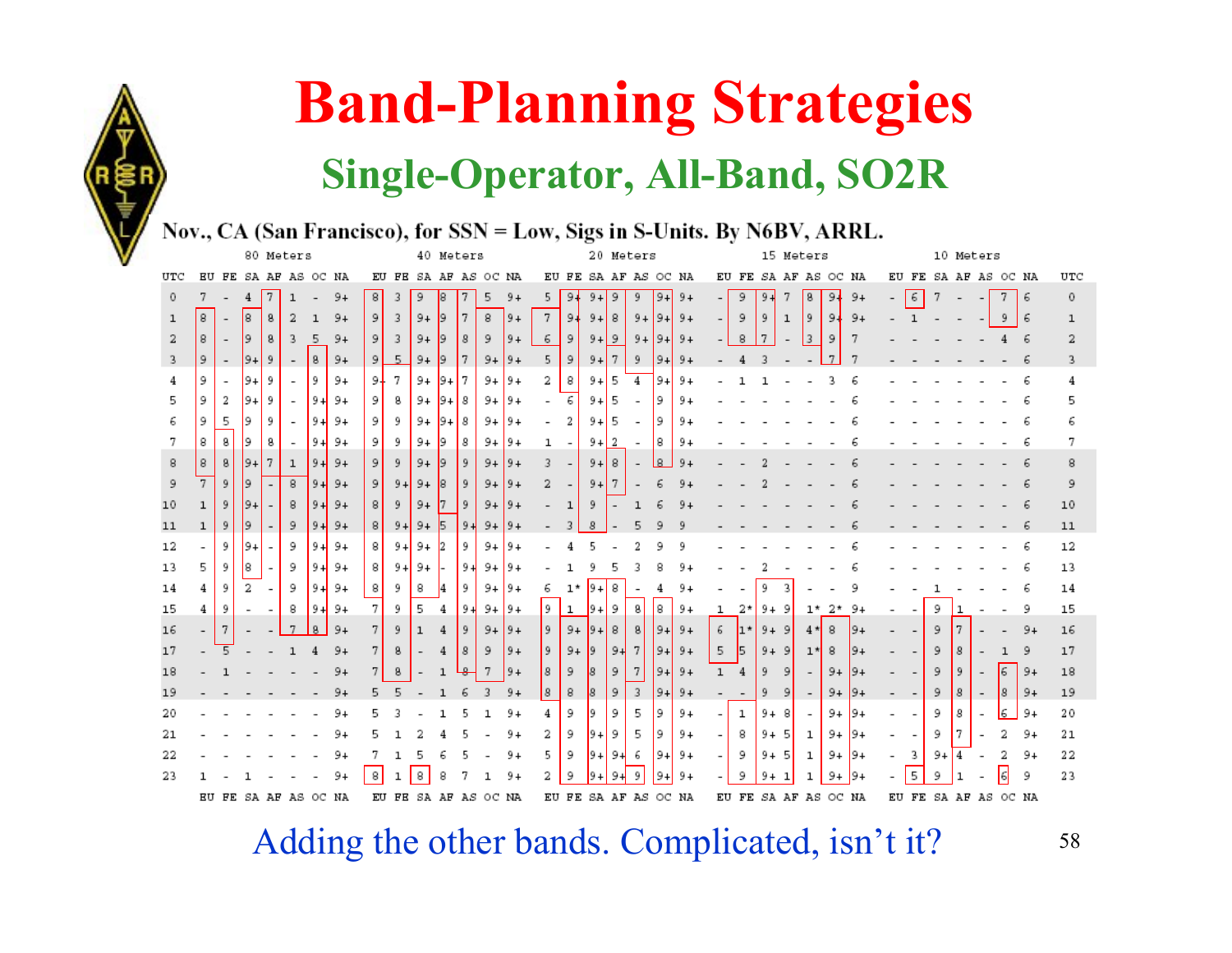

Nov., CA (San Francisco), for SSN = Low, Sigs in S-Units. By N6BV, ARRL.

|     |    |                          |      |                          | 80 Meters                |                          |      |    |             |       | 40 Meters    |    |                      |      |                          |                          |         |                | 20 Meters                |       |       |                          |                          |         |                          | 15 Meters                |                      |       |                          |                          |    | 10 Meters                |                          |                  |                      |     |  |
|-----|----|--------------------------|------|--------------------------|--------------------------|--------------------------|------|----|-------------|-------|--------------|----|----------------------|------|--------------------------|--------------------------|---------|----------------|--------------------------|-------|-------|--------------------------|--------------------------|---------|--------------------------|--------------------------|----------------------|-------|--------------------------|--------------------------|----|--------------------------|--------------------------|------------------|----------------------|-----|--|
| UTC |    |                          |      |                          | EU FE SA AF AS OC NA     |                          |      |    |             |       |              |    | EU FE SA AF AS OC NA |      |                          |                          |         |                | EU FE SA AF AS OC NA     |       |       |                          |                          |         |                          |                          | EU FE SA AF AS OC NA |       |                          |                          |    |                          |                          |                  | EU FE SA AF AS OC NA | UTC |  |
| 0   |    |                          | 4    | 7                        | $\mathbf{1}$             | $\overline{\phantom{a}}$ | $9+$ | 8  | 3           | 9     | 8            | 7  | 5                    | $9+$ | 5.                       | 9.                       | $9 + 9$ |                | 9                        | $9+$  | $9+$  |                          | 9                        | 94      | 7                        | 8                        | -94                  | $9+$  | $\overline{\phantom{0}}$ | 6                        | 7  | $\overline{\phantom{a}}$ | $\overline{\phantom{a}}$ |                  | 6                    | 0   |  |
| 1   | 8  |                          | 8    | 8                        |                          |                          | $9+$ | 9  | 3           | $9+$  | 9            | 7  | 8                    | $9+$ | 7                        | 9.                       | $9+$    | 8              | $9+$                     | $9+$  | $9+$  | $\overline{\phantom{a}}$ | 9                        | 9       | $\mathbf{1}$             | 9                        | -94                  | $9+$  |                          |                          |    |                          |                          | 9                | 6                    | 1   |  |
| 2   | 8  | $\overline{\phantom{a}}$ | 19   | 8                        | 3                        | 5                        | $9+$ | 9  | 3           | 9+    | 9            | 8  | 9                    | $9+$ | 6                        | 9                        | $9+$    | 9              | $9+$                     | $9+$  | $9+$  |                          | 8                        | 7       | $\overline{\phantom{a}}$ | 3                        | 9                    |       |                          |                          |    |                          |                          |                  |                      | 2   |  |
| 3   | 9  | $\overline{\phantom{a}}$ | $9+$ | 9                        | $\overline{\phantom{a}}$ | 8                        | $9+$ | 9  | 5           | $9+$  | 9            | 7  | $9+$                 | $9+$ | 5                        | 9                        | $9+$    | 7              | 9                        | $9+$  | $9+$  |                          |                          |         |                          |                          |                      |       |                          |                          |    |                          |                          |                  |                      | 3   |  |
| 4   | 9  |                          | $9+$ | 9                        | $\overline{\phantom{0}}$ | 9                        | 9+   | 9. | 7           | 9+    | $9 + 1$      | 7  | 9+                   | 9+   | 2                        | 8                        | $9+$    | 5              | 4                        | $9+$  | 9+    |                          |                          |         |                          |                          |                      |       |                          |                          |    |                          |                          |                  |                      |     |  |
| 5   | 9  | 2                        | $9+$ | 9                        | $\overline{\phantom{a}}$ | 94                       | 9+   | 9  | 8           | 9+    | $9 + 1$      | 8  | 9+                   | $9+$ | $\overline{\phantom{0}}$ | 6                        | $9+$    | 5              | $\overline{\phantom{a}}$ | 9     | $9+$  |                          |                          |         |                          |                          |                      |       |                          |                          |    |                          |                          |                  |                      | 5   |  |
| 6   | 9  | 5                        | 9    | 9                        | $\overline{\phantom{a}}$ | 94                       | 9+   | 9  | 9           | 9+    | $9+$         | 8  | 9+                   | $9+$ |                          | 2                        | $9+$    | 5              | $\overline{\phantom{a}}$ | 9     | 9+    |                          |                          |         |                          |                          |                      |       |                          |                          |    |                          |                          |                  |                      |     |  |
| 7   | 8  | 8                        | 19   | 8                        | $\overline{\phantom{a}}$ | 94                       | 9+   | 9  | 9           | $9+$  | 9            | 8  | 9+                   | $9+$ | 1                        | $\overline{\phantom{a}}$ | $9+$    | 2              | $\overline{\phantom{a}}$ | 8     | $9+$  |                          |                          |         |                          |                          |                      |       |                          |                          |    |                          |                          |                  |                      | 7   |  |
| 8   | 8  | 8                        | $9+$ | 7                        | $\mathbf{1}$             | 94                       | $9+$ | 9  | 9           | $9+$  | 9            | 9  | $9 + 19 +$           |      | 3                        | $\overline{\phantom{a}}$ | $9+$    | 8              | $\overline{\phantom{a}}$ | 8     | $9 +$ |                          |                          |         |                          |                          |                      |       |                          |                          |    |                          |                          |                  |                      | 8   |  |
| 9   | 7  | 9                        | 19.  | $\overline{\phantom{a}}$ | 8                        | $9 +$                    | $9+$ | 9  | $9+$        | $9+$  | 8            | 9  | $9+$                 | $9+$ | 2                        |                          | $9+$    | 7              |                          |       |       |                          |                          |         |                          |                          |                      |       |                          |                          |    |                          |                          |                  |                      | 9   |  |
| 10  | 1  | 9                        | $9+$ | $\overline{\phantom{a}}$ | 8                        | 94                       | $9+$ | 8  | 9           | $9+$  |              | 9  | 9+                   | $9+$ |                          | $\mathbf{1}$             | 9       |                |                          |       |       |                          |                          |         |                          |                          |                      |       |                          |                          |    |                          |                          |                  |                      | 10  |  |
|     |    | Q                        | l Q  |                          | Q                        |                          |      | 8  | $9 +$       | $9 +$ |              | ۹. | $9+$                 | $9+$ |                          | ٦                        |         |                |                          |       |       |                          |                          |         |                          |                          |                      |       |                          |                          |    |                          |                          |                  |                      | 11  |  |
| 11  |    |                          |      |                          |                          | $9 +$                    | $9+$ |    |             |       |              |    |                      |      |                          |                          |         |                |                          |       |       |                          |                          |         |                          |                          |                      |       |                          |                          |    |                          |                          |                  |                      |     |  |
| 12  | Ξ. | 9                        | $9+$ | ٠                        | 9                        | 94                       | $9+$ | 8  | $9+$        | 9+    | 12           | 9  | 9+                   | $9+$ |                          |                          |         |                |                          | ۹     | 9     |                          |                          |         |                          |                          |                      |       |                          |                          |    |                          |                          |                  |                      | 12  |  |
| 13  | 5  | 9                        | 18   | $\overline{\phantom{a}}$ | 9                        | $9 +$                    | 9+   | 8  | $9+$        | 9+    |              | 94 | $9 + 19 +$           |      |                          | 1                        | 9       | 5              | 3                        | 8     | $9+$  |                          | <b>Sleep?</b>            |         |                          |                          |                      |       |                          |                          |    |                          |                          |                  |                      | 13  |  |
| 14  | 4  | 9                        | 2    | $\overline{\phantom{a}}$ | 9                        | $9 +$                    | 9+   | 8  | 9           | 8     | 4            | 9  | $9 + 19 +$           |      | 6                        | $1*$                     | $9+$    | 8              | $\overline{a}$           | 4     | 9+    |                          |                          | 9       | 3                        |                          |                      | 9     |                          |                          |    |                          |                          |                  |                      | 14  |  |
| 15  | 4  | 9                        |      | $\overline{\phantom{a}}$ | 8                        | 94                       | 9+   | 7  | 9           | 5     | 4            | 94 | 9+                   | $9+$ | <b>9</b>                 | 1                        | $9+$    | 9              | 8                        | 8     | $9+$  | 1                        | 2*                       | 9+      | 9                        | $1*$                     | 2∗                   | 9+    |                          |                          | 9  |                          |                          |                  | 9                    | 15  |  |
| 16  |    | 7                        |      |                          | 7                        | 8                        | $9+$ | 7  | 9           | 1     | 4            | 9  | $9+$                 | $9+$ | $\overline{9}$           | $9+$                     | $9 +$   | 8              | 8                        | $9 +$ | $9 +$ | 6                        | $1*$                     | $9+$    | -9                       | $4 *$                    | 8                    | $9+$  |                          |                          | 9  | 7                        |                          |                  | $9+$                 | 16  |  |
| 17  |    |                          |      |                          |                          |                          | 9+   | 7  | 8           |       | 4            | 8  | 9                    | $9+$ | $\overline{9}$           | $9+$                     | 19.     | 9 <sub>1</sub> | 7                        | $9+$  | $9+$  | 5                        | l5.                      | $9+$    | 9                        | $1*$                     | 8                    | $9+$  |                          |                          | 9  | 8                        | $\overline{\phantom{a}}$ | 1                | 9                    | 17  |  |
| 18  |    |                          |      |                          |                          |                          | $9+$ | 7  | 8           |       | $\mathbf{1}$ | ୫  | 7                    | $9+$ | $\overline{8}$           | 9                        | 8       | 9              | 7                        | $9+$  | $9+$  | $\mathbf{1}$             | 4                        | 9       | 9                        | $\overline{\phantom{a}}$ | $9+$                 | $9+$  |                          | $\overline{\phantom{a}}$ | 9  | 9                        | $\overline{\phantom{a}}$ | 6                | $9+$                 | 18  |  |
| 19  |    |                          |      |                          |                          |                          | 9+   | 5  |             |       |              |    | 3                    | 9+   | $\overline{8}$           | 8                        | 8       | 9              | $\overline{3}$           | $9+$  | $9+$  | $\overline{\phantom{a}}$ | $\overline{\phantom{a}}$ | 9       | 9                        | $\overline{\phantom{a}}$ | 9+                   | $9+$  |                          | $\overline{\phantom{a}}$ | 9  | 8                        | $\overline{\phantom{a}}$ | $\boldsymbol{8}$ | $9+$                 | 19  |  |
| 20  |    |                          |      |                          |                          |                          | 9+   |    |             |       |              |    |                      | 9+   | 4                        | 9                        | 19      | 9              | 5                        | 9     | $9+$  | $\overline{\phantom{a}}$ | 1                        | 9+8     |                          | $\overline{\phantom{a}}$ | 9+                   | $9+$  | $\overline{\phantom{0}}$ | $\overline{\phantom{0}}$ | 9  | 8                        | $\overline{\phantom{a}}$ | 6                | 9+                   | 20  |  |
| 21  |    |                          |      |                          |                          |                          |      |    |             |       |              |    |                      | 9+   | 2                        | 9                        | $9+$    | 9              | 5                        | 9     | $9+$  | -                        | 8                        | $9+5$   |                          | 1                        | 9+                   | $9+$  |                          | $\overline{\phantom{a}}$ | 9  | 7                        | $\overline{\phantom{a}}$ | 2                | 9+                   | 21  |  |
| 22  |    |                          |      |                          |                          |                          | 9+   |    |             | 5     |              |    |                      | 9+   | 5                        | 9                        | $9 +$   | 94             | 6                        | $9+$  | $9+$  | $\overline{\phantom{a}}$ | 9                        | $9 + 5$ |                          | 1                        | 9+                   | $19+$ |                          | 3                        | 9+ | 4                        |                          | 2                | 9+                   | 22  |  |
| 23  |    |                          |      |                          |                          |                          | 9+   | 8  | $\mathbf 1$ | 8     | 8            |    |                      | $9+$ | 2                        | 9                        | 9+      | $9 +$          | 9                        | $9+$  | $9+$  |                          | 9                        | $9 + 1$ |                          | 1                        | 9+                   | $9+$  |                          | 5                        | 9  | 1                        |                          | $\epsilon$       | 9                    | 23  |  |

Sleep? Contesters don't need no stinkin' sleep !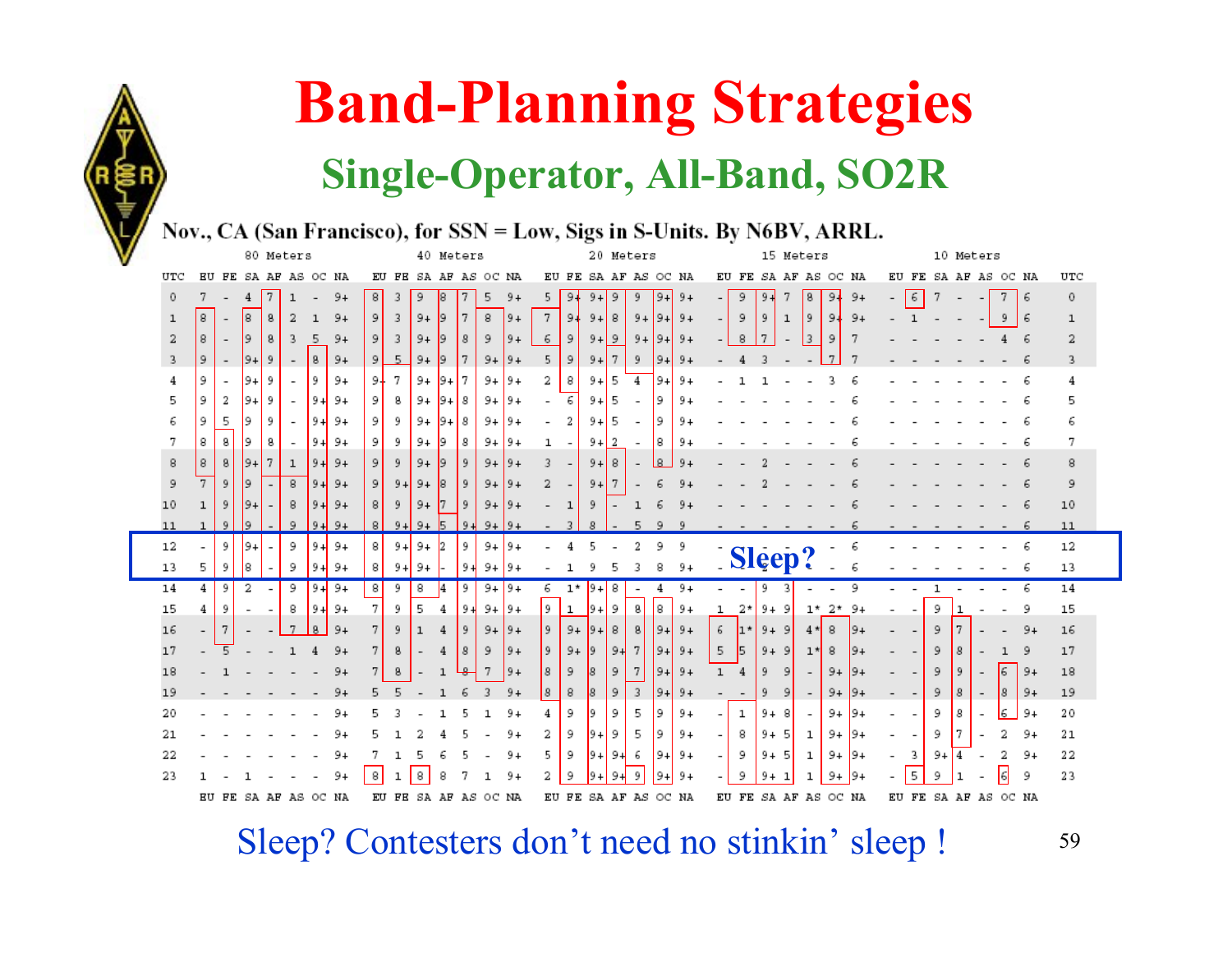

### • Reducing all this data to a plan

|            | W6 BAND PLAN, LOW SSN, NOVEMBER                    |            |            |                       |                 |                 |                                    |
|------------|----------------------------------------------------|------------|------------|-----------------------|-----------------|-----------------|------------------------------------|
|            |                                                    |            |            |                       |                 |                 |                                    |
| <b>UTC</b> | 160                                                | 80         | 40         | 20                    | 15              | 10 <sup>1</sup> | Comments                           |
| 0          |                                                    |            | <b>SA</b>  | JA, AF, OC, SA JA, OC |                 | JA, OC          | Run JA, tune Radio 2 on 10/20m     |
|            |                                                    |            | EU, SA     | EU, JA, SA, OC JA, OC |                 | ОC              | Run JA, tune Radio 2 on 20m        |
|            | 2 SA                                               |            | EU, SA     | EU, JA, SA, OC   JA   |                 |                 | Run EU, tune Radio 2 on 15m        |
|            | 3 SA                                               | EU, SA. AF | EU, SA     | <b>SA</b>             |                 |                 | Run EU, tune Radio 2 on 20/80m     |
|            | 4 SA                                               | EU, SA. AF | EU, SA     | <b>SA</b>             |                 |                 | Run EU, tune Radio 2 on 160/80/20m |
|            | 5 SA, OC                                           | EU, SA. AF | EU, SA     | <b>SA</b>             |                 |                 | Run EU, tune Radio 2 on 160/80/20m |
|            | $6$ SA, OC                                         | EU, SA. AF | EU, JA, SA | <b>SA</b>             |                 |                 | Run EU, tune Radio 2 on 160/80/20m |
|            | 7 SA, OC                                           | JA, SA     | EU, JA, SA | SA, OC                |                 |                 | Run EU, tune Radio 2 on 160/80/20m |
|            | 8 SA, OC                                           | JA, SA     | JA, EU, SA | SA, OC                |                 |                 | Run JA, tune Radio 2 on 160/80/20m |
|            | $9$ SA, OC                                         | JA, SA     | JA, EU, SA | <b>SA</b>             |                 |                 | Run JA, tune Radio 2 on 160/80/20m |
|            | $10$ SA, OC                                        | JA, SA     | <b>JA</b>  | <b>SA</b>             |                 |                 | Run JA, tune Radio 2 on 160/80/20m |
|            | $11$ SA, OC                                        | JA, SA     | <b>JA</b>  | SA, OC                |                 |                 | Run JA, tune Radio 2 on 160/80/20m |
|            | $12$ SA, OC                                        | <b>JA</b>  | <b>JA</b>  | <b>OC</b>             |                 |                 | Run JA, tune Radio 2 on 160/80/20m |
|            | $13$ SA, OC                                        | JA         | <b>JA</b>  | SA, OC                |                 |                 | Run JA, tune Radio 2 on 160/80/20m |
|            | $14$ JA                                            | JA         | <b>JA</b>  | SA, AF                |                 |                 | Run JA, tune Radio 2 on 160/80/20m |
|            | $15$ JA                                            | JA         | JA.        | EU, AF, AS, OC EU, OC |                 | <b>SA</b>       | Run EU, tune Radio 2 on 40/15/80m  |
| 16         |                                                    |            |            | EU, AF, AS, OC EU, OC |                 | SA, AF          | Run EU, tune Radio 2 on 15/10m     |
| 17         |                                                    |            |            | <b>Everybody</b>      | <b>OC</b>       | SA, AF          | Run EU, tune Radio 2 on 15/10m     |
| 18         |                                                    |            |            | <b>Everybody</b>      | OC.             | SA, AF          | Run EU, tune Radio 2 on 15/10m     |
| 19         |                                                    |            |            | <b>Everybody</b>      | $\overline{OC}$ | OC, SA, AF      | Run EU, tune Radio 2 on 15/10m     |
| 20         |                                                    |            |            | JA, SA, AF, OC JA, OC |                 | SA, AF, OC      | Run JA, tune Radio 2 on 20/10m     |
| 21         |                                                    |            |            | JA, SA, AF, OC JA, OC |                 | SA, AF          | Run JA, tune Radio 2 on 20/10m     |
| 22         |                                                    |            |            | JA, SA, AF, OC JA, OC |                 | <b>SA</b>       | Run JA, tune Radio 2 on 20/10m     |
| 23         |                                                    |            |            | JA, SA, AF, OC JA, OC |                 | JA, SA          | Run JA, tune Radio 2 on 20/10m     |
|            |                                                    |            |            |                       |                 |                 |                                    |
|            | Yellow Highlighting = May be Possible to Run Rate! |            |            |                       |                 |                 |                                    |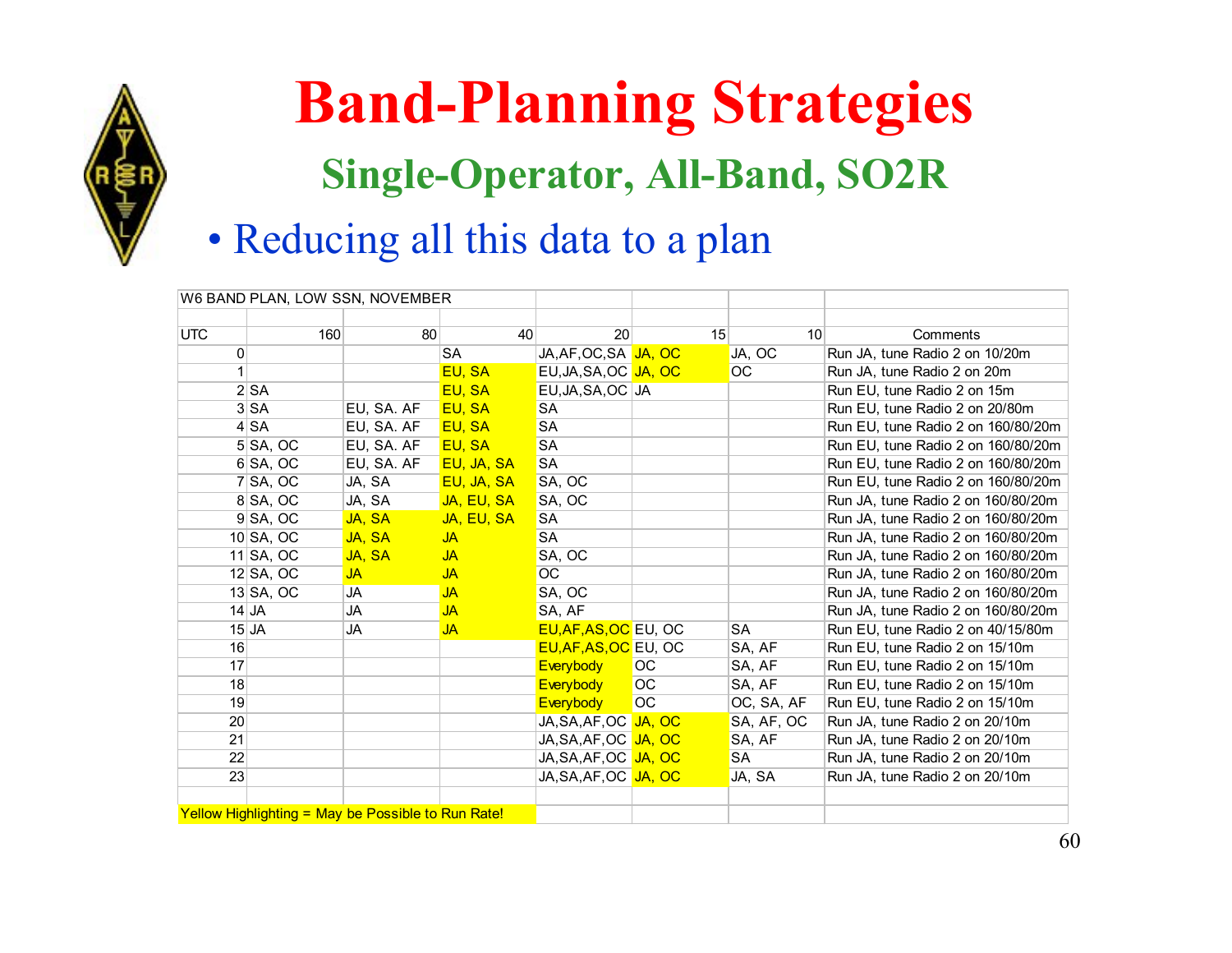

## **Refining Planning Strategies**



### A refined plan is important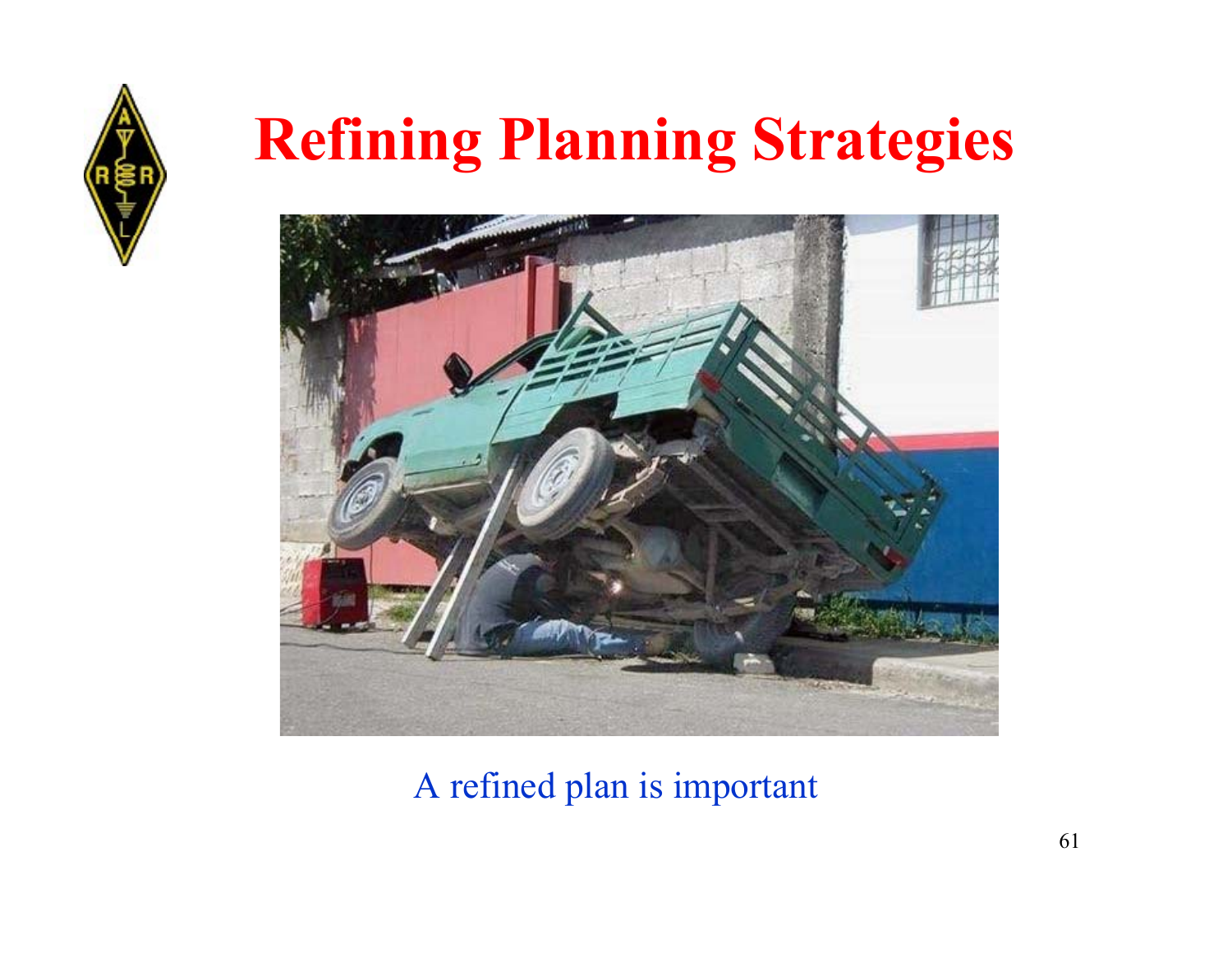

### **Refining Planning Strategies**

| 20 Meters, W6 San Francisco, Nov, Low SSN |                |                |                         |                 |                |                 |                |                         |        |                |                |                |                |                |       |                |              |                |                |                |                |                |                |                |
|-------------------------------------------|----------------|----------------|-------------------------|-----------------|----------------|-----------------|----------------|-------------------------|--------|----------------|----------------|----------------|----------------|----------------|-------|----------------|--------------|----------------|----------------|----------------|----------------|----------------|----------------|----------------|
|                                           | $UTC$ -->      |                |                         |                 |                |                 |                |                         |        |                |                |                |                |                |       |                |              |                |                |                |                |                |                |                |
| Zone                                      | 00             | 01             | 02                      | 03              | 04             | 05              | 06             | 07                      | 08     | 09             | 10             | 11             | 12             | 13             | 14    | 15             | 16           | 17             | 18             | 19             | 20             | 21             | 22             | 23             |
| $KL7 = 01$ $9+$                           |                | $9+$           | 9 <sup>°</sup>          | $9+$            | 8              | 5               | 1              |                         |        | 1              | 5              | $\mathbf{1}$   |                |                |       | 5              | $9+$         | $\overline{9}$ | $9+$           | $9+$           | $9+$           | $9+$           | $9+$           | $9+$           |
| $VO2 = 02   8$                            |                | 7              |                         | ÷.              |                |                 |                |                         |        |                |                |                |                |                | 9     | $\overline{2}$ | $9+$         | $9+$           | $9+$           | $9+$           | $9+$           | $9+$           | $9+$           | $\overline{2}$ |
| $W6 = 03   3$                             |                | 3              | 4                       | 4               | 4              | 3               | 3              | 3                       | 3      | 4              | 3              | 3              | 3              | 3              | 3     | 3              | 3            | 3              | $\overline{2}$ | $\overline{2}$ | 2              | 2              | 3              | 3              |
| $W9 = 04  9+$                             |                | $9+$           | 9+                      | 9               | $\overline{7}$ | 7               | 6              | 8                       | 9      | 9              | 7              | 1              |                | 8              | 9+    | $9+$           | $9+$         | $9+$           | 9+             | $9+$           | $9+$           | $9+$           | 9+             | $9+$           |
| $W3 = 05  9+$                             |                | 8              | 7                       | 6               | 5              | 5               | 6              | 7                       | 8      | 8              | 5              | $\mathbf{1}$   | $\overline{c}$ | 8              | 9+    | $9+$           | 9+           | 9+             | 9              | 9+             | 9+             | 9+             | $9+$           | 9+             |
| $XE1 = 06$                                | $9+$           | 9              | $9+$                    | $9+$            | $9+$           | $9+$            | $9+$           | $9+$                    | $9+$   | $9+$           | $9+$           | 9              | 9              | $9+$           | $9+$  | $9+$           | $9+$         | $9+$           | $9+$           | $9+$           | $9+$           | $9+$           | $9+$           | $9+$           |
| $T = 07$                                  | $9+$           | 3              | 9                       | 9               | 6              | 6               | 5              | 8                       | 9      | 9              | $\overline{2}$ |                |                | 9              | $9+$  | $9+$           | $9+$         | 9              | 8              | 8              | 9              | $\overline{9}$ | $9+$           | $9+$           |
| $VP2 = 08$ $9$                            |                | 9              | 8                       | 6               | 2              | 2               | 3              | 6                       | 8      | 5              | 1              |                |                | 9              | $9+$  | $\overline{9}$ | 9            | 8              | 8              | 8              | 9              | $9+$           | $9+$           | $9+$           |
| $P4 = 09$                                 | 9              | $9+$           | 9                       | 8               | 5              | 5               | 5              | 8                       | 9      | $\overline{7}$ | 1              |                |                | 9              | $9+$  | 9              | 9            | 8              | $\overline{7}$ | $\overline{7}$ | 8              | 9              | $9+$           | $9+$           |
| $HC = 10$                                 | $9+$           | $9+$           | 9                       | 9               | 8              | 8               | 7              | 6                       | $6 \,$ | 3              |                |                | 1              | 9              | $9+$  | 9              | 9            | $\overline{7}$ | 5              | 6              | 7              | 9              | $9+$           | $9+$           |
| $PY1 = 11$                                | $9+$           | $9+$           | $9+$                    | $9+$            | 9              | 9               | 9              | $9+$                    | $9+$   | $9+$           | 9              | 4              | 5              | 8              | 4     | 1              | 1            | 1              | 1              | 4              | 6              | 8              | 9              | $9+$           |
| $CE =$<br>12                              | $9+$           | $9+$           | $9+$                    | $9+$            | $9+$           | $9+$            | $9+$           | $9+$                    | $9+$   | $9+$           | 9              | 8              | 4              | 7              | 9     | 8              | 6            | 3              | 2              | 2              | 4              | 6              | 8              | $9+$           |
| 13<br>$LU =$                              | $9+$           | $9+$           | $9+$                    | $9+$            | $9+$           | 9               | $9+$           | $9+$                    | $9+$   | $9+$           | 9              | $\overline{7}$ | $\overline{c}$ | 9              | 7     | 3              | $\mathbf{1}$ | 1              | 1              | 1              | 3              | $6 \mid$       | 8              | 9              |
| 14<br>$G =$                               | $\vert$ 1      | 3              | $\mathbf{1}$            | $\overline{c}$  | $\overline{a}$ |                 |                | $\equiv$                |        | 1              |                |                |                |                | 4     | 9              | 9            | 9              | 8              | 8              | 4              |                |                |                |
| 15<br>$\vert \vert = \vert$               | 5              | 6              | 6                       | 5               | $\mathbf{1}$   |                 |                | 1                       | 3      | 2              |                |                |                |                | 6     | 9              | 9            | 9              | 7              | 5              | 1              |                | 1              | $\overline{2}$ |
| $UA3 = 16   5$                            |                | 7.             | 5                       | 5               | 2              |                 |                |                         |        | 1              |                |                |                |                |       | 8              | 8            | 4              |                |                | 1              | 2              | 5              | 2              |
| $UN = 17$                                 |                | 6              | 9                       | $\overline{7}$  |                |                 |                |                         |        |                |                |                |                |                |       | 2              | $\mathbf{1}$ | 6              | 5              | 3              | 3              | $\mathbf{1}$   |                |                |
| $U A9 = 18$ 6                             |                | 9              | $9+$                    | 8               | 1              |                 |                |                         |        |                | 1              | 4              | 1              |                |       |                |              |                |                |                |                |                |                | 1              |
| $UA0 = 19$ $9+$                           |                | $9+$           | 9                       | 9               | 5              | 2               | 1              |                         |        |                | 1              | 1              | 1              |                |       |                |              |                |                | $\overline{c}$ | 9              | 9              | 9              |                |
| $4X =$<br>20                              | 8              | 8              | 4                       | 1               |                |                 |                |                         |        |                |                |                |                |                | 2     | $\overline{9}$ | 9            | 8              | 4              | 1              | 3              | 4              | 6              | 7              |
| $HZ =$<br>21                              | $\overline{7}$ | 6              | 7                       | 4               |                |                 |                |                         |        |                |                |                |                |                |       | 8              | 8            | 7              | 7              | 3              | 4              | 5              | 6              | 7              |
| $VU = 22$                                 | 9              | 9              | 9                       | 6               |                |                 |                |                         |        |                |                |                |                |                |       | $2*$           | 4            | 6              | 5              | 3              | 5              | 4              | 1              | 4              |
| $JT =$<br>23                              | 9              | $9+$           | 9                       | 9               | 4              |                 |                |                         |        |                | 1              | 5              | 2              | 3              |       |                | 4            | 2              | 1              |                |                | 1              | 5              | 9              |
| $VS6 = 24$ 8                              |                | 9              | 8                       | 8               | $\overline{7}$ | 4               | 1              |                         |        |                | 1              | 3              | 4              |                | $1*$  |                | 4            | 8              | 6              | 3              |                | 1              | 8              | $\overline{8}$ |
| $JA1 = 25$                                | $\mathbf{q}$   | $\mathsf{Q}$   | $\mathbf{q}$            | 9               | 8              | 6               | $\overline{2}$ |                         |        |                |                |                | $\mathbf{1}$   |                |       |                | 3            | 1              |                | 4              | 9              | 9              | 8              | 9              |
| $HS = 26   8$                             |                | 8              | $\overline{7}$          | $\overline{7}$  | 3              | $\mathbf{1}$    |                |                         |        |                |                |                |                |                |       |                | 8            | 8              | 7              | 5              |                |                |                | 8              |
| $DU = 27$                                 | 9              | 6              | 7                       | $\overline{7}$  | 8              | 5               | $\overline{2}$ |                         |        |                |                | 4              | 6              | $\overline{2}$ |       | $\mathbf{1}$   | $\mathbf{q}$ | $\overline{9}$ | 9              | $\overline{2}$ |                | 8              | 8              | 9              |
| $YB = 28$                                 | 9              | 6              | 3                       | $\overline{2}$  | 3              | 1               | 1              |                         |        |                |                | 2              | 4              | 1              | $1^*$ | 1              | $9+$         | $9+$           | 9              | 8              | 1              | $\mathbf{1}$   | 7              | 9              |
| $VK6 = 29$                                | $2^*$          |                |                         |                 |                | 1               | 2              | 3                       | 5      | 2              | $\overline{2}$ | 8              | 9              | 5              |       | 7              | $9+$         | $9+$           | 8              | 8              | 6              | 1              | $\overline{c}$ | 1              |
| $VK3 = 30$                                | $2^*$          | $\mathbf{1}$   | $\overline{\mathbf{c}}$ | $5\overline{)}$ | $\mathbf{7}$   | 8               | 8              | $\overline{\mathbf{8}}$ | 8      | 4              | 4              | 9              | 9              | 5              | 1     | 8              | 9            | $\overline{9}$ | 8              | 7              | 5              | $\mathbf{2}$   | $\mathbf{1}$   | $1^*$          |
| $KH6 = 31$                                | $9+$           | $9+$           | $9+$                    | $9+$            | 9              | 3               | 9              | 8                       | 8      | 6              | 6              | 8              | 9              | 8              | 4     | 8              | 9            | $9+$           | $9+$           | $9+$           | 9              | 9              | $9+$           | $9+$           |
| $KH8 = 32$                                | 6              | 8              | 9                       | $9+$            | $9+$           | 9               | 8              | 8                       | 8      | 5              | 5              | 8              | 8              | 4              | 1     | 4              | 8            | $9+$           | 9              | 8              | 8              | 6              | 4              | 4              |
| $CN = 33$                                 | 3              | $\overline{2}$ | 4                       | $\overline{4}$  |                | 1 <sup>1</sup>  |                |                         | 2      | 3              |                |                |                | 1              | 8     | 8              | 9            | $\overline{9}$ | 9              | 9              | 9              | 6              | $\overline{7}$ | $\overline{2}$ |
| 34<br>$SU =$                              | 8              | 8              | 6                       | 1               |                |                 |                |                         |        |                |                |                |                |                | 3     | 9              | 9            | 9              | 2              | 3              | $\mathbf{2}$   | 4              | 6              | $\overline{7}$ |
| $6W = 35$                                 | 9              | 8              | 7                       | 7               | 5 <sup>5</sup> | $\vert 4 \vert$ | 5              | $\mathbf{1}$            | 8      | 7              |                |                |                | 5              | 6     | 6              | 6            | $9+$           | 8              | 8              | 9              | 9              | $9+$           | $9+$           |
| $D2 = 36$                                 | $9+$           | $9+$           | 9                       | 6               | 2              | $\overline{2}$  | 3              | $\overline{2}$          | 3      |                |                |                |                |                | 2     | 5              | 9            | $\overline{8}$ | 8              | 8              | 8              | 9              | 9              | $9+$           |
| $5Z =$<br>37                              | $9+$           | $9+$           | 2                       | 2*              |                |                 |                |                         |        |                |                |                |                |                | 4     | 8              | 9            | 9              | 9              | 8              | 8              | 8              | 9              | $\overline{9}$ |
| $ZS6 = 38$                                | $9+$           | $9+$           | 8                       | 6               | 4              | 5               | 1              | $\overline{2}$          |        |                |                |                |                |                | 1     | 8              | 8            | 8              | 6              | 7              | 8              | 8              | 9              | $9+$           |
| $FR = 39$                                 | $9+$           | $9+$           | 9                       | 3               |                |                 |                |                         |        |                |                |                |                |                |       | 7              | $9+$         | $9+$           | 9              | 8              | $\overline{8}$ | 9              | 9              | $9+$           |
| $FJL = 40$                                | 8              | 8              | 6                       | 1               |                |                 |                |                         |        |                |                |                |                |                |       | $\mathbf{1}$   | 8            | $\overline{2}$ | 8              | 7              | $\overline{7}$ | 7              | 8              | $\overline{8}$ |
| Zone                                      | 00             | 01             | 02                      | 03              | 04             | 05              | 06             | 07                      | 08     | 09             | 10             | 11             | 12             | 13             | 14    | 15             | 16           | 17             | 18             | 19             | 20             | 21             | 22             | 23             |
|                                           |                |                |                         |                 |                |                 |                |                         |        |                |                |                |                |                |       |                |              |                |                |                |                |                |                |                |

Highlight strong signals for multipliers on 20 meters.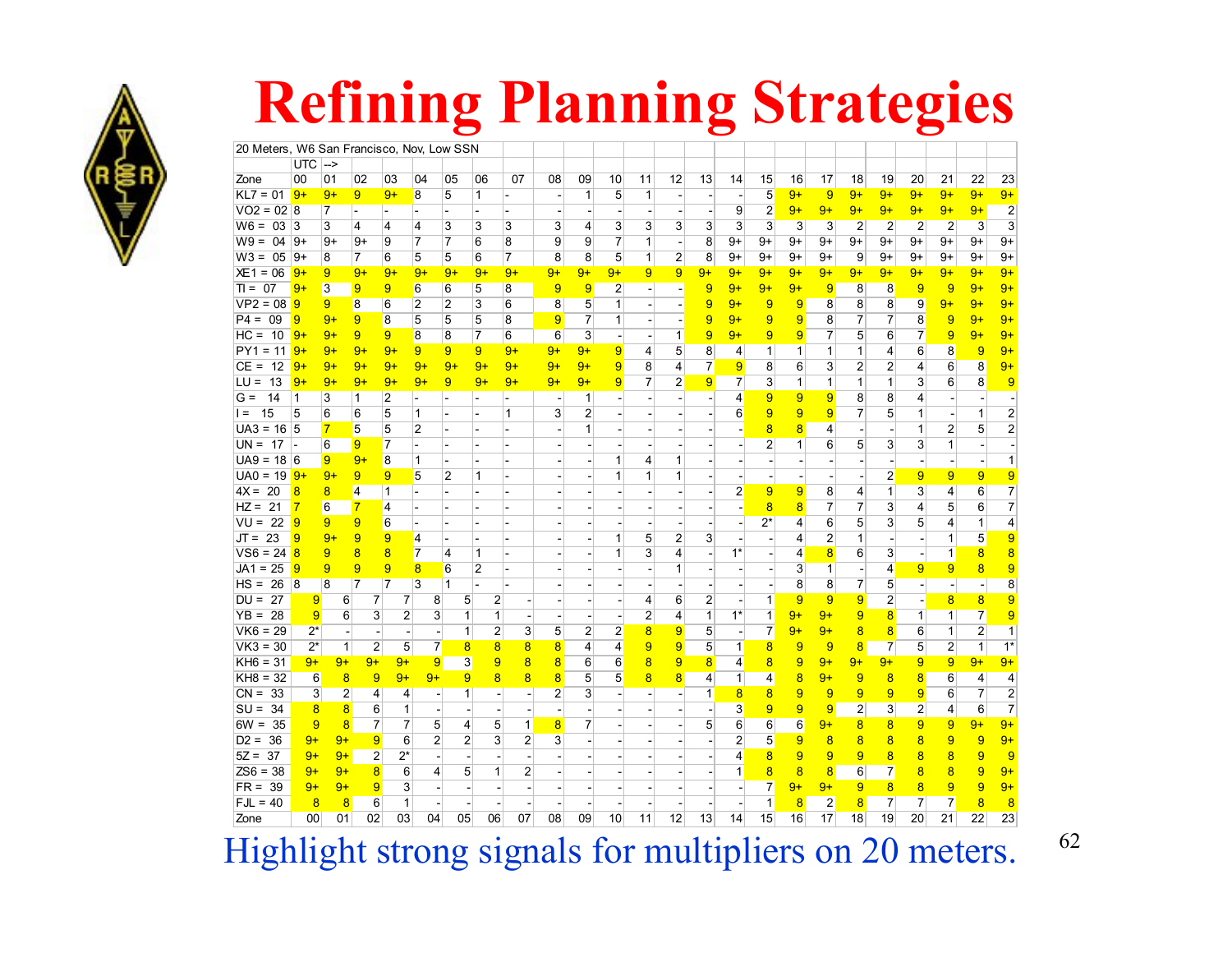

### **Refining Planning Strategies**

| 15 Meters, W6 San Francisco, Nov, Low SSN |                |                |                          |                          |                |          |                |                          |                |                |                  |          |                          |                          |                         |                |                          |                         |                |                         |                          |                          |                         |                         |              |
|-------------------------------------------|----------------|----------------|--------------------------|--------------------------|----------------|----------|----------------|--------------------------|----------------|----------------|------------------|----------|--------------------------|--------------------------|-------------------------|----------------|--------------------------|-------------------------|----------------|-------------------------|--------------------------|--------------------------|-------------------------|-------------------------|--------------|
|                                           | UTC            | -->            |                          |                          |                |          |                |                          |                |                |                  |          |                          |                          |                         |                |                          |                         |                |                         |                          |                          |                         |                         |              |
| Zone                                      | 00             | 01             | 02                       | 03                       | 04             | 05       | 06             | 07                       | 08             | 09             | 10               | 11       | 12                       | 13                       | 14                      | 15             | 16                       | 17                      | 18             | 19                      | 20                       | 21                       | 22                      | 23                      |              |
| $KL7 = 01$                                | 9              | $9+$           | $\overline{c}$           |                          |                |          |                |                          |                |                |                  |          |                          |                          |                         |                | $\overline{\phantom{a}}$ | 8                       | $9+$           | 9                       | 8                        | 9                        | 9                       | 9                       |              |
| $VO2 = 02$                                |                |                | $\overline{\phantom{a}}$ |                          |                |          |                |                          |                |                |                  |          |                          |                          |                         |                | 8                        | $\overline{7}$          | 5              | $\overline{a}$          |                          | 6                        | 8                       |                         |              |
| $W6 = 03$                                 | 6              | 6 <sup>1</sup> | $\overline{7}$           | $\overline{7}$           | $6 \mid$       | $6 \mid$ | 6 <sup>1</sup> | $6 \mid$                 | 6              | $6 \mid$       | $6 \overline{6}$ | $6 \mid$ | $6 \mid$                 | 6                        | 6 <sup>1</sup>          | 6              | $6 \mid$                 | $6 \overline{6}$        | 6              | 6 <sup>1</sup>          | 6                        | $6 \mid$                 | $6 \overline{6}$        | 6                       |              |
| $W9 = 04$                                 | 9+             | $\overline{7}$ | $\overline{\phantom{a}}$ |                          |                |          |                |                          |                |                |                  |          |                          |                          | 1 <sup>1</sup>          | 9+             | 9+                       | 9+                      | 9              | 9                       | 9+                       | $9+$                     | 9+                      | 9+                      |              |
| $W3 = 05$                                 |                | $\vert$        |                          |                          |                |          |                |                          |                |                |                  |          |                          |                          | $\sqrt{5}$              | 3 <sup>2</sup> | 9                        | $9+$                    | $9+$           | 9+                      | 9+                       | $9+$                     | 9                       | $\overline{c}$          |              |
| $XE1 = 06$                                | $9+$           | 9              | $6 \mid$                 | $\mathbf{1}$             |                |          |                |                          |                |                |                  |          |                          |                          | 9                       | 9              | 8                        | $9+$                    | $\overline{7}$ | 8                       | 9                        | 9                        | 9                       | 9                       |              |
| $TI = 07$                                 | 6              |                | $\blacksquare$           |                          |                |          |                |                          |                |                |                  |          |                          | $\overline{\phantom{a}}$ | 8                       | 5              | $9+$                     | $9+$                    | 9              | 5 <sup>5</sup>          | 5                        | 9                        | $\overline{4}$          | 5                       |              |
| $VP2 = 08$                                |                |                |                          |                          |                |          |                |                          |                |                |                  |          |                          |                          | 7                       | 9              | 9                        | 9                       | 9              | 9                       | $9+$                     | $9+$                     | 8                       | $\overline{4}$          |              |
| $P4 = 09$                                 | $\mathbf{1}$   |                | $\overline{\phantom{a}}$ |                          |                |          |                |                          |                |                |                  |          |                          |                          | 9                       | $9+$           | $9+$                     | 9                       | 9              | 9                       | $9+$                     | $9+$                     | $\overline{\mathbf{8}}$ | 9                       |              |
| $HC = 10$                                 | 8              |                |                          |                          |                |          |                |                          |                |                |                  |          |                          | $\overline{\phantom{a}}$ | 9                       | $9+$           | $9+$                     | 9                       | 9              | 9                       | 9                        | $9+$                     | $9+$                    | $9+$                    |              |
| $PY1 = 11$                                | $9+$           | 6 <sup>1</sup> | 3                        | $\overline{\phantom{a}}$ |                |          |                |                          | $\mathbf{2}$   | $\overline{2}$ |                  |          |                          | $\overline{2}$           | 9                       | 9              | 8                        | 8                       | 8              | $\overline{8}$          | 9                        | 9                        | $9+$                    | $9+$                    |              |
| $CE = 12$                                 | $9+$           | 9              | $\overline{7}$           | $\mathbf{3}$             | 1              |          |                |                          |                |                |                  |          |                          |                          | $\overline{\mathbf{8}}$ | 9              | 9                        | $\overline{8}$          | $\overline{8}$ | $\overline{\mathbf{8}}$ | $\overline{\mathbf{8}}$  | 9                        | $9+$                    | $9+$                    |              |
| $LU = 13$                                 | $9+$           | 8              | $6 \mid$                 | $\overline{2}$           | 1              |          |                |                          |                |                |                  |          |                          | $\mathbf{1}$             | 9                       | 9              | $\overline{\mathbf{8}}$  | $\overline{\mathbf{8}}$ | 8              | 8                       | 8                        | 9                        | $9+$                    | $9+$                    |              |
| $G = 14$                                  |                |                |                          |                          |                |          |                |                          |                |                |                  |          |                          |                          |                         |                | $\overline{5}$           | $5\overline{)}$         | $\mathbf{1}$   |                         | $\overline{\phantom{a}}$ |                          |                         |                         |              |
| $1 = 15$                                  |                |                |                          |                          |                |          |                |                          |                |                |                  |          |                          |                          |                         | 1              | $6\phantom{a}$           | $5\overline{)}$         |                |                         |                          |                          |                         |                         |              |
| $UA3 = 16$                                |                |                |                          |                          |                |          |                |                          |                |                |                  |          |                          |                          |                         |                |                          |                         |                |                         |                          |                          |                         |                         |              |
| $UN = 17$                                 |                |                |                          |                          |                |          |                |                          |                |                |                  |          |                          |                          |                         |                |                          |                         |                |                         |                          |                          |                         |                         |              |
| $U A9 = 18$                               |                |                |                          |                          |                |          |                |                          |                |                |                  |          |                          |                          |                         |                |                          |                         |                |                         |                          |                          |                         |                         |              |
| $UA0 = 19$                                | 9              | 8              | $\overline{2}$           |                          |                |          |                |                          |                |                |                  |          |                          |                          |                         |                |                          |                         |                |                         |                          | 3                        | $\overline{8}$          | 9                       |              |
| $4X = 20$                                 |                |                |                          |                          |                |          |                |                          |                |                |                  |          |                          |                          |                         |                | $\mathbf{2}$             | $5*$                    | $1^*$          |                         |                          |                          |                         |                         |              |
| $HZ = 21$                                 |                |                | $\sim$                   |                          |                |          |                |                          |                |                |                  |          |                          |                          |                         |                | $4*$                     |                         | -4             |                         |                          | $\mathbf{1}$             | $\mathbf{1}$            | $\mathbf{1}$            |              |
| $VU = 22$                                 |                | 4              |                          |                          |                |          |                |                          |                |                |                  |          |                          |                          |                         | $1*$           |                          | 1*                      |                |                         |                          |                          |                         |                         |              |
| $JT = 23$                                 | 8              | 9              | $\overline{3}$           |                          |                |          |                |                          |                |                |                  |          |                          |                          |                         |                |                          |                         |                |                         |                          |                          |                         | $\mathbf{1}$            |              |
| $VS6 = 24$                                | 9              | 9              | 4                        | $\vert$                  |                |          |                |                          |                |                |                  |          |                          |                          |                         |                |                          |                         |                |                         |                          |                          | $\blacktriangleleft$    | 9                       |              |
| $JA1 = 25$                                | 9              | 9              | 6                        | $\overline{2}$           |                |          |                |                          |                |                |                  |          |                          |                          |                         |                |                          |                         |                |                         | 1                        | 8                        | 9                       |                         |              |
| $HS = 26$                                 | 9              | 9              | $\overline{4}$           |                          |                |          |                |                          |                |                |                  |          |                          |                          |                         | $2^*$          | $1*$                     | $1*$                    |                |                         |                          |                          |                         | $\mathbf{1}$            |              |
| $DU = 27$                                 | 9              | 9              | $\overline{7}$           | $\mathbf{1}$             |                |          |                |                          |                |                |                  |          |                          |                          |                         | $2^*$          |                          |                         |                |                         |                          | $\overline{a}$           | 9                       | 9                       |              |
| $YB = 28$                                 | 9              | 9              | 8                        | $\overline{4}$           | 1              |          |                |                          |                |                |                  |          |                          |                          |                         |                |                          | 5                       | $\overline{4}$ |                         |                          |                          | $\overline{2}$          | $\alpha$                | LP to        |
| $VK6 = 29$                                | 8              | 8              | 8                        | $\overline{2}$           |                |          |                |                          |                |                |                  |          |                          |                          |                         |                | $\mathbf{1}$             | 8                       | 6              |                         |                          |                          | $\overline{a}$          | $\overline{8}$          |              |
| $VK3 = 30$                                | $\overline{7}$ | $\overline{8}$ | 8                        | $\overline{7}$           | $\mathbf{3}$   |          |                |                          |                |                |                  |          |                          |                          |                         |                | 8                        | 6                       |                | $\overline{1}$          | 8                        | $\circ$                  | $\overline{8}$          | $\boldsymbol{8}$        |              |
| $KH6 = 31$                                | $9+$           | $9+$           | 5 <sup>5</sup>           |                          | $\overline{2}$ |          |                |                          |                |                |                  |          |                          |                          |                         |                | $\overline{4}$           | 5 <sup>1</sup>          | $9+$           | $9+$                    | $9 -$                    | $9+$                     | $9+$                    | $9+$                    | Zone $20 \&$ |
| $KH8 = 32$                                | 9              | 9              | 9                        | 6                        | $\overline{2}$ |          |                |                          |                |                |                  |          |                          |                          |                         |                | $\overline{a}$           | 8                       | $9+$           |                         | $9+$                     | 8                        | 8                       | $\overline{\mathbf{8}}$ |              |
| $CN = 33$                                 |                |                |                          |                          |                |          |                |                          |                |                |                  |          |                          |                          |                         | 6              | 9                        | 9                       | ত              | 3                       |                          |                          |                         |                         | Zone 34      |
| $SU = 34$                                 |                |                |                          |                          |                |          |                |                          |                |                |                  |          |                          |                          |                         |                | $\overline{\mathbf{5}}$  | $5*$                    | $1^*$          |                         |                          | $\overline{\phantom{a}}$ |                         |                         |              |
| $6W = 35$                                 |                |                |                          |                          |                |          |                |                          |                |                |                  |          |                          |                          | 3                       | 9              | 9                        | 9                       | 9              | 9                       | 8                        | 5 <sup>5</sup>           | 5 <sup>5</sup>          | $\mathbf{1}$            |              |
| $D2 = 36$                                 | 7              |                |                          |                          |                |          |                |                          |                |                |                  |          |                          |                          | $\overline{2}$          | 9              | 9                        | 9                       | 9              | 9                       | $9+$                     | $9+$                     | $9+$                    | $9+$                    |              |
| $5Z = 37$                                 | 3              | $\mathbf{1}$   |                          |                          |                |          |                |                          |                |                |                  |          |                          |                          |                         |                | 6                        | 9                       | 9              | 9                       | 9                        | 9                        | $9+$                    | 9                       |              |
| $ZS6 = 38$                                | 6              |                |                          |                          |                |          |                |                          |                |                |                  |          |                          |                          | 2                       | 8              | 9                        | 9                       | 9              | 9                       | 9                        | 9                        | $9+$                    | $\overline{8}$          |              |
| $FR = 39$                                 | $\overline{2}$ |                | $\overline{\phantom{a}}$ |                          |                |          |                | $\overline{\phantom{a}}$ | $\overline{a}$ |                |                  |          | $\overline{\phantom{a}}$ | $\overline{\phantom{a}}$ |                         |                |                          | 4                       | 9              | $9+$                    | 9                        | $9+$                     | 8                       | 7                       |              |
| $FJL = 40$                                |                |                |                          |                          |                |          |                |                          |                |                |                  |          |                          |                          |                         |                |                          |                         |                |                         |                          |                          |                         |                         |              |
|                                           |                |                |                          |                          |                |          |                |                          |                |                |                  |          |                          |                          |                         |                |                          |                         |                |                         |                          |                          |                         |                         |              |

Looking at the details for multipliers on 15 meters.

63